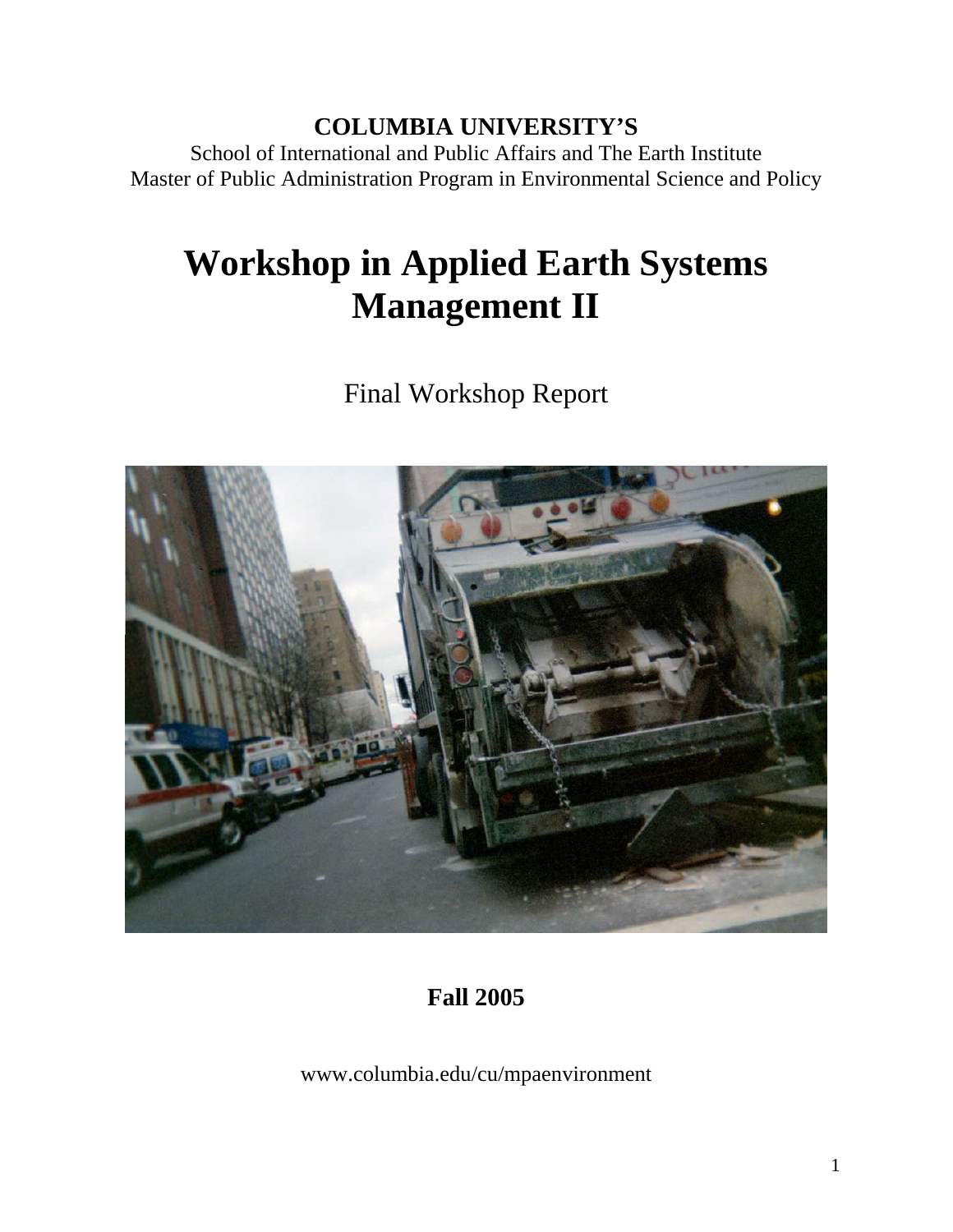# *Solid Waste Interstate Transportation Act of 2005: Analysis and Implementation Plan*



*Garbage Plow. Photo courtesy of the Earth Institute.* 

Presented by: Solid Waste Management Workshop Group

December 7, 2005

Christine Chase, Robin DeJong, Kristin Heinen, Nupur Hiremath, Sallie Lacy, Sarah Lopas, Nichole Lynch-Cruz, Johnny O'Kane, Brian Ross, Bonnie Stamper, Leo Tidd, Makiko Yamazoe

Faculty Advisor: Dr. Steve Cohen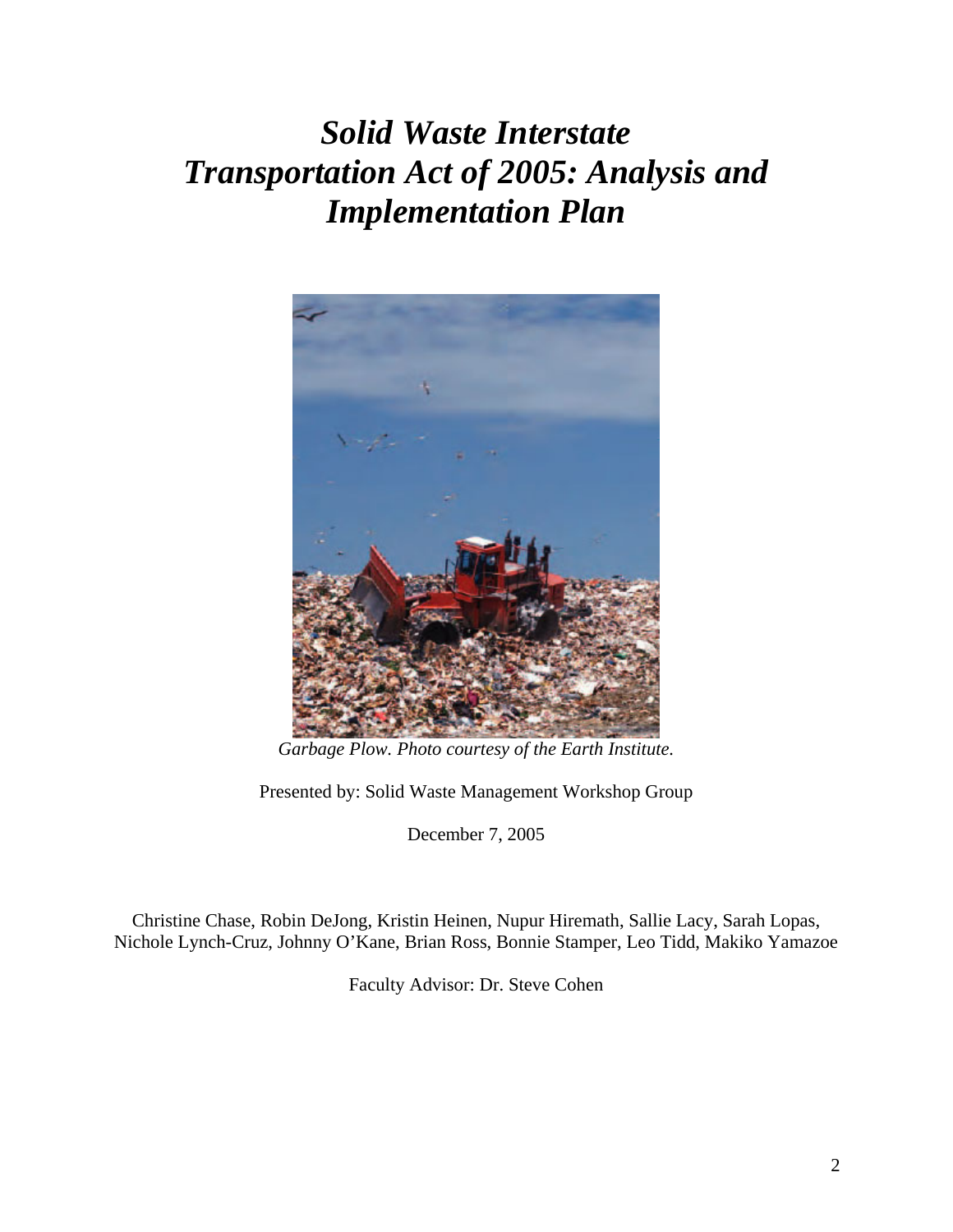# *Table of Contents*

| $\bullet$                                                                     |
|-------------------------------------------------------------------------------|
|                                                                               |
| Interstate Transport of Municipal Solid Waste: A Growing Issue5               |
| $\bullet$                                                                     |
|                                                                               |
|                                                                               |
| Environmental Impacts of Solid Waste Management and Disposal6                 |
| $\bullet$                                                                     |
| $\bullet$                                                                     |
|                                                                               |
|                                                                               |
| $\bullet$                                                                     |
|                                                                               |
|                                                                               |
|                                                                               |
| $\bullet$                                                                     |
| $\bullet$                                                                     |
|                                                                               |
|                                                                               |
|                                                                               |
| Appendix II: Municipal Waste Interstate Transport Branch Organization Chart17 |
|                                                                               |
|                                                                               |
|                                                                               |
|                                                                               |
|                                                                               |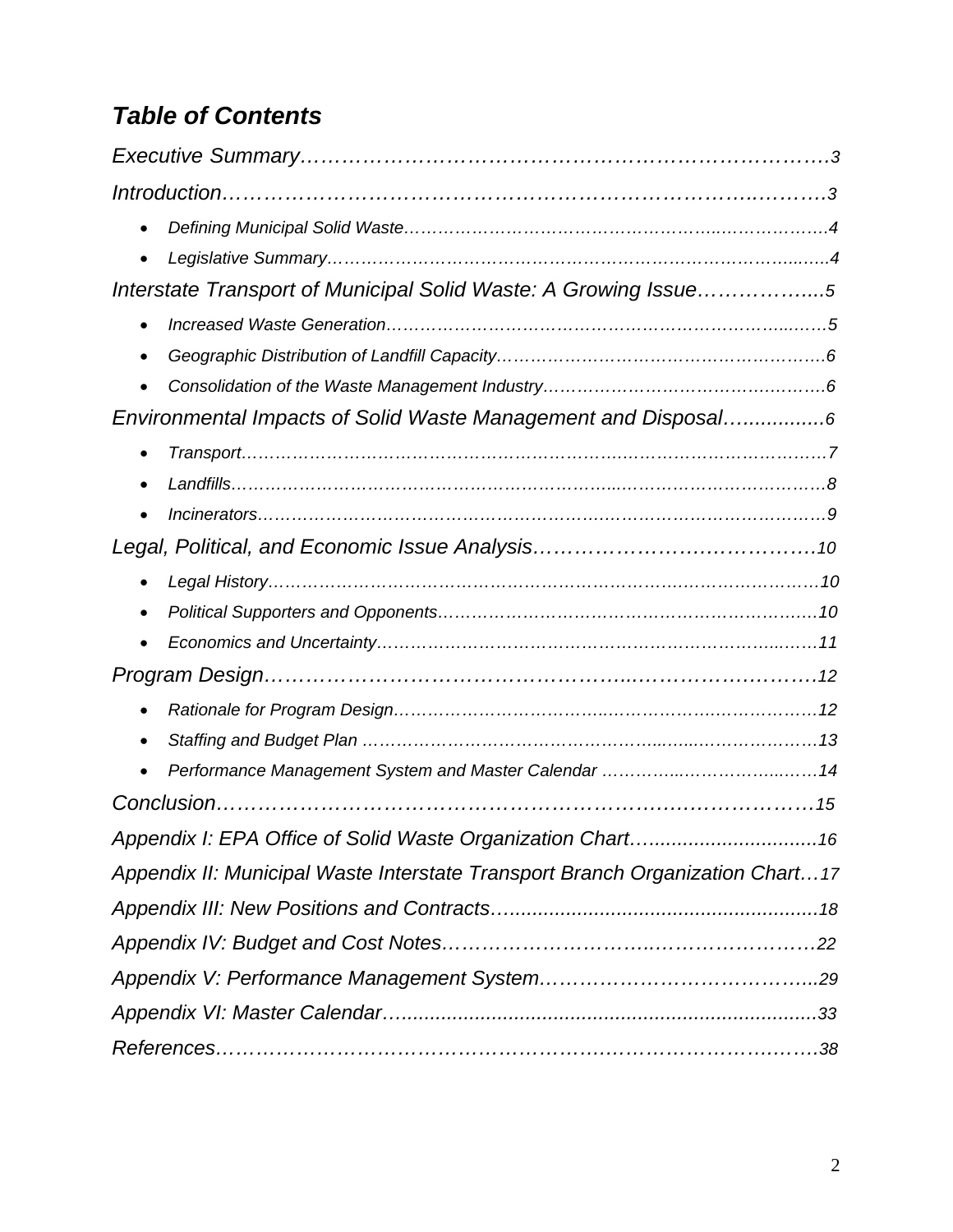## *Executive Summary*

Municipal solid waste management presents a problem to society: waste generation is increasing at the same time that the landfill capacity near population centers is decreasing. A fundamental component of the disposal solution has been the transportation of waste across state lines. States such as New York and New Jersey, with little remaining disposal capacity transport an increasing portion of their municipal solid waste to states with greater disposal capacity, such as Pennsylvania and Virginia. Nationwide, total imports of out-of-state waste have tripled since the late 1980's to 39 million tons in 2003.<sup>1</sup>

Every year since 1990, a concern over the environmental and health effects of waste transport and disposal on importing states has led to the introduction of bills in Congress that restrictthis interstate movement of municipal solid waste.<sup>2</sup> An Act of Congress is needed because the commerce clause of the U.S. Constitution severely limits the ability of states to regulate interstate commerce. Strong resistance from the waste management industry and the major exporting states has prevented any of these bills from being passed. The most recent bill, H.R. 274, the Solid Waste Interstate Transportation Act of 2005, was introduced by Representative Jo Ann Davis of Virginia.

After assuming (for the sake of our management simulation) that the Solid Waste Interstate Transportation Act had in fact become law, the Columbia University Solid Waste Management Workshop Group designed a plan for its implementation. The Act will be implemented by the Environmental Protection Agency Office of Solid Waste. We propose the creation of a new Branch, called the Municipal Waste Interstate Transport Branch. The Municipal Waste Interstate Transport Branch activities will include: educating states about the new law through the creation of guidance documents; improving waste transport and disposal data collection; assisting EPA regional offices with their new responsibilities; and, most importantly, preventing conflicts that will almost inevitably arise with interstate waste transport limits.

The work of the new branch will require 14 permanent staff members to be hired from within and outside the EPA. Contractor services will also be extensively utilized to complete the first year goals of the Branch. The proposed first year budget of the Municipal Waste Interstate Transport Branch is approximately \$2.3 million, 3% of the total budget of the Office of Solid Waste. The program plan also contains a master calendar to schedule the program's first year, and a performance management system to ensure achievement of key objectives and continuous improvement.

### *Introduction*

This report summarizes two semesters of work in the Workshop in Applied Earth Systems Management in the Environmental Science and Policy Master of Public Administration program at Columbia University. A group of twelve students analyzed the science and policy implications of a proposed, but not yet enacted piece of legislation – the Solid Waste Interstate Transportation Act of 2005. In the first semester we studied the scientific issues addressed by the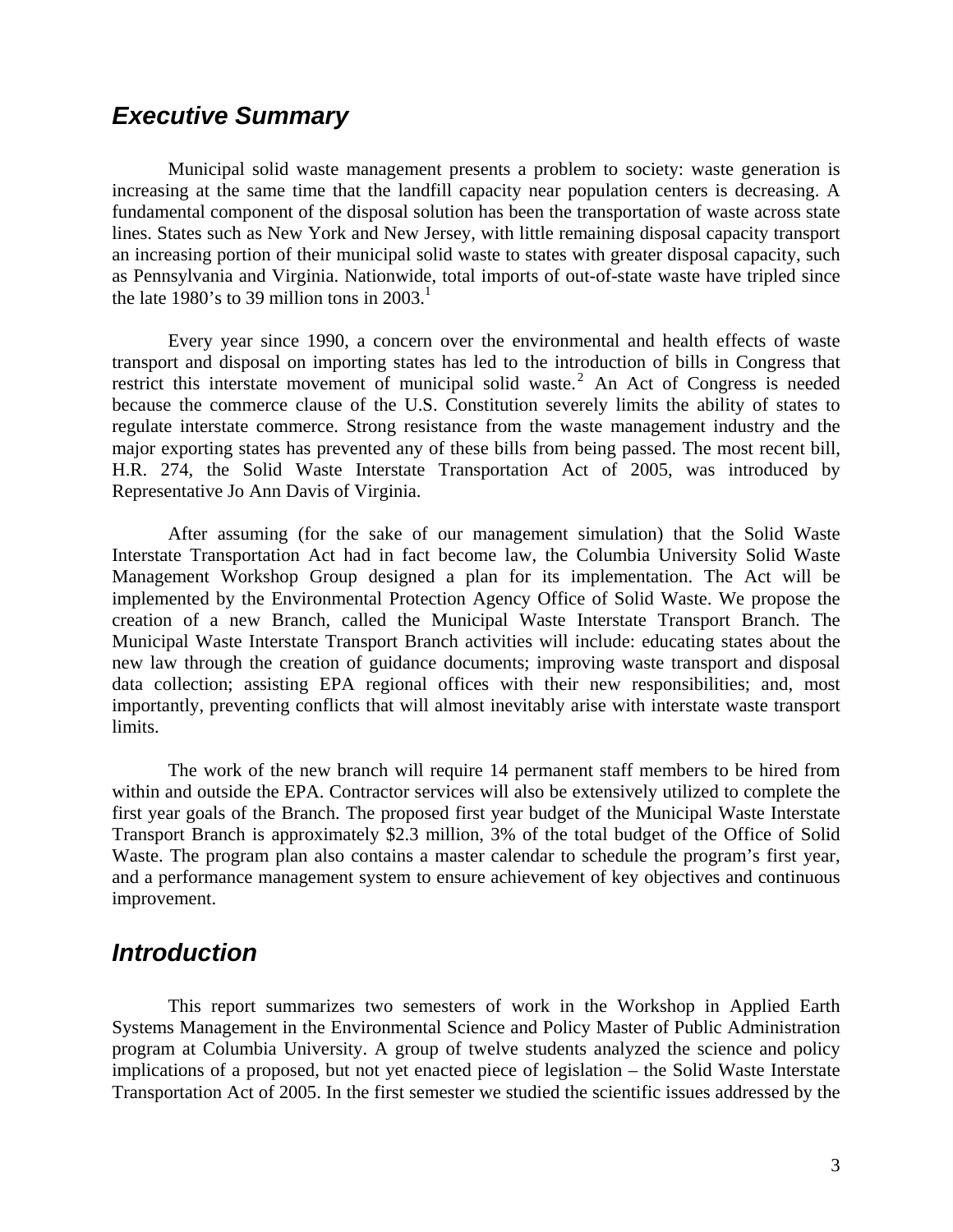legislation, and in the second we assumed that the legislation had in fact passed and designed a plan for its implementation.

### Defining Municipal Solid Waste

Municipal Solid Waste (MSW) does not have a single authoritative definition in any existing statute, but generally it is used to refer to all household waste and some light commercial waste.<sup>[3](#page-41-2)</sup> The Environmental Protection Agency (EPA) defines MSW as "everyday items such as product packaging, grass clippings, furniture, clothing, bottles, food scraps, newspapers, appliances, paint, and batteries".<sup>4</sup> The examples of MSW given by H.R. 274 include "food and yard waste, paper, clothing, appliances, consumer product packaging, disposable diapers, office supplies, cosmetics, glass and metal food containers, and household hazardous waste." It is important to note that the Act does not consider recyclable materials separated from the waste stream to be MSW.<sup>[5](#page-41-4)</sup>

### Legislative Summary

H.R. 274, the Solid Waste Interstate Transportation Act of 2005, was introduced by Representative Jo Ann Davis from the Commonwealth of Virginia. As a major importer, Virginiareceived over 5 million tons of MSW imports in 2003.<sup>6</sup> The bill places a presumptive ban on the interstate transport of MSW, unless the disposal facility receiving the waste can prove that they qualify for an exemption. Exemptions are allowed for existing contracts, permits, and host community agreements. Host community agreements are a specific type of contract between disposal facility operators and the local government with jurisdiction over the facility. Host community agreements specify what type of fees the facility operator will pay to the local government, as well as the operating rules for the facility. Under H.R. 274, new host community agreements will require an additional environmental assessment of the disposal facility and must specifically state how much out-of-state waste will be allowed.<sup>7</sup>

The exemption from the presumptive ban provided by a host community agreement is immediately invalidated if the facility is found to be in violation of any federal or state environmental laws.<sup>8</sup> The presumptive ban and new host community agreements will make the interstate transport of MSW more difficult; however, even if these requirements are met the amount of waste transported overall will not necessarily decrease. Despite the uncertain consequences, an important part of the intent of the bill is to reduce the interstate transport of MSW.

A second major component of H.R. 274 is the granting of limited power to states to restrict the amount of out-of-state MSW received at disposal facilities within their state. States cannot stop all out-of-state waste from going to a disposal facility; they must allow at least 20% of the waste processed at each facility to be from out-of-state. The percentage limit cannot make the amount of out-of-state waste received less than that which was received at that facility in 1993. The bill responds to the history of litigation on the topic of limiting imports by stressing the importance of non-discrimination based on state of origin. The percentage limits in the bill are optional so it is difficult to predict how many states would choose to use this power if they had the option. The percentage limits could create a perverse incentive for exporting states to sendtheir waste even farther away to states without any percentage limits.<sup>9</sup>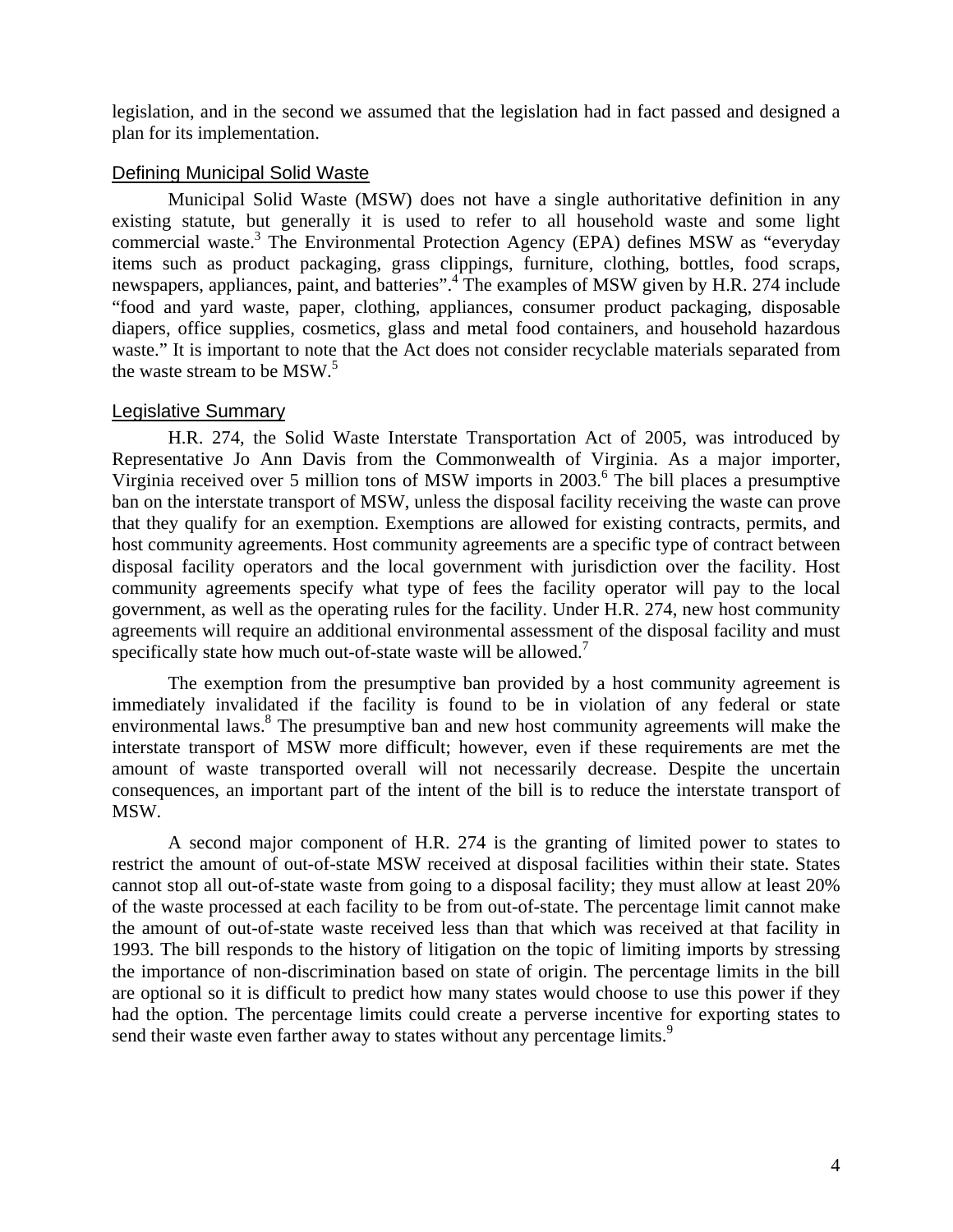## *Interstate Transport of Municipal Solid Waste: A Growing Issue*

According to the Congressional Research Service, 39 million tons of MSW was imported across state boundaries in 2003, as compared to only 14.45 million tons a decade earlier. There was an 11% increase in just two years from 2001 to  $2003$ .<sup>10</sup> Figure 1 shows the increasing trend in MSW imports since the late 1980's – a tripling of interstate waste transport over 15 years. Three main factors are behind this remarkable increase in interstate transport of MSW: increased generation, the geographic distribution of landfill capacity, and consolidation of the waste management industry.



**Figure 1** *Source: Congressional Research Service* [11](#page-41-10)

### Increased Waste Generation

As depicted in Figure 2, per capita MSW generation increased from 2.7 pounds per person per day in 1960 to 4.5 pounds in 2003. Total U.S. waste generation has continued to rise since 1990, despite a level rate of per capita generation, due to population growth. Increased generation of waste increases the demand for disposal capacity. Since the majority of waste is produced in cities and municipal landfill capacity is all but exhausted, increased generation of waste forces waste managers to transport MSW to alternate landfill sites.<sup>12</sup>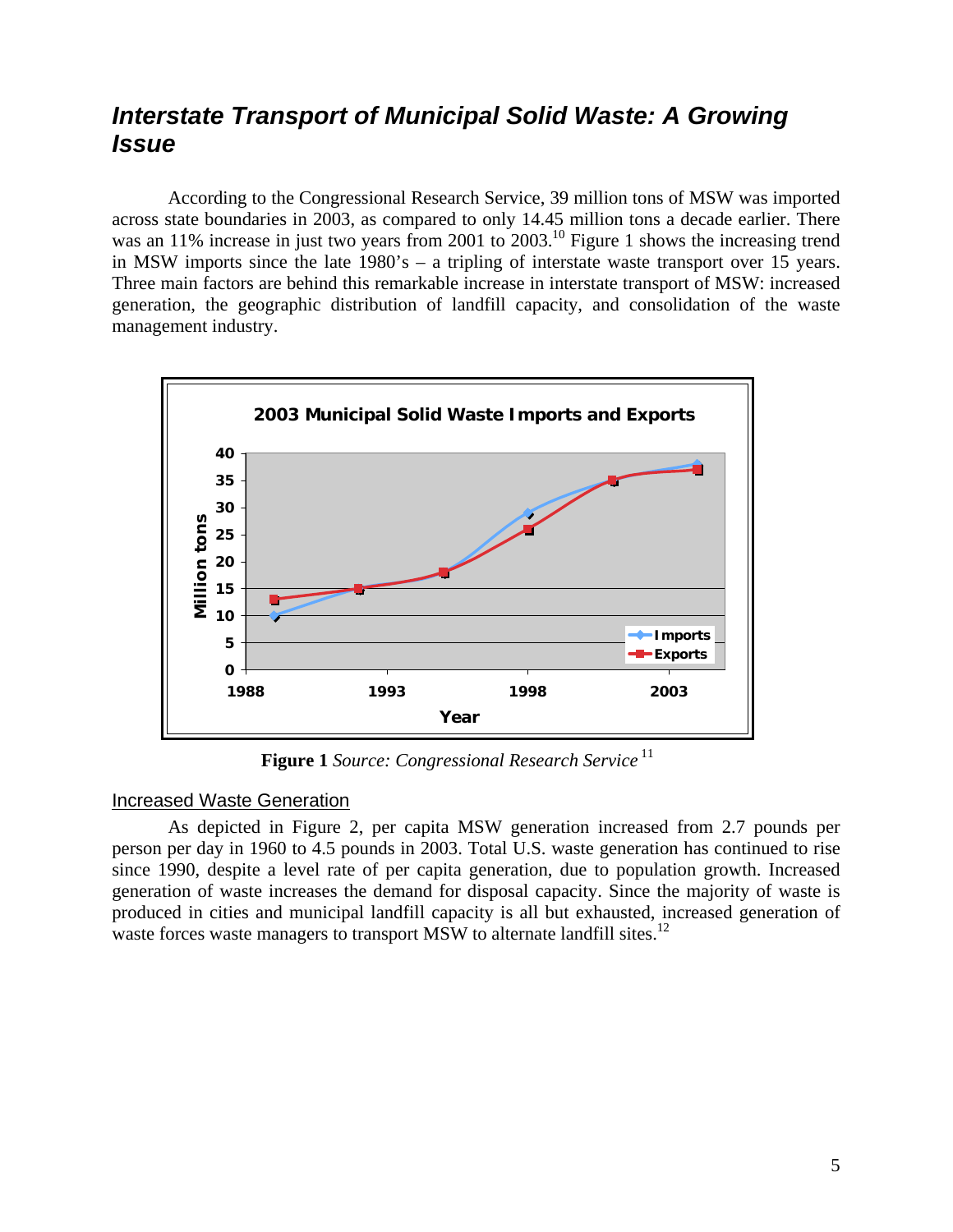

**Figure 2** *Source: U.S. Environmental Protection Agency [13](#page-41-12)*

#### Geographic Distribution of Landfill Capacity

From 1993-2002 the number of U.S. landfills decreased by 54%.<sup>14</sup> However, while small landfills have closed, new massive regional landfills have increased total disposal capacity in the U.S.<sup>15</sup> Although urban centers produce more MSW, there is little space around them available for new landfills. The development of large regional landfills has also been encouraged by implementation of Subtitle D of the Resource Conservation and Recovery Act. Subtitle D requires landfill liners and expensive leachate collection systems that large landfills can more easily provide because of economies of scale.<sup>16</sup> The per ton dumping fee (called the tipping fee) is much lower at large new landfills far from the population centers. The cost of MSW transportation was estimated to be \$900 million per year in 2000.<sup>17</sup> The great variation in tipping fees across the U.S. makes interstate transportation of MSW economical, despite the transportation cost[.18](#page-41-17) 

#### Consolidation of Waste Management Industry

Three companies (out of the top 100) gross 67% of the revenue earned for U.S. municipal solid waste management – Waste Management, Allied Waste, and Republic Services.<sup>19</sup> As smaller landfills are closed in favor of large regional landfills, companies prefer to redistribute waste to their own facilities rather than pay competitors with closer landfills to take the waste.<sup>[20](#page-41-19)</sup>

# *The Environmental and Health Impacts of Solid Waste Transport and Disposal*

A large part of the concern that led to the introduction of H.R. 274 stems from the environmental consequences of waste transport and disposal. While improvements in disposal technologies control some of the impacts of solid waste disposal, a level of detrimental environmental impact is unavoidable. It is important to note that the environmental impacts of waste transport and disposal have complex causal chains with numerous areas of uncertainty that make accurate predictions about impacts difficult to make. The chronic effects of exposure to low doses of contaminants are especially uncertain. This section summarizes some of the key environmental consequences from the transportation of waste, landfills, and incinerators.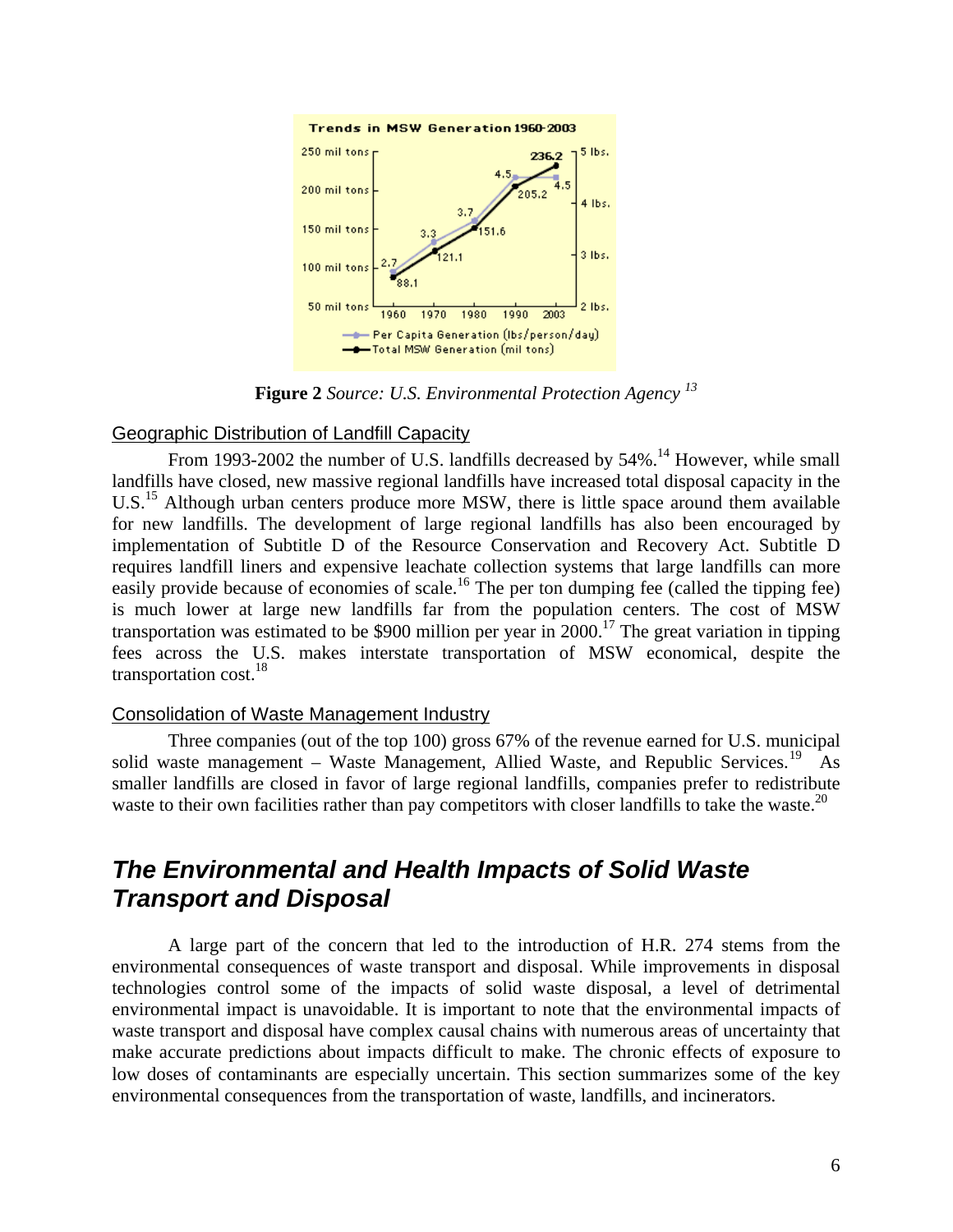#### Transport

148,000 vehicles carry 39 million tons of MSW across state lines each year.<sup>21</sup> These vehicles include diesel trucks, trains and barges, with the primary mode of MSW transport being diesel trucks. Figure 3 illustrates the transport patterns of both MSW and hazardous waste across state lines.

The increase in truck traffic for MSW transport on the highways leads to congestion and a higher probability of traffic accidents. A study in Houston, TX, found that 81% of all major freeway collisions, disabled vehicles, and hazardous material spills involved large trucks.<sup>[22](#page-41-21)</sup> Almost 60% of traffic congestion in the United States is caused by such incidents.<sup>[23](#page-41-22)</sup>



**Figure 3** *Source: National Solid Wastes Management Association* [24](#page-41-23)

Many environmental pollutants are contained in diesel exhaust, including particulate matter, nitrogen oxides, carbon dioxide, volatile organic compounds, and polycyclic aromatic hydrocarbons.

- Particulate matter is the term used for all the small suspended particles in the atmosphere, including dust, smoke, and soot. Diesel engines create 66% of the national particulate air pollution from on-road sources.<sup>25</sup> Particulate matter is strongly linked to "aggravated" asthma, increases in respiratory symptoms like coughing and difficult or painful breathing, chronic bronchitis, decreased lung function, and premature death.["26](#page-41-25)
- In 2001, 79% of all nitrous oxide emissions in the transportation sector were attributed to highway vehicles. Diesel-powered vehicles were responsible for the majority of these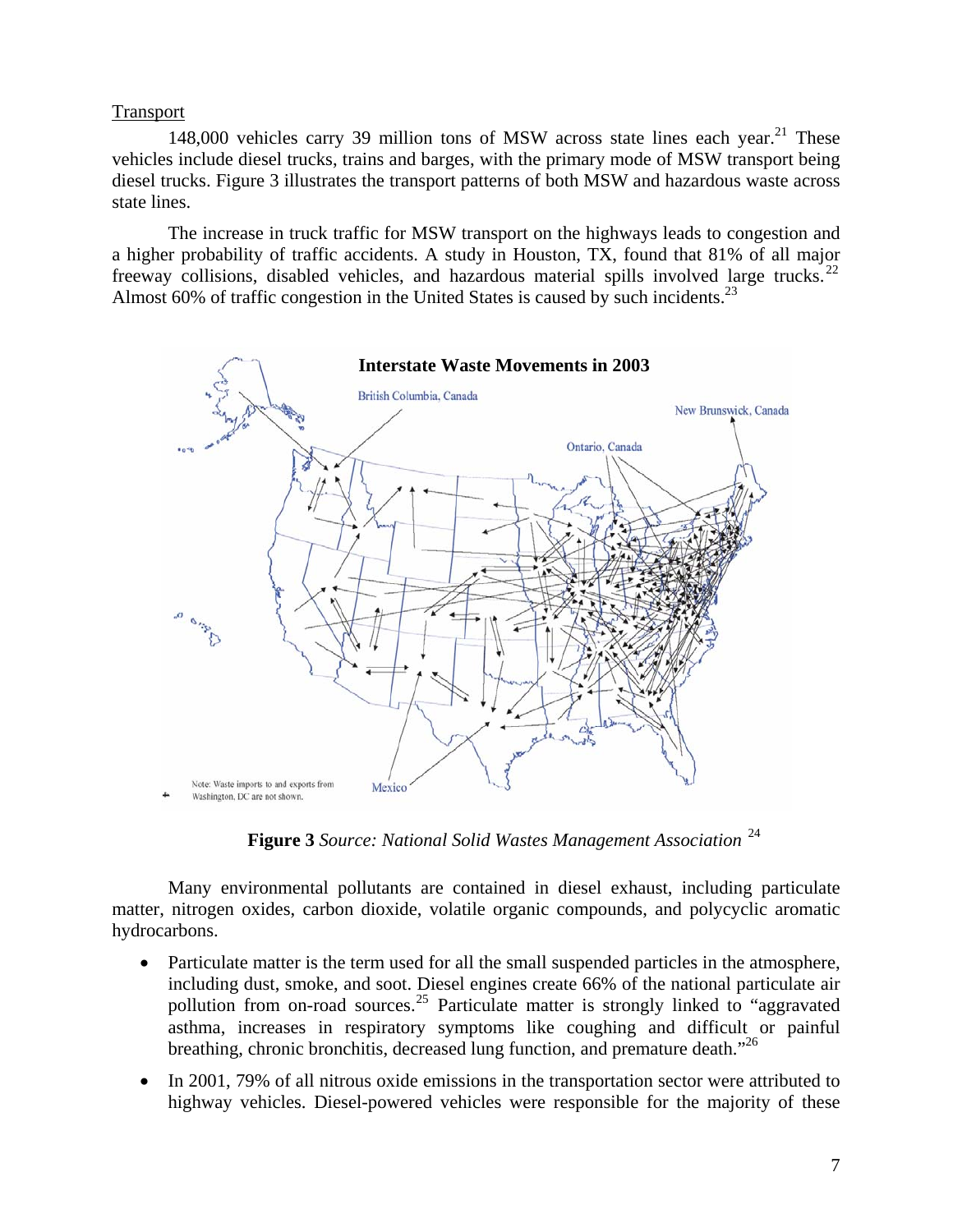emissions.<sup>27</sup> Nitric oxide (NO) and nitrogen dioxide (NO<sub>2</sub>) are collectively referred to as nitrogen oxides  $(NO_x)$  because these compounds rapidly interchange throughout the day. Ultraviolet radiation splits  $NO<sub>2</sub>$  into NO and an oxygen molecule. This free oxygen molecule can react with atmospheric oxygen to form ozone, which is a harmful air pollutant in the lower atmosphere. It contributes to smog and can cause deleterious health effects, including lung damage, respiratory irritation, reduced cardiovascular functioning, and possibly some forms of cancer.<sup>28</sup> The presence of ozone in the lower atmosphere is also toxic to plants; it reduces photosynthesis, contributes to cell damage, and increases vulnerability to disease.<sup>29</sup> NO<sub>2</sub> can also oxidize to form nitric acid (HNO<sub>3</sub>), which can condense in water droplets and fall as acid rain.

- Diesel vehicles are the main source of the greenhouse gas carbon dioxide  $(CO<sub>2</sub>)$ , contributing 83% of U.S. CO<sub>2</sub> emissions in 2002.<sup>30</sup>
- Volatile organic compounds (VOCs) can damage liver, kidney, and nervous system functioning, and many have been classified by the EPA as probable human carcinogens. $31$
- Polycyclic aromatic hydrocarbons (PAHs) are created as part of an incomplete combustion process and they typically exist in complex mixtures with other combustion products. Many PAHs are considered to be probable human carcinogens.<sup>32</sup>

These negative environmental and health risks are all related to the transport of waste. However, once MSW reaches its final destination there are additional environmental and health hazards inherent in the disposal methods.

#### Landfills

Landfills are shallow depressions in the ground that are typically lined with a two-foot layer of clay and high-density plastic liner designed to prevent contamination of underlying soil and groundwater. Landfills are the disposal method for about 55% of all MSW generated in the  $U.S.<sup>33</sup>$  $U.S.<sup>33</sup>$  $U.S.<sup>33</sup>$ 

One byproduct of landfills is leachate: the waste-water formed when rainwater and liquid waste percolate through solid waste and absorb various contaminants. Leachate contamination of groundwater is a serious concern because groundwater supplies the drinking water for 51% of the total population of the U.S. and 99% of the rural population.<sup>34</sup> Contaminants often found in leachate include heavy metals, xenobiotic organic compounds, and dissolved organic matter.

- Heavy metals derived from electronics include lead, cadmium, mercury, arsenic and chromium. The average CRT (cathode-ray tube) computer monitor or television contains four pounds of lead.<sup>35</sup> Different heavy metals affect the body in different ways, but typical health consequences include damage to the kidneys, liver, lungs, and brain.<sup>[36](#page-41-35)</sup>
- Xenobiotic organic compounds include polychlorinated biphenyls (PCBs), pesticides, solvents, gasoline, and oil. The possible health effects of xenobiotic organic compounds include nervous system damage, liver and kidney damage, and reproductive effects. Many xenobiotic organic compounds are also probable human carcinogens.<sup>[37](#page-41-36)</sup>
- Dissolved organic matter created by the breakdown of food and paper waste can change redox conditions in groundwater and promote algal blooms in surface water.<sup>38</sup>

Another byproduct of landfills is air pollution. Landfill emissions contain about 30 of the 188 toxic air pollutants listed for regulation under the Clean Air Act.[39](#page-41-38) In the U.S., landfills are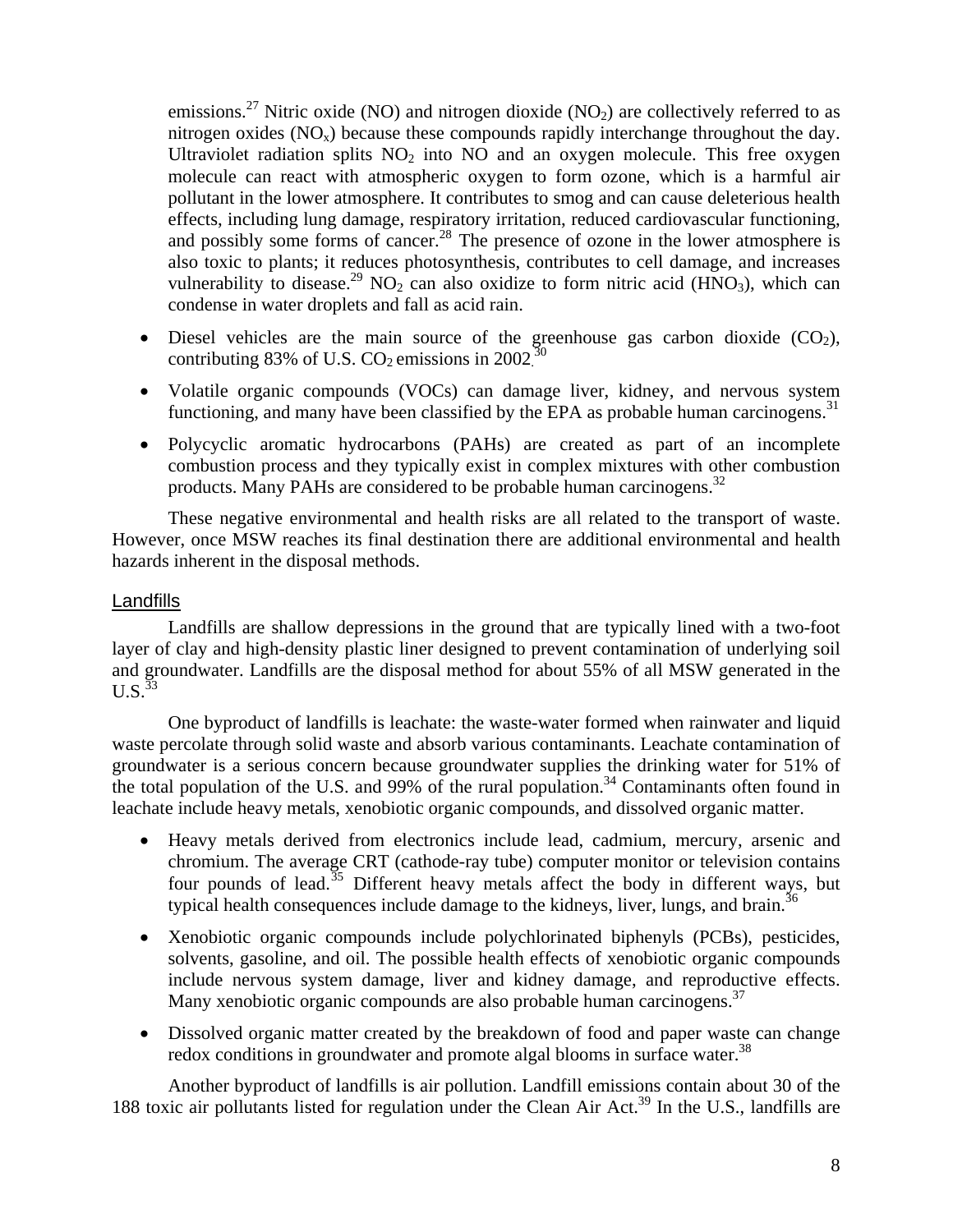the single largest human-related source of methane emissions, accounting for 34% of the total emissions.<sup>40</sup> The decomposition of organic wastes in the absence of oxygen results in the generation of methane (CH<sub>4</sub>) and carbon dioxide (CO<sub>2</sub>). Methane is a potent greenhouse gas; the effect of one methane molecule on global warming is 20 times greater than one molecule of carbon dioxide.<sup>41</sup> Methane gas is especially dangerous because at certain concentrations it is highly explosive. If not properly vented, methane can diffuse through the soil and enter underground structures such as basements, creating explosion hazards.<sup>42</sup>

Early landfills were merely open dumps, which quickly led to a number of sanitation and health issues. Some landfills, especially older landfills, do not have leachate collection and treatment systems. Newer landfills include a leachate collection system, and all landfills are periodically covered with several inches of soil to create "cells" of waste.<sup>43</sup> However, the EPA acknowledges that "the best liner and leachate collection system will ultimately fail due to natural deterioration," and that improving technologies simply prolong the onset of this failure.<sup>44</sup>

#### **Incinerators**

Fourteen percent of MSW generated in the U.S. is incinerated, a process that can reduce MSW volume by 90%<sup>45</sup>. The heat generated from combustion can be used to generate electricity. The end products of combustion are carbon dioxide, water, and ash. The ash is either disposed of at a landfill or reused for construction purposes. Incinerator ash and emissions contain pollutants from the waste that were not destroyed by combustion, as well as new pollutants created by the combustion process. There are four main categories of incinerator pollutants: gases, metals, organic substances, and particulate matter.<sup>46</sup>

- Gases include highly acidic gases such as  $NO<sub>x</sub>$  and numerous other greenhouse gases, the impacts of which are detailed in the Transport section.
- Metals emitted in the combustion process include mercury, cadmium, chromium, lead, manganese, cobalt, vanadium, copper, nickel, thallium, and arsenic.<sup>47</sup> These metals can bind to particulate matter in the fly ash which in turn can be inhaled by humans or deposit on soils and water. The primary health effects of heavy metals are presented in the Landfill section.
- Dioxins and furans are the most well known group of organic pollutants associated with incineration. Dioxins are known human carcinogens that are linked to reproductive and developmental problems even at low exposure levels. Improved incineration technology combined with regulations, and voluntary industry action has significantly reduced the emissions of modern incinerators to the point that they are no longer the major source of new dioxin emissions in the U.S. [48](#page-41-45) The major source of dioxins is currently the "uncontrolled burning of residential waste", the EPA term for the burning barrels of rural America.<sup>49</sup>
- Particulate matter is also a serious concern in incinerator emissions. For more information about particulate matter, please see the Transport section.

In addition to the regulations on the process of waste disposal, the significant environmental impacts of solid waste management have motivated attempts at regulating the free market in waste transport. The next section summarizes the legal, political, and economic issues associated with regulating the interstate transport of MSW.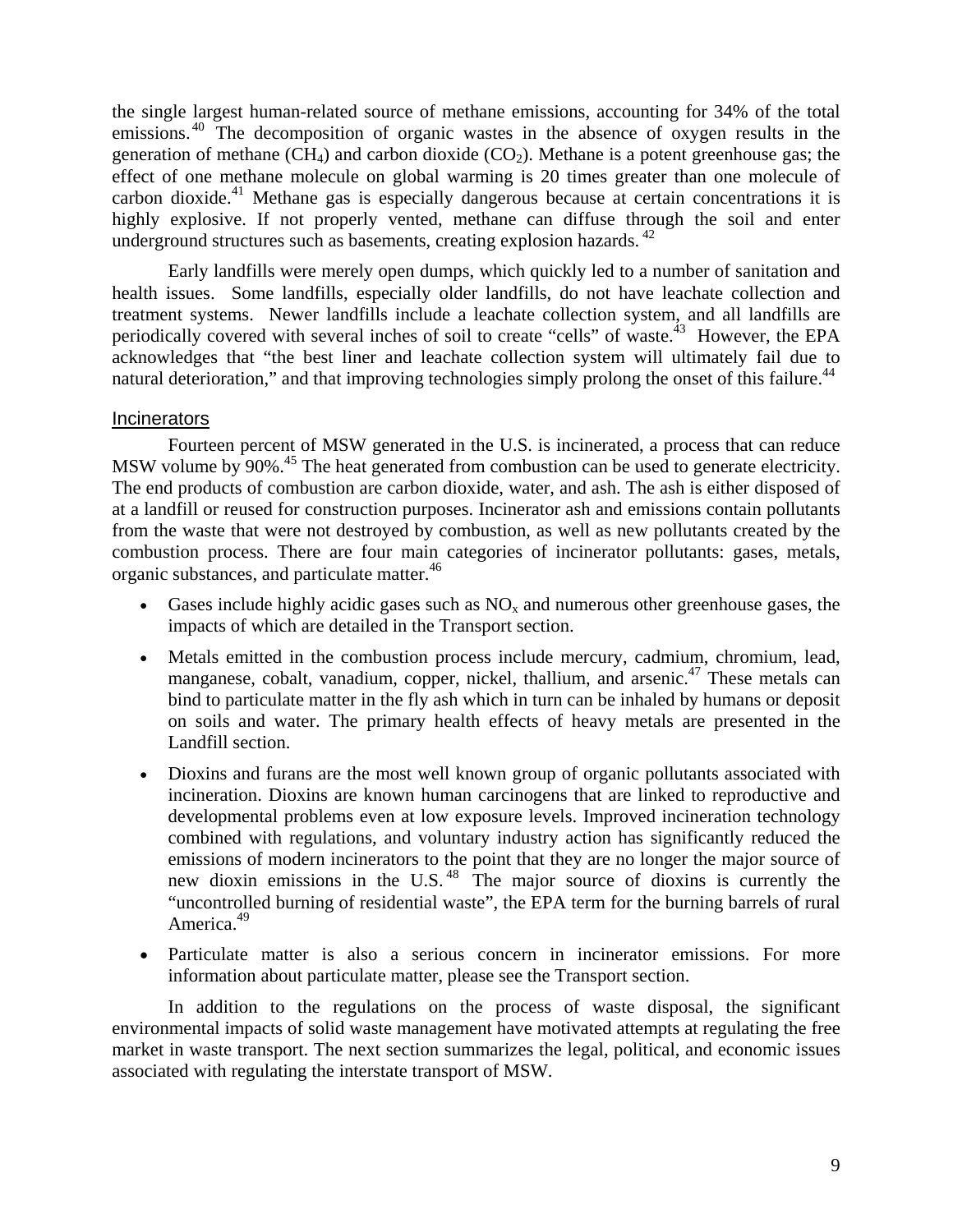## *Legal, Political, and Economic Issue Analysis*

In March 1987, the issues of waste management gained waste management issues when a garbage barge called the Mobro 4000 departed from Long Island and proceeded on a journey down the East Coast, into the Gulf of Mexico and eventually to Belize, without any community agreeing to accept the waste.<sup>50</sup> The Mobro 4000 eventually returned to New York and the waste was incinerated in Brooklyn. Extensive media coverage of the event created a sense of public urgency over the garbage "crisis."<sup>51</sup> The true cause of the Mobro 4000 incident had nothing to do with a shortage of disposal capacity; it was really the incompetence of the organized crime members running the barge for not securing a binding contract for disposal of the waste before departing.<sup>52</sup> Nevertheless, the Mobro 4000 incident symbolized the start of an era of concern over the interstate transport of MSW. Since the Mobro 4000 incident, over 40 bills have been introduced in Congress to limit the transport of MSW.<sup>[53](#page-41-50)</sup>

#### Legal History

The history of problems with interstate waste disposal started long before the Mobro 4000. In 1978, the U.S. Supreme Court heard the case *City of Philadelphia v. New Jersey*, in which the constitutionality of a New Jersey ban on out-of-state waste was challenged under the U.S. Constitution. Article 1, Section 8, Paragraph 3 of the Constitution, referred to as the commerce clause, states that "The Congress shall have the power to regulate Commerce among foreign Nations, and among the several states, and with the Indian Tribes".<sup>54</sup> The Supreme Court established a rule for deciding commerce clause cases in the 1970 case *Pike v. Bruce Church Inc.* The rule says the local benefits of limits on interstate transport must be balanced against the benefits of free trade. In *City of Philadelphia v. New Jersey* and numerous cases since, the Court has found that the local benefit of environmental protection is not great enough to allow any restrictions on the interstate movement of  $MSW$ .<sup>55</sup> The only circumstance when courts have allowed limits on the movement of MSW is when the state or local government imposing restrictions actually owns and operates the disposal facility in question. This exception is called the market participation doctrine and only applies when the state is acting more as part of the market and not as a regulator.<sup>[56](#page-41-53)</sup>

The Supreme Court's decisions supporting an unrestricted market in MSW has led to the introduction of bills proposing power for the states to regulate MSW imports and exports in every Congress since 1990.<sup>57</sup> None have been enacted because the political opponents of the bill have proven more powerful than the interests supporting the legislation.

#### Political Supporters of Waste Transport Regulation

The primary political supporters of H.R. 274 and similar legislation are representatives of states that are large net importers of MSW, such as Pennsylvania, Virginia, Michigan, Illinois and Indiana. Legislators from these states are acting on behalf of constituents, some of whom are very concerned about the impact of MSW transport and disposal on environmental and human health, property values, and aesthetics. Local environmental groups such as Campaign Virginia specialize in lobbying in support of legislation like H.R. 274.<sup>58</sup>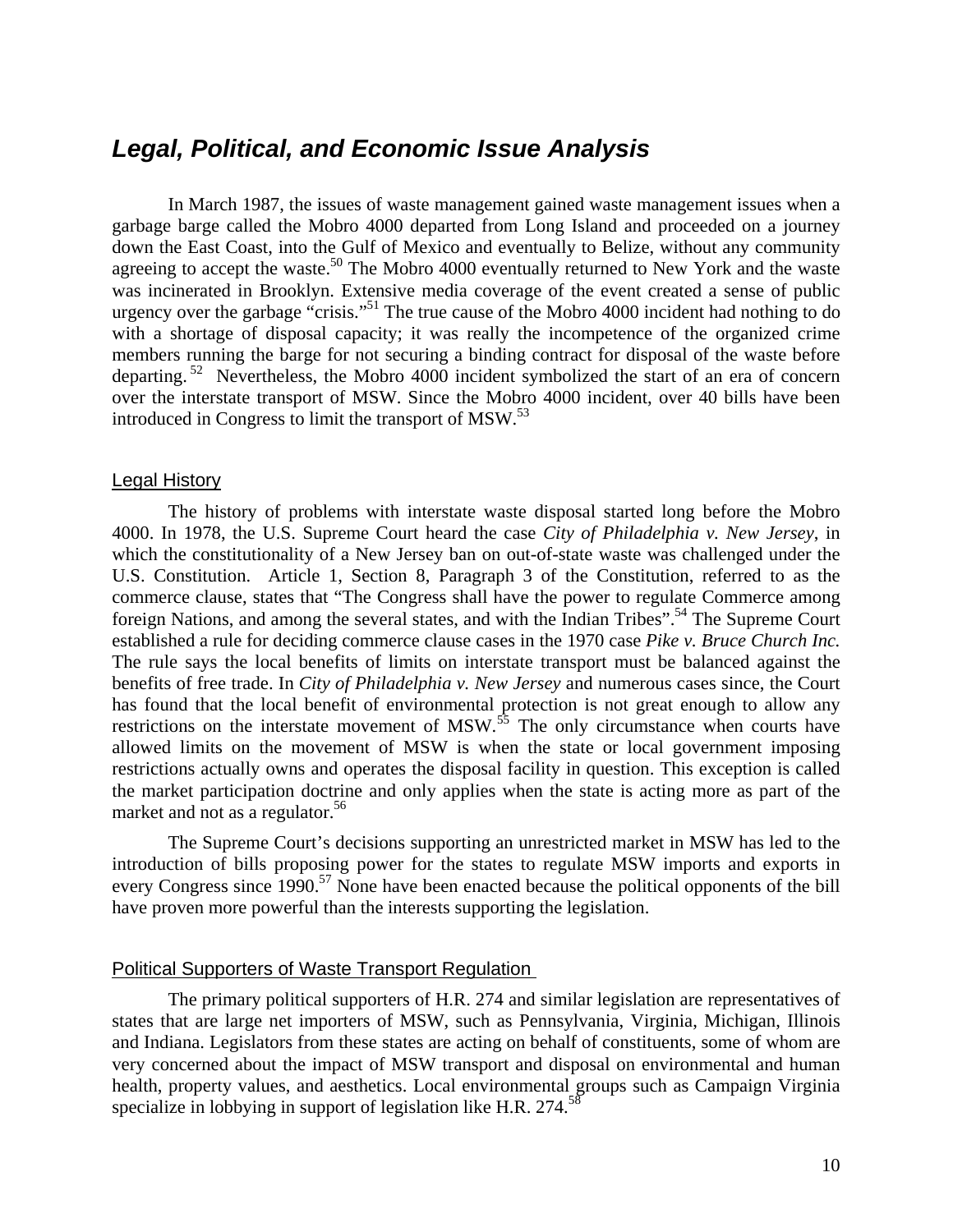Proponents of H.R. 274 maintain that the present system rewards states that have failed to plan for waste management. In 2003, the states of Pennsylvania, Virginia and Michigan accepted 49% of all MSW that crossed state lines.<sup>59</sup> Residents of these states resent being viewed as a garbage receptacle for net exporting states, frequently citing the "Proximity Principle," or the idea that waste should be disposed of in close proximity to where it is generated.<sup>60</sup> Supporters of limits on interstate transportation of MSW believe that the compensation that communities receive from landfills is not enough to cover the long term environmental costs related to waste disposal. If the payments to host communities do not cover the true cost of disposal, then allowing out-of-state waste is an injustice against the state where it is disposed.

#### Political Opponents of Waste Transport Regulation

The primary opponent of H.R. 274 is the waste management industry, as represented by the National Solid Wastes Management Association (NSWMA). The solid waste industry has significant political power and access to Congress because it generates revenue of \$43 billion annually and employs  $350,000$  people. <sup>61</sup> Other vocal opponents of the legislation are governments and representatives of net exporting states – such as New York, New Jersey, Missouri, Maryland and Massachusetts. These exporting states could experience dramatic increases in disposal costs if they were forced to rapidly develop local disposal capacity. Individual communities within net importing states also oppose the bill. These communities are compensated for accepting out-of-state MSW in a number of ways, including host community fees, licensing fees and taxes that can significantly enhance the local economy*.* 

The political opponents of H.R. 274 and similar legislation have been successful in quietly allowing the bills end in committee. A large part of the disagreement over H.R. 274 revolves around conflicting interpretations of the economic consequences of limiting MSW transport.

### Economics and Uncertainty

Opponents of H.R. 274 argue that because of the regulatory framework in the U.S., the externality cost of waste disposal is negligible. Federal waste disposal regulations for environmental protection apply to all states and if they are being enforced then there is no externality and therefore no reason for the government to interfere with the efficient operation of the free market.<sup>62</sup> Any externality should be automatically accounted for by landfill owners charging higher tipping fees. Considerable disagreement exists over the size of the externality cost from waste disposal, but modeling of interstate MSW transport restrictions have predicted that a net loss of societal welfare on the order of \$1 billion would occur. Only a small fraction of the total loss would burden consumers, the majority of the loss would be borne by the solid waste industry[.63](#page-41-60) 

Supporters of H.R. 274 argue that the environmental impact of waste disposal will result in long term costs that host communities and states will pay and that these environmental costs will be higher than the loss of efficiency that trade restrictions would create. The scientific support for this position is that leachate and landfill gas generation are "inevitable" and impossible to fully control.<sup>64</sup> Proponents of interstate transport limits believe that full cost accounting for the environmental impact of waste disposal through higher tipping fees is impractical. The only fair solution is for states to be permanently responsible for the waste generated within their state.<sup>65</sup> Limits on imports would allow states to control their long term site remediation costs.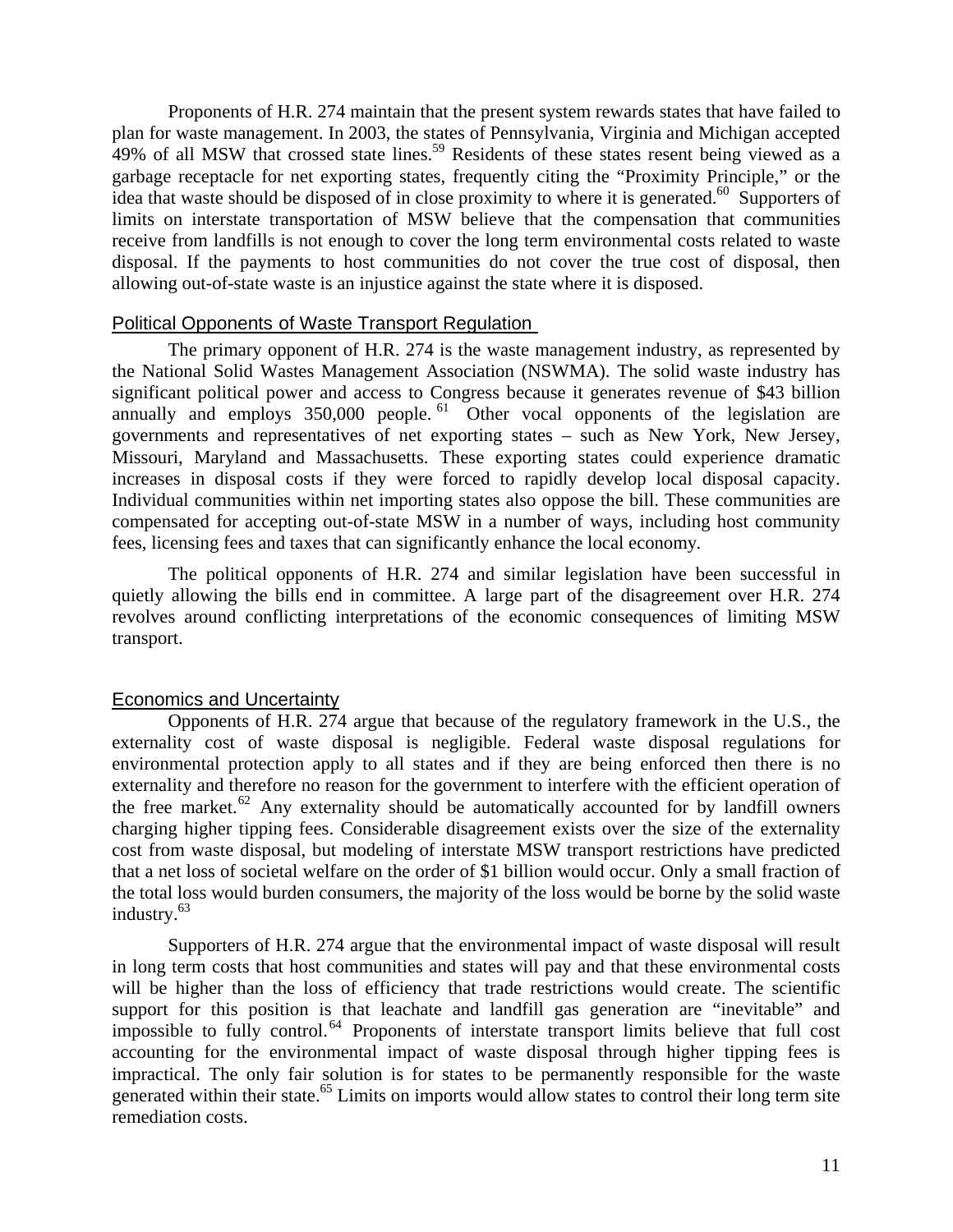The supporters of H.R. 274 have some strong arguments that the bill could reduce some of the distributional impacts of solid waste disposal in major importing states. However, modeling of interstate waste transportation has predicted that transport would greatly increase in anticipation of a bill like H.R. 274 becoming law. Once such a bill was passed, percentage limits on imports could result in an increase in transportation as exporters send smaller amounts to more locations.<sup>66</sup> The optional nature of percentage limits further increases the uncertainty in predicting the impact of the bill.

The uncertainty in H.R. 274 increases the importance of agency discretion in implementation and regulation development at the Federal level. The implementing agency will have the opportunity to influence the reactions of states to their new powers under the legislation.

### *Program Design*

The Program Design component of this report begins with the assumption that the Solid Waste Interstate Transportation Act has become a law. The following section reviews the program design, organizational staffing plan, budget plan, and performance management system that we designed to implement the new law.

#### Rationale for the Program Design

The first step in designing the program was to determine which agency would be most likely to be responsible for implementing the Act. The Solid Waste Interstate Transportation Act is an amendment to the 1965 Solid Waste Disposal Act upon which all Federal regulations of waste have been based. The implementation of the Solid Waste Disposal Act is specifically tasked to the EPA Office of Solid Waste, so an amendment addressing interstate transport would likely be addressed by this office as well. Our plan is specifically focused on the EPA Headquarters, but it is important to note that regional EPA offices will also have a role in implementation not planned or budgeted for in our report. Under our program, EPA Headquarters will support the EPA regions in implementing the Act.

We propose the creation of a Municipal Waste Interstate Transport Branch within the Municipal and Industrial Solid Waste Division of the Office of Solid Waste (see *Appendix I: Office of Solid Waste Organization Chart*). The organizational structure of the Municipal Waste Interstate Transport Branch reflects the Branch's objectives with regard to the new capacity of states to regulate interstate transport of MSW, and the specific program activities needed to accomplish those objectives.

Because of the history of legal conflict surrounding limits on the transport of MSW, it is almost certain that legal state limitations of interstate MSW transport will result in conflicts involving states, the waste management industry, and environmental groups. It was, therefore important that our program design anticipate and work to resolve these conflicts. The Conflict Mediation Section of the Municipal Waste Interstate Transport Branch will address these issues through facilitating negotiation.

H.R. 274 represents a significant change in the operating conditions of MSW management for state and local governments. Some states will seek options that enable them to restrict imports legally, while other states seek options in the event that they are prohibited from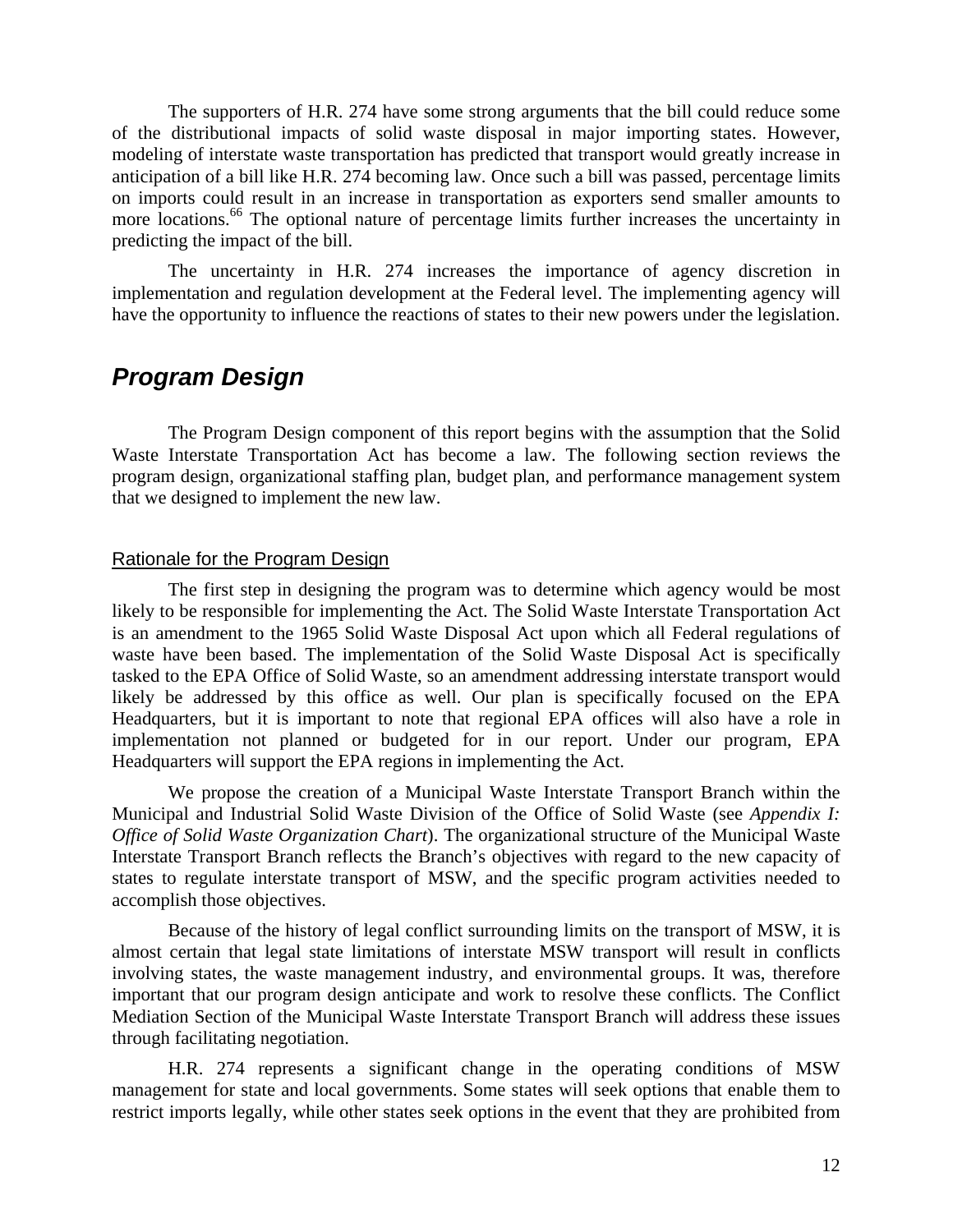exporting their waste. An Education Section of the Municipal Waste Interstate Transport Branch, thus, will work to prevent uncertainty and confusion among states by developing guidance documents to explain the implications and rights of states under the Solid Waste Interstate Transportation Act. An online database will be established to better track waste transportation and inform states of their options.

Finally, an Outreach Section will directly field inquires from states, the waste management industry, environmental groups, and the general public. Staff of the Outreach Section will travel to the regional EPA offices to ensure proper implementation of the program and provide general inquiry assistance.

#### Staffing and Budget Plan

#### Who Will Implement the Program Design?

In order to staff the new branch for the first year of its operation, we will hire a Branch Chief who will supervise the work of three key personnel: the Outreach Section Chief, Education Section Chief and the Conflict Mediation Section Chief. The Branch Chief and possibly the Section Chiefs will be hired from existing EPA personnel, preferably with MSW policy experience. We propose that each Section have a team of three program specialists dedicated to the advancement of the section's objectives (see *Appendix II: Municipal Waste Interstate Transport Branch Organization Chart)*.

The position descriptions for the 14 new staff members of the Branch are presented in *Appendix III: New Positions and Contracts*. GS-Levels and anticipated first year salaries are included in the position descriptions, taking into account that not all staff will be starting at the beginning of year one. This is because it will take time for the Section Chiefs to recruit and hire staff as the Branch ramps up to full operation over the first year.

Contractor services will be extensively utilized to quickly create an initial set of guidance documents and mediate conflicts. Initial contracts will be for 6 months, after which time the contracting needs of the Branch can be reassessed. Contractor services give the Municipal Waste Interstate Transport Branch the flexibility to meet the changing needs of the organization without committing to additional full time employees.

How Much Will It Cost To Begin the Program?

The first year budget for the Municipal Waste Interstate Transport Branch is \$2.3 million, approximately 3% of the Office of Solid Waste total budget. Figure 4 below presents the total budget summary for each program. *Appendix III: Budget and Cost Notes* contains the complete budget and cost notes.

| Program                   | <b>Budgeted Amount (US\$)</b> |
|---------------------------|-------------------------------|
| Outreach                  | \$314,827                     |
| Education                 | \$906,815                     |
| <b>Conflict Mediation</b> | \$1,104,262                   |
| <b>Total Budget</b>       | \$2,325,904                   |

#### **Figure 4: Program Costs**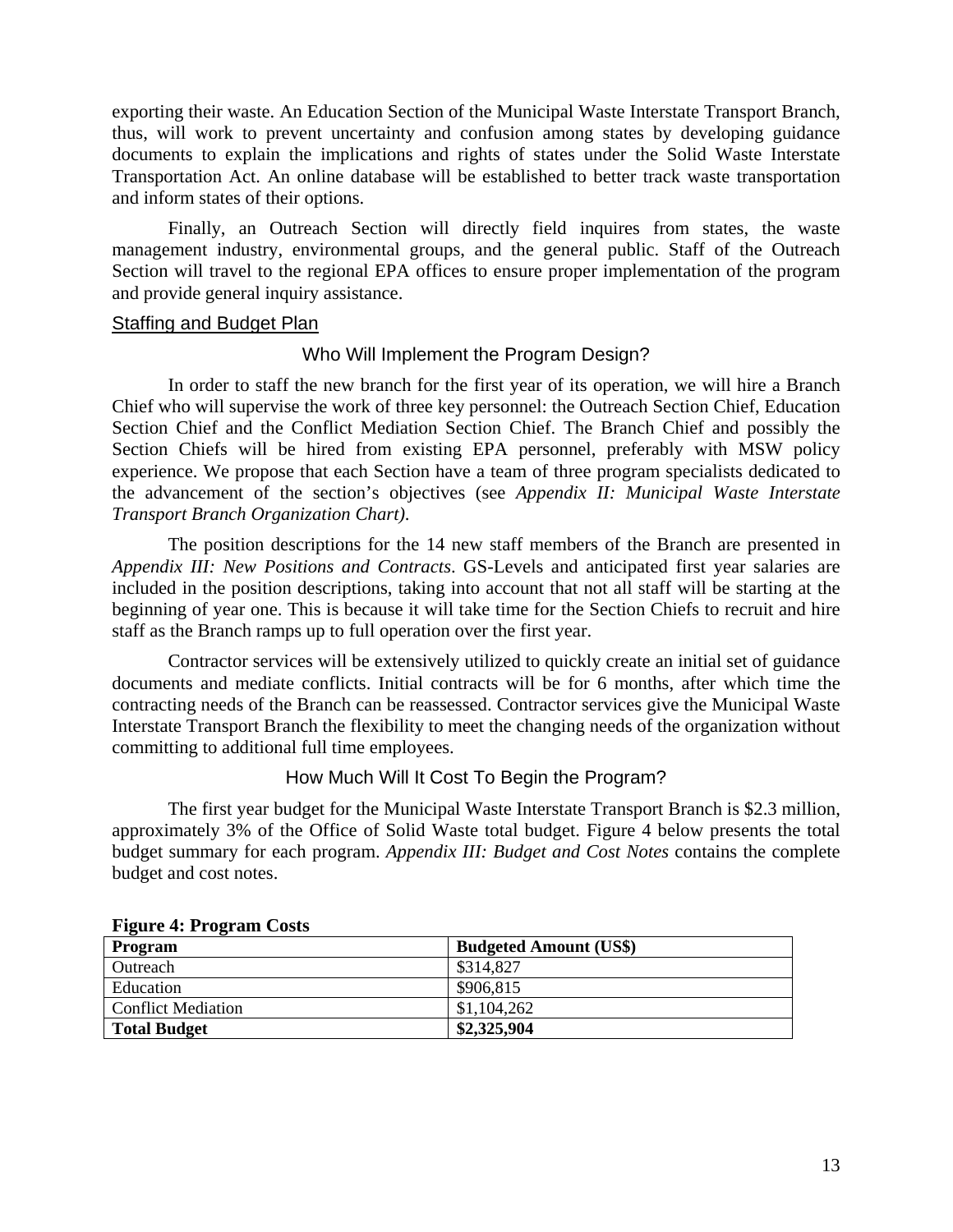#### Performance Management System and Master Calendar

#### How Will We Know if the Program is Being Implemented?

A cornerstone assumption of management is that in order to manage a program, its work processes, outputs, and outcomes must be measured.<sup>67</sup> Without these measures one cannot tell if the actions undertaken by management are making the program better or worse. Measurement, reporting, and feedback will be crucial to the managers of the Municipal Waste Interstate Transport Branch in determining if the work is being completed and how the process can be improved. Nevertheless, the best performance measurement system cannot replace the importance of human relationships and communication to discern the true issues facing the organization.<sup>68</sup>

This section will introduce the program objectives for the first year, annual objectives that will be measured every year, and the long-term objectives of the Branch. The complete measurement, collection, reporting, and feedback requirements for each objective are presented in *Appendix V: Performance Management System*.

#### *Short-term objectives (for Year 1)*

- Organization setup
- Handbook setup

#### *Annual objectives (objectives to be monitored every year)*

- Educate states about their rights and responsibilities as a result of the bill and program
- Minimize conflict between states and private organizations
- Conduct effective outreach activities
- Manage costs to be within the budget
- Manage schedule to meet the schedule plan

#### *Long-term objectives (after Year 1)*

- Reduce MSW interstate transportation
- Encourage local treatment of MSW

#### What do We Hope to Accomplish in the Program's First Year?

The master calendar (see *Appendix VI)* establishes the order of events required for the timely implementation of the program. It also establishes who is responsible for doing the work and when the work should be completed. The master calendar is a tool for organizing and planning, not an absolute and inflexible requirement. It will need to be adjusted as the Municipal Waste Interstate Transport Branch learns more about the requirements and challenges of their work.

The master calendar is organized into two primary phases. Phase one deals with the administrative goals of the Branch, which include the hiring of all permanent staff members, preparing task orders to hire contractors, and acquiring and furnishing an office space. Phase two covers the program specific activities, including developing the educational handbook and database, identifying and minimizing conflicts, and implementing the performance management system.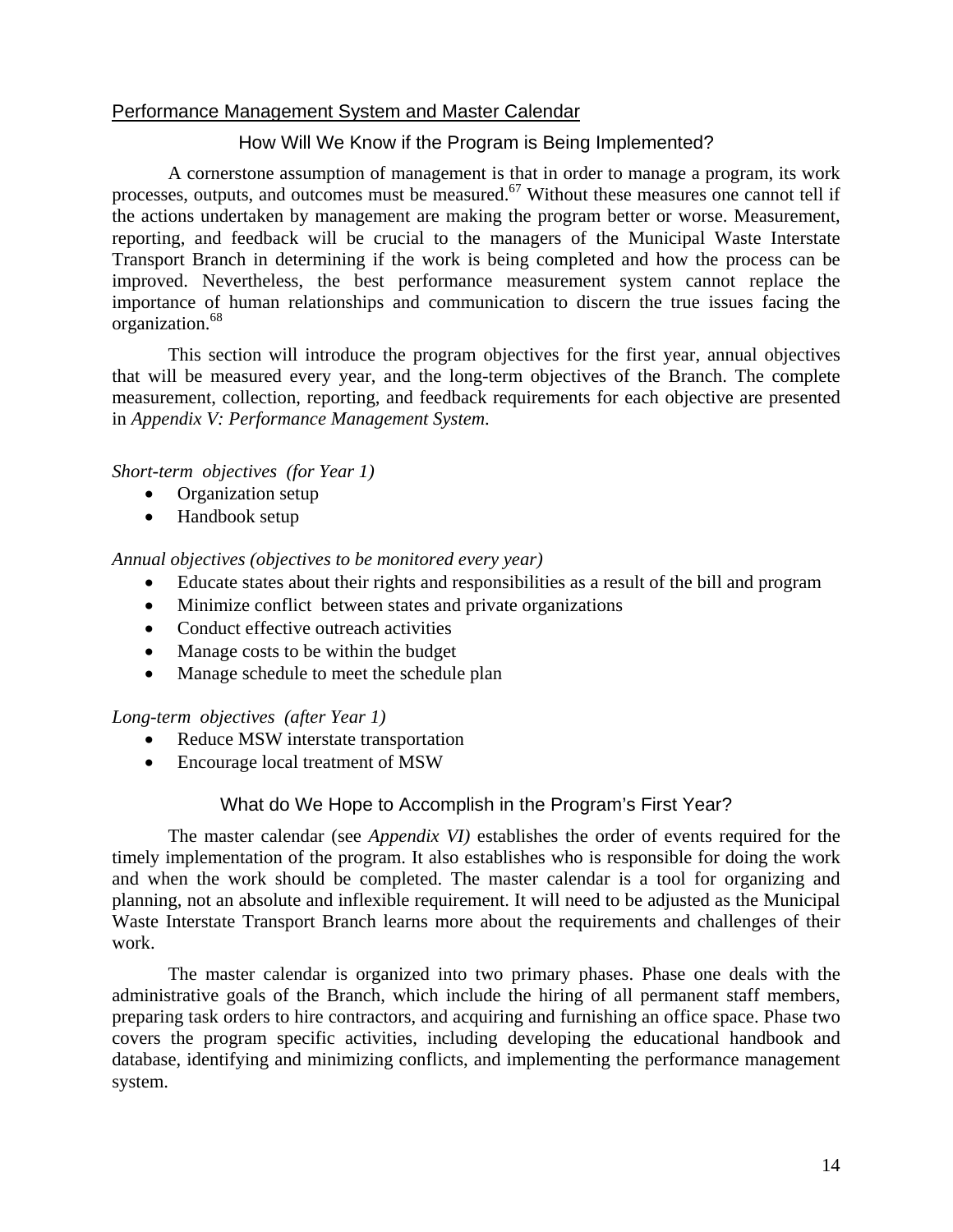### *Conclusion*

Over the past several decades, MSW management has become a problem of growing importance. The increased generation of MSW, the closing of local landfills in favor of regional landfills, and the consolidation of the waste management industry have all led to an increase in the amount of MSW crossing state lines for disposal. The transportation and disposal of waste to other states pose a number of environmental and health concerns for importing states that have led to the introduction of the Solid Waste Interstate Transportation Act of 2005 in the House of Representatives. This Act would allow states to limit the amount of imported MSW. It is difficult to project the impact of these limitations. The incentive to deal with waste locally may lead to innovation in disposal technologies, the use of existing alternative technologies, waste volume reduction, or a combination of these methods. However, exporting states may simply choose to ship their waste to more distant states that are willing to accept it. In any case, it is likely that conflicts will occur between states if exporting states are forced to change their disposal patterns. The degree of discretion that H.R. 274 leaves to states increases the importance of regulation development and implementation at the federal level.

Our proposed Program Design for the Solid Waste Interstate Transportation Act anticipates and plans to minimize these conflicts through the creation of a Municipal Waste Interstate Transport Branch. The new branch will strive to implement the Act with a threepronged approach by educating states on their rights, minimizing conflict, and enabling regional EPA offices to disseminate information for implementation at the regional level. The Program Design is focused on the short-term implementation issues that would arise if H.R. 274 was to become law, while also recognizing the long-term goals of increasing local disposal and reducing the amount of interstate transportation.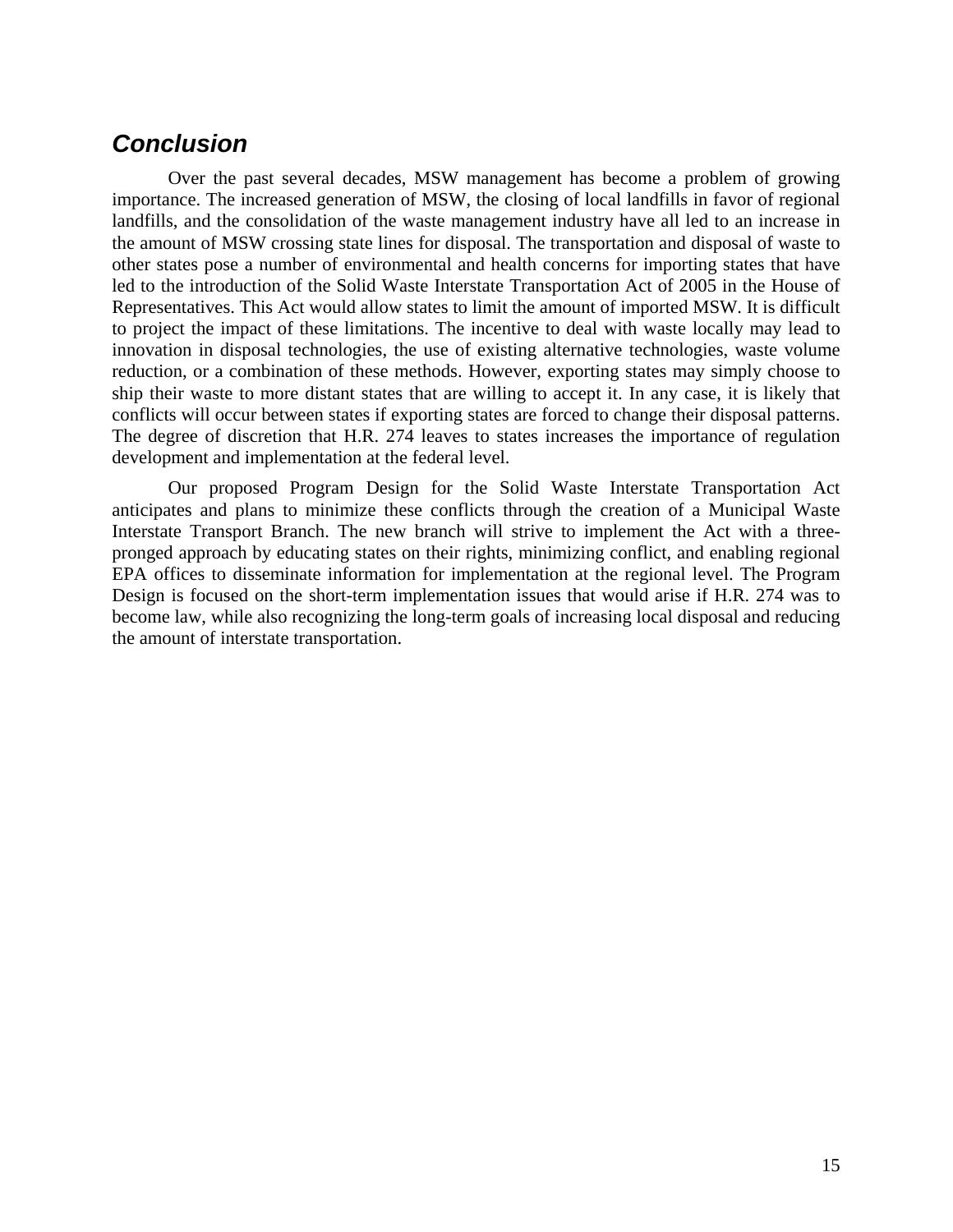*Appendix I: EPA Office of Solid Waste Organization Chart* 

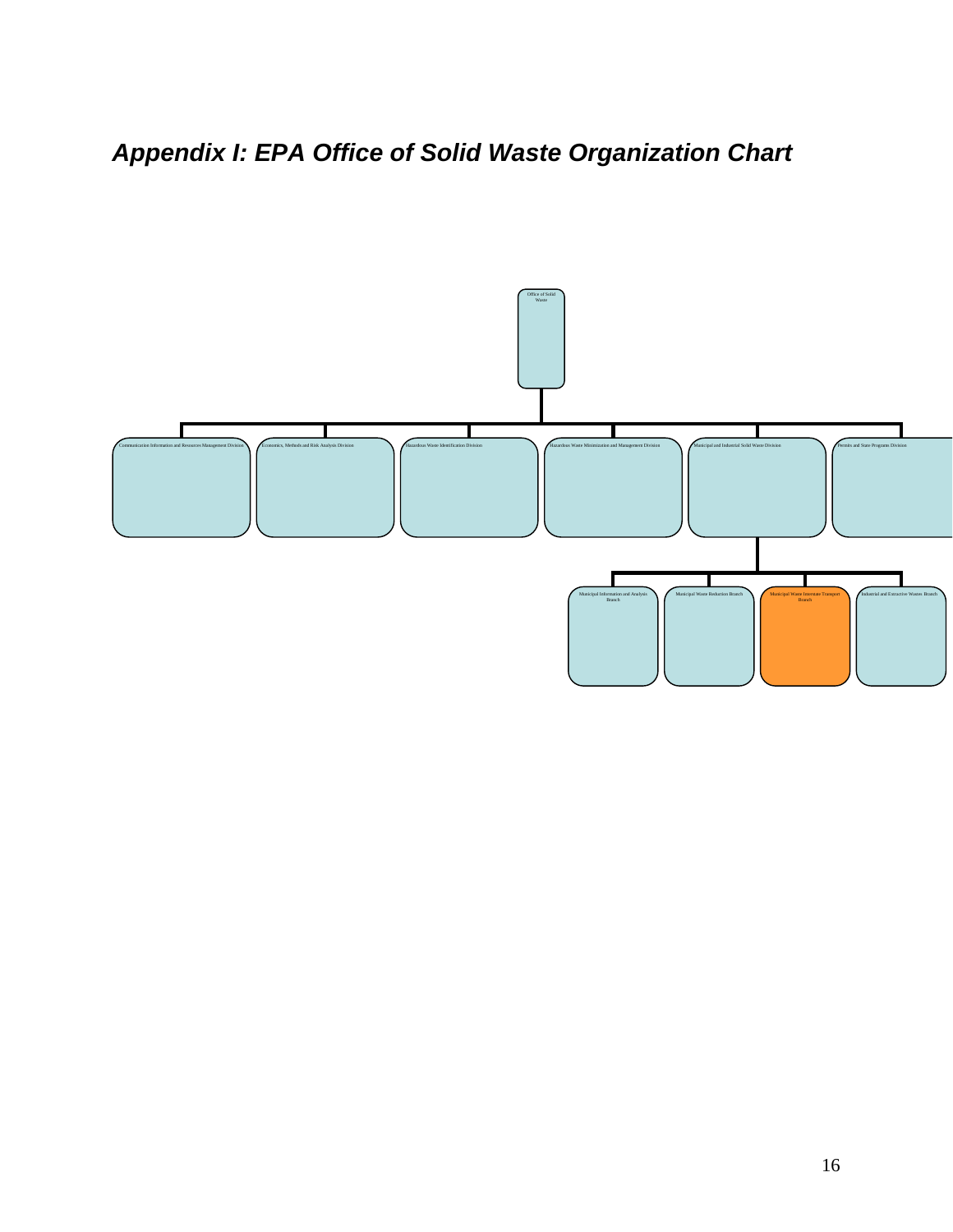# *Appendix II: Municipal Waste Interstate Transport Branch Organization Chart*



*Appendix III: New Positions and Contracts*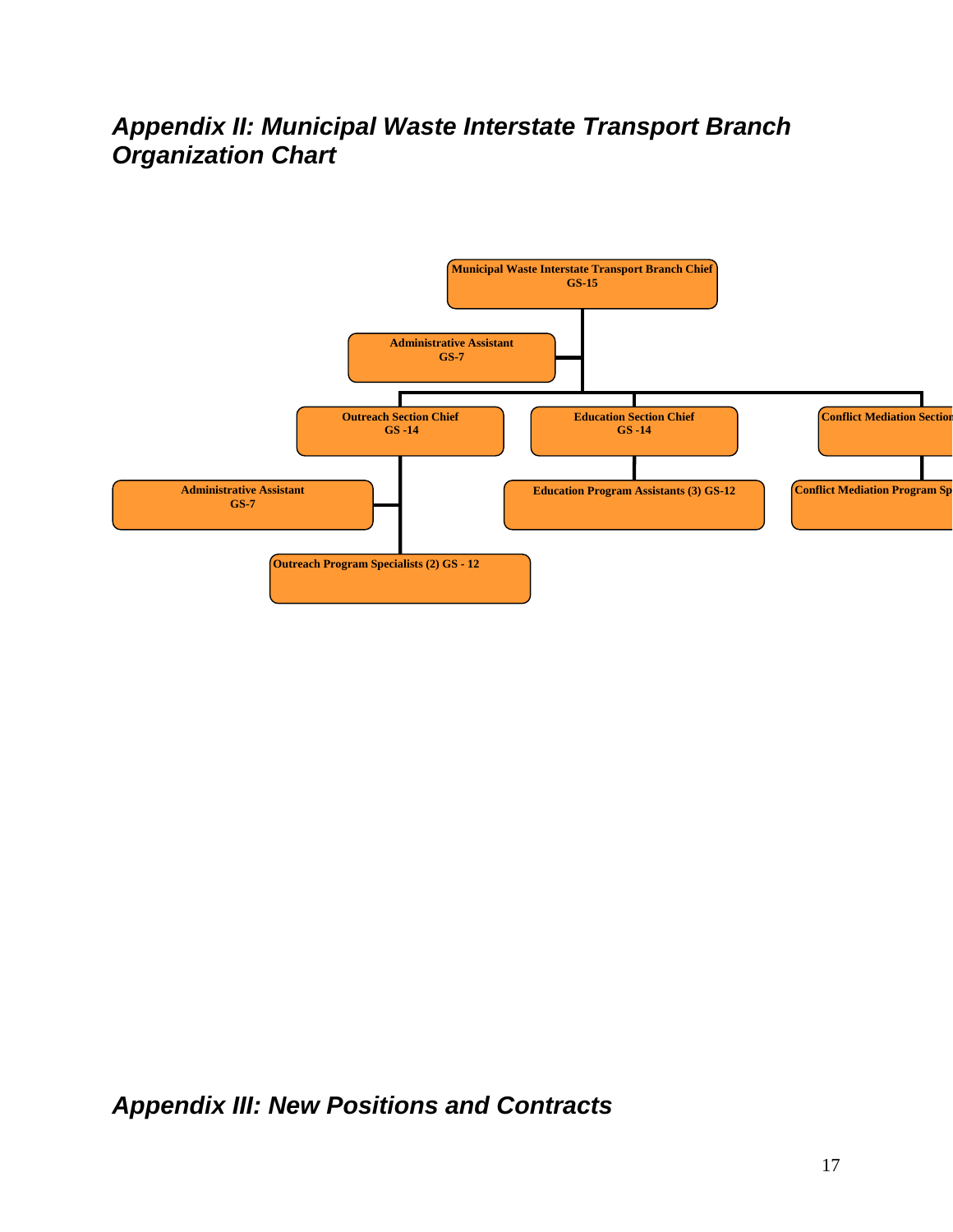#### **Municipal Waste Interstate Transport Branch Chief**

*GS-Level 15 Person Days: 260 Total Salary: \$103,947*

The Branch Chief will be responsible for reporting branch results to the head of Municipal and Industrial Solid Waste Division, and when necessary to the head of Office of Solid Waste. The Branch Chief will directly supervise the work of the Outreach, Education, and Conflict Mediation Section Chiefs.

The Branch Chief will oversee the new program for interstate transportation and serve as a liaison to other EPA programs within relevant branches and divisions. The Branch Chief will be involved in the hiring process of the branch's staff, establish branch-wide goals through the implementation of a first year work plan, budget and performance management system. He/she will also liaise with other branch chiefs to leverage agency best practices and build upon complementary programs that can enhance the success of the Municipal Waste Interstate Transport Branch, such as existing EPA programs for waste reduction and recycling.

#### **a. Administrative Assistant**

*52 Total Salary: \$35,4* This Administrative Assistant will carry out the clerical work in support of the *GS-Level 7 Person Days: 260* Branch Chief, coordinating Branch meetings and maintaining budget records as necessary.

#### **Outreach S ection Chief**

*4 Total Salary: \$73,41 GS-Level 14 Person Days: 216*

The Outreach Section Chief will report to the Branch Chief, and is responsible for managing the Administrative Assistant and two Outreach Program Assistants.

The Outreach Section Chief will train regional representatives to address the concerns of local solid waste disposal operators, community leaders, and environmental regulators. He/she will field any general inquiry assistance questions from the public and coordinate activities with the Education Section Chief. The Outreach Section Chief will be required to travel extensively to visit the regional EPA offices in order to ensure agency-wide understanding of the new Act.

#### **a. Administrative Assistant**

*53 Total Salary: \$26,4* In anticipation of the high volume of travel that will be required of the Outreach Section Chief, an Administrative Assistant will be needed to book travel, set up *GS-Level 7 Person Days: 194*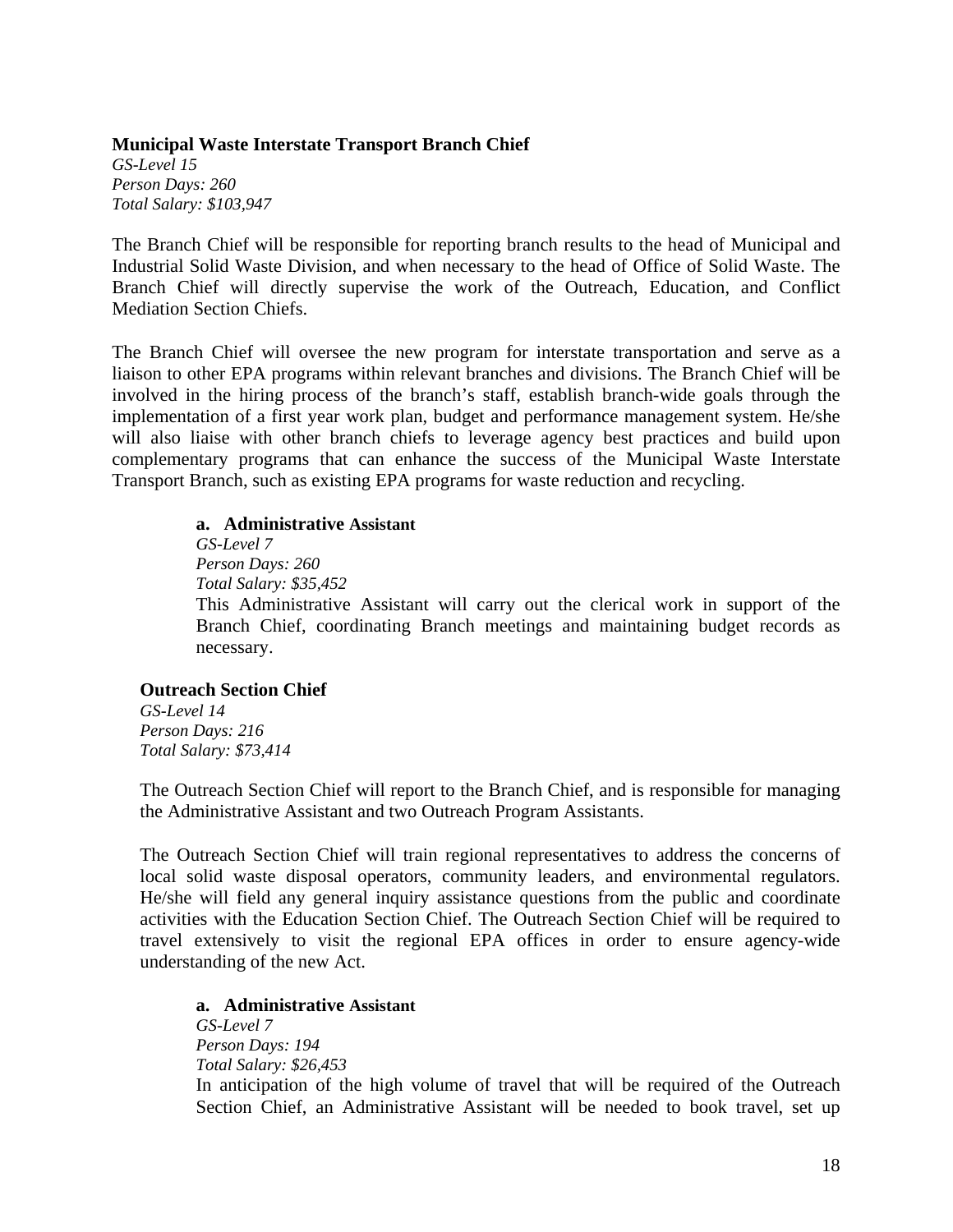meetings with stakeholders and communicate branch developments to the Outreach Section Chief while he/she is in the field.

#### **b. Two (2) Outreach Program Assistants**

*S-Level 12 G 46,923 and \$41,602 Total Salary: \$ Person Days: 194 and 172* 

The Outreach Program Assistants will assist the Outreach Section Chief with the technical aspects of his/her job. They will coordinate information with the other Section Chiefs, travel as necessary to assist with regional trainings, field general inquiries, and prepare reports.

#### **Educa tion Section Chief**

*S-Level 14 G \$73,414 Total Salary: Person Days: 216* 

The Education Section Chief will report to the Branch Chief and is responsible for managing the three Education Program Assistants.

The Education Section Chief will develop all of the branch's educational materials in conjunction with the EPA's existing communications support units in order to ensure agencywide consistency of content and image. Specific tasks will include the development of a handbook that will cover the environmental and health risks associated with solid waste transportation, regulatory requirements, and provide sample contracts for communities to implement host community agreements with local disposal operators. Another task will be the establishment of an online database where the public, State, and Federal officials can access information on waste transportation distances, mass, and routes that will be required by the Act. This will also be coordinated with the EPA Office of Communications to incorporate the database into the general EPA website. Finally, the Education Section Chief may plan conferences or training events to educate stakeholders about the changes and their options.

#### **Three (3) Education Program Assistants a.**

*GS-Level 12 \$46,923, \$41,602, \$36,280 Total Salary: Person Days: 194, 172, 150*

The Education Program Assistants will help the Education Section Chief in the development of all educational materials, including the handbook and database. The specialists will plan events and trainings, participate in the events as necessary, prepare mailings of educational material, collect data, update the online database and prepare reports.

#### **b.** Education Contract

*otal Value: \$594,410 T*

A consulting firm will assist in the start-up tasks associated with the new Education Section, supervised by the Education Section Chief. The consultancy should include a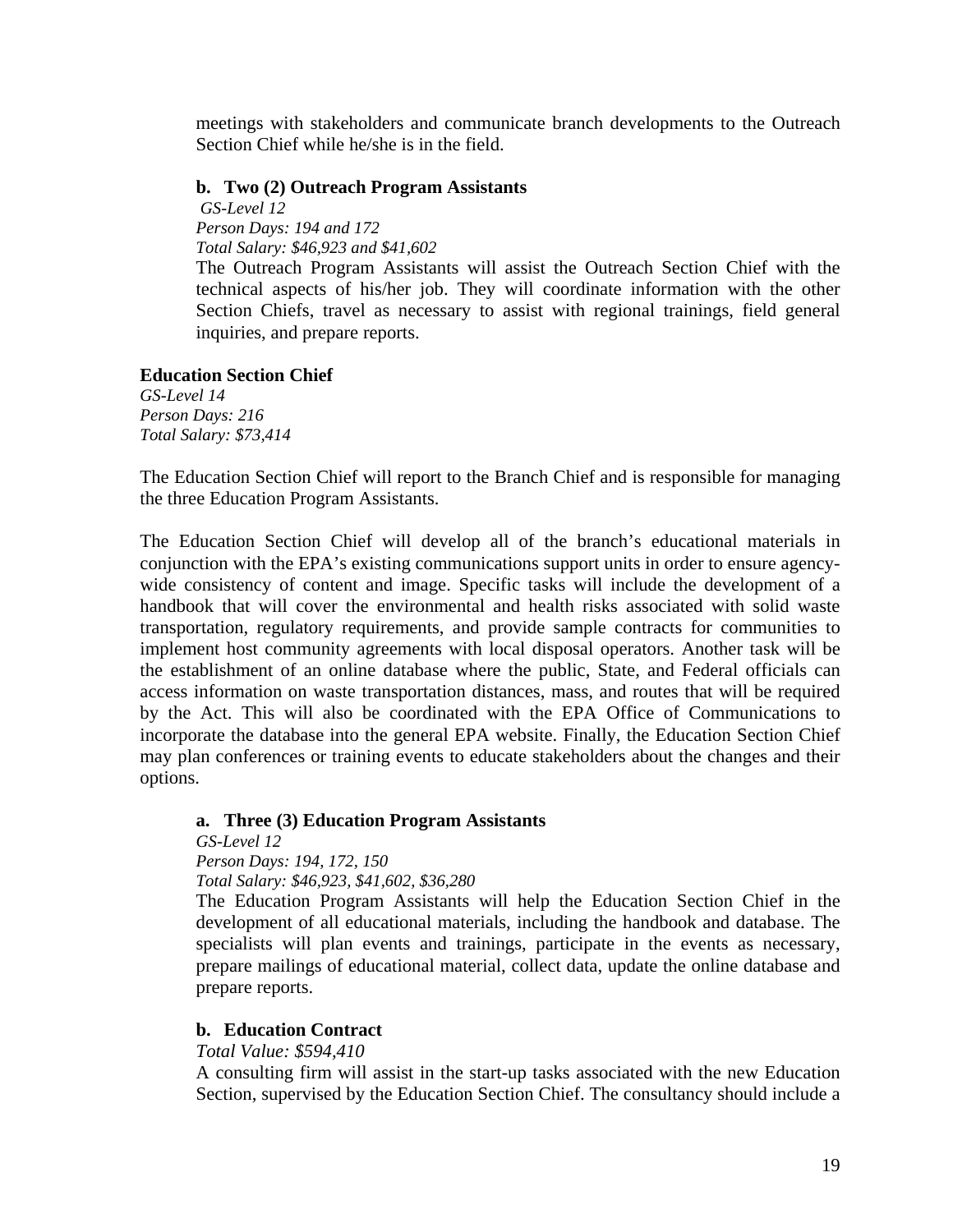graphic designer, communications specialist and information technology specialist. The initial consultancy will be full-time during the first six months, equivalent to 130 days or 6,240 person hours, with the possibility for a contract modification and extension after the initial period concludes as needed. Two (2) consultants will be Education and Communication Specialists assigned a burdened daily rate of \$1,106, and four (4) consultants will be Education and Communication Assistants, assigned a burdened daily rate of \$590. This burdened rate includes salary (\$600/day for Specialist and \$320/day for Assistants), overhead (79%), and fee (3%).

#### **Conflict Mediation Section Chief**

*S-Level 14 G \$73,414 Total Salary: Person Days: 216* 

The Conflict Mediation Section Chief will report to the Branch Chief and is responsible for managing three Program Specialists.

The Conflict Mediation Section Chief is intended to mediate conflicts that may arise between states, operators, waste management companies, and affected communities as needed. This person is intended to be a resource for states that may be facing litigation or contentious situations as they adjust to the new regulations associated with the Act. The Conflict Mediation Section Chief may provide advice about how to work through cost restructuring within affected communities whose budgets will be affected by dealing with waste locally or lost revenues from reductions in waste imports. The Conflict Mediation Section Chief will be familiar with existing EPA programs that address waste issues and advise stakeholders about creative solutions to their problems.

#### a. Three (3) Conflict Mediation Program Assistants

*GS-Level 13* 

*Person Days: 194, 172, 150*

*\$55,799, \$49,471, \$43,143 Total Salary:*

In anticipation of problems that will arise as the Act is implemented by interested states, the Conflict Mediation Section Chief will have three Program Assistants who can support him or her in dealing with conflict negotiations and traveling to the regional EPA offices as necessary.

#### b. **Conflict Mediation Contract**

#### *otal Value: \$766,978 T*

A team of conflict resolution specialists will train in-house staff in conflict resolution methods, visit regional offices as needed and develop training materials for regional offices. The initial contract will be full-time for six months, equivalent to 130 days or 6,240 person hours, with the possibility for a modification and extension upon its conclusion. The consulting team will consist of two Conflict Mediation Specialists with a burdened daily rate of \$1,475, and four Conflict Mediation Assistants with a burdened daily rate of \$737. This burdened rate includes salary (\$800/day for Specialists and \$400/day for Assistants), overhead (79%), and fee (3%).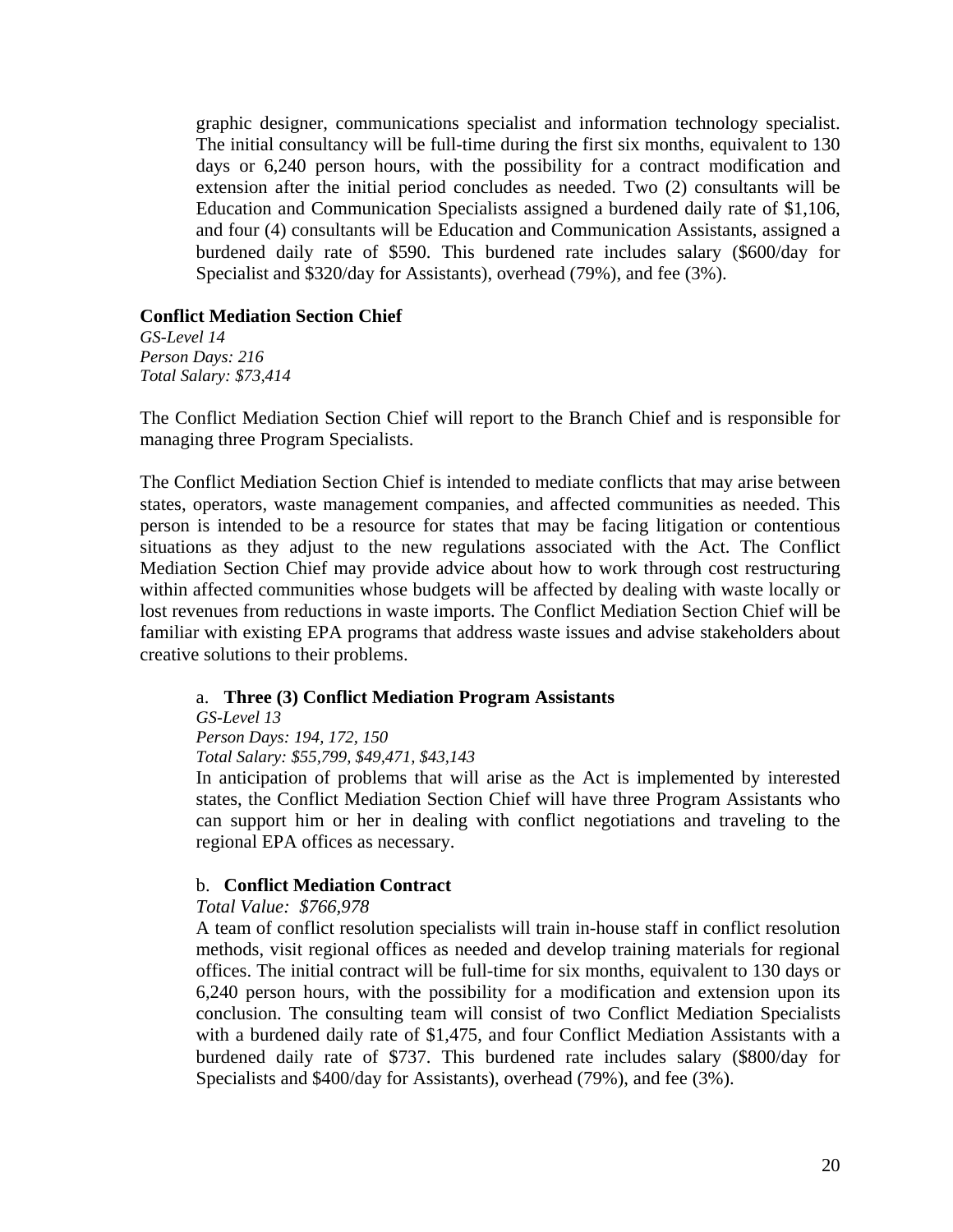# *ppendix IV: Budget and Cost Notes A*

Assumptions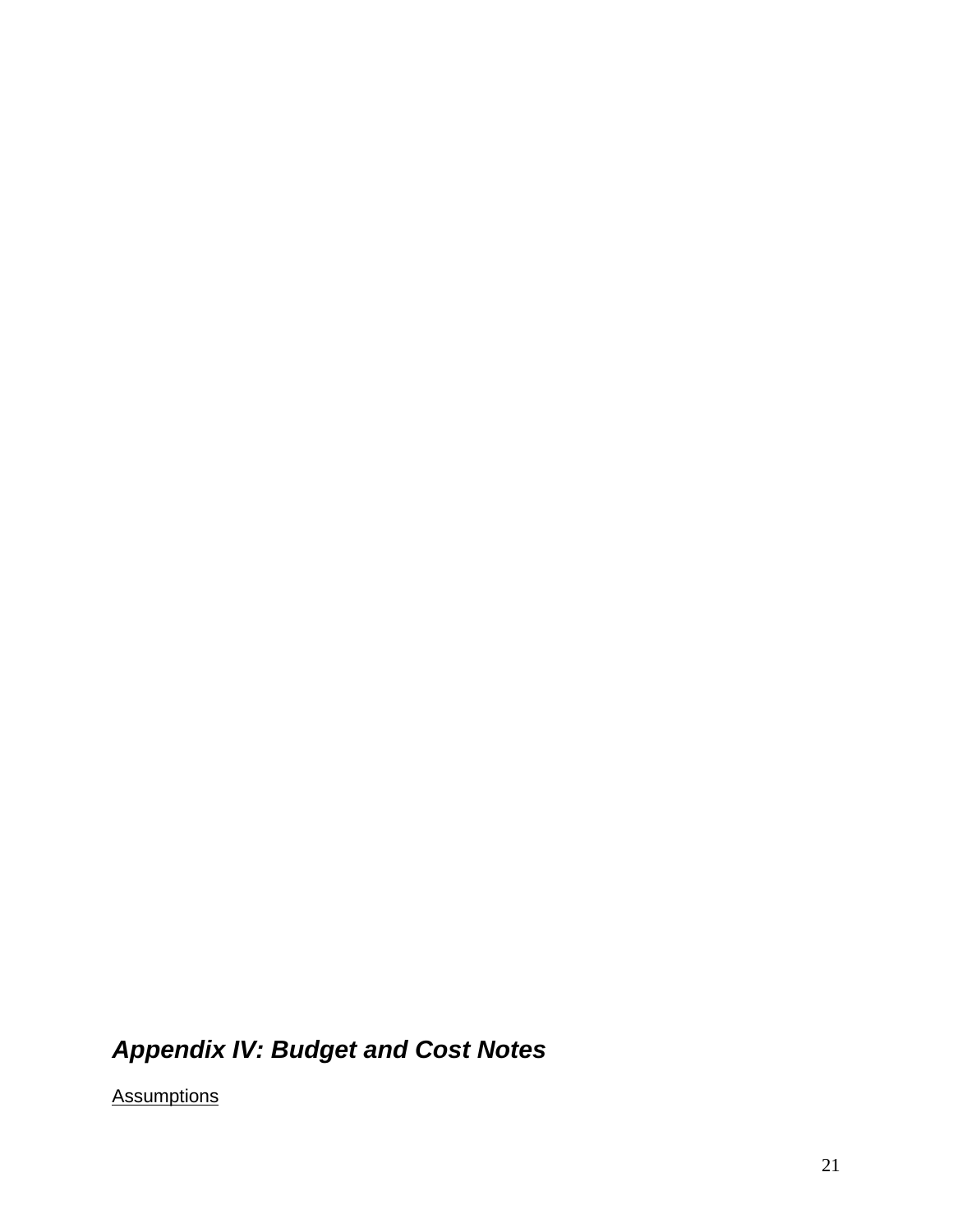The proposed budget includes all expected expenditures for the *first operating year* of the Municipal Waste Interstate Transport Branch. However, the list below details costs that were excluded from Municipal Waste Interstate Transport Branch budget calculations because they are assumed operating costs that are included in the general EPA budget for fiscal year 2006.

#### **Office Space**

existing EPA headquarters Ariel Rios Building, located at 1200 Pennsylvania Avenue, N.W. in Washington, D.C. The Municipal Waste Interstate Transport Branch will be housed within the

#### **Buildin g Services**

and ID badges, building maintenance, janitorial services, and underground Building services include, but are not limited to: utilities, security such as guards employee parking.

#### **Comm unications**

associated functions, such as voicemail and conference calling, but do not include the actual phones or local and long distance telecommunications via landlines or Communications include access to the EPA's central telephone system and facsimiles. These latter expenses, along with postage and courier will be billed to the Municipal Waste Interstate Transport Branch.

#### **Inform ation Technology (IT) Services**

standard computer operating systems and software, file transfer protocol (FTP) site, website hosting, creation, and maintenance, and IT help services and IT services include, but are not limited to: server capability, email service, consulting.

#### **Expen dable Office Supplies**

printer paper, writing utensils, paperclips. The Municipal Waste Interstate Transport Branch budget has accounted for 25% of the total MISWD expendable office supply costs and is assuming the remaining three divisions will share the Expendable Offices Supplies include everyday office supplies such as copier and remaining 75% costs equally.

**Staffing for Municipal Waste Interstate Transport Branch**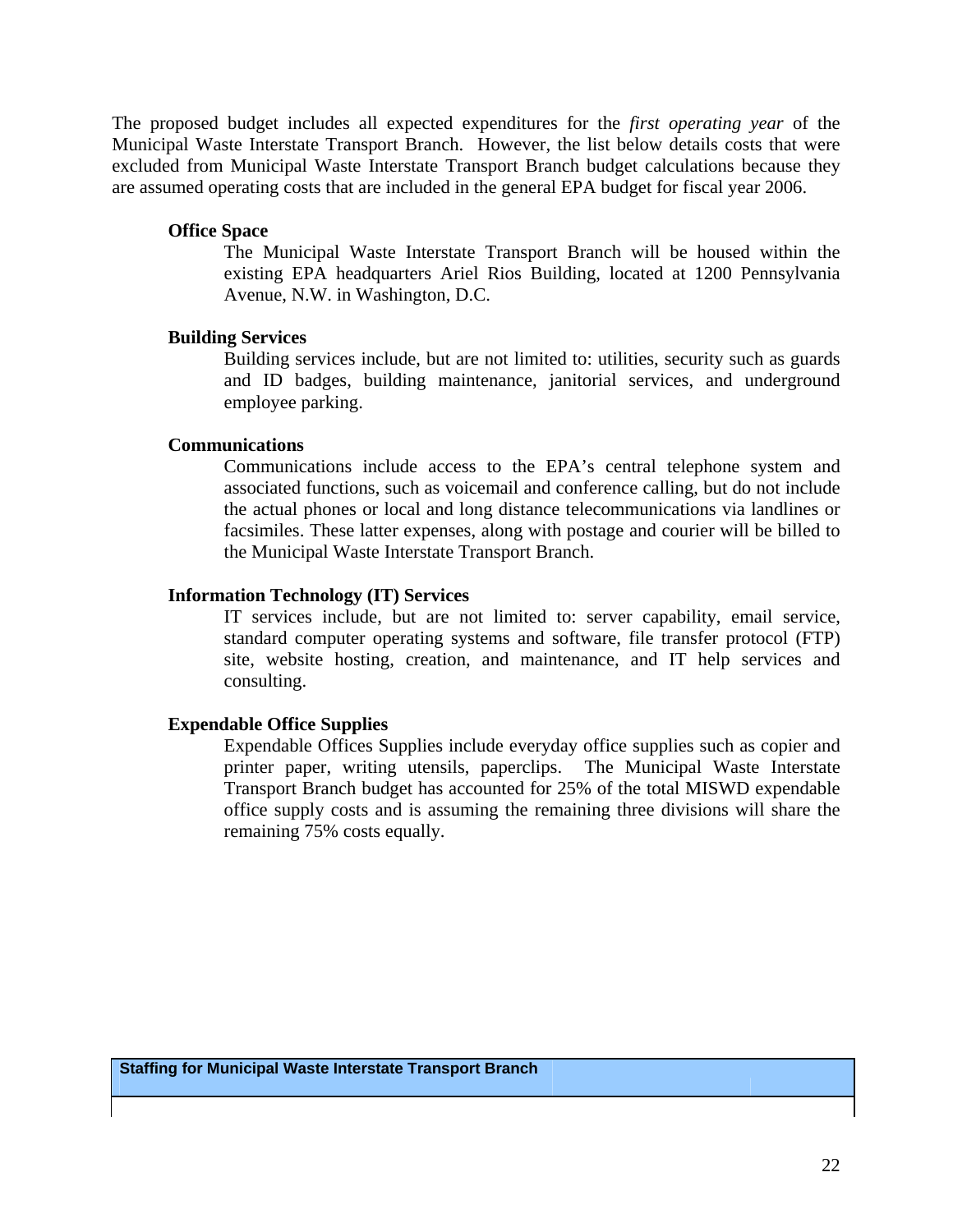|    | <b>I. Full-time Positions</b>               | <b>Person</b><br><b>Days</b> | GS-<br><b>Level</b> | <b>Annual GS</b><br>Rate | <b>Daily GS</b><br>Rate | <b>Total Salary</b> |
|----|---------------------------------------------|------------------------------|---------------------|--------------------------|-------------------------|---------------------|
|    | <b>Branch Chief</b>                         | 260                          | 15                  | \$103,947                | \$400                   | \$103,947           |
| 2  | <b>Outreach Section Chief</b>               | 216                          | 14                  | \$88,369                 | \$340                   | \$73,414            |
| 3  | <b>Education Section Chief</b>              | 216                          | 14                  | \$88,369                 | \$340                   | \$73,414            |
| 4  | <b>Conflict Mediation Section Chief</b>     | 216                          | 14                  | \$88,369                 | \$340                   | \$73,414            |
| 5  | Outreach Program Assistant                  | 194                          | 12 <sub>2</sub>     | \$62,886                 | \$242                   | \$46,923            |
| 6  | Outreach Program Assistant                  | 172                          | 12 <sub>2</sub>     | \$62,886                 | \$242                   | \$41,602            |
| 7  | <b>Education Program Assistant</b>          | 194                          | 12                  | \$62,886                 | \$242                   | \$46,923            |
| 8  | <b>Education Program Assistant</b>          | 172                          | 12                  | \$62,886                 | \$242                   | \$41,602            |
| 9  | <b>Education Program Assistant</b>          | 150                          | 12                  | \$62,886                 | \$242                   | \$36,280            |
| 10 | <b>Conflict Mediation Program Assistant</b> | 194                          | 13                  | \$74,782                 | \$288                   | \$55,799            |
| 11 | <b>Conflict Mediation Program Assistant</b> | 172                          | 13                  | \$74,782                 | \$288                   | \$49,471            |
| 12 | <b>Conflict Mediation Program Assistant</b> | 150                          | 13                  | \$74,782                 | \$288                   | \$43,143            |
| 13 | Administrative Assistant                    | 260                          | 7                   | \$35,452                 | \$136                   | \$35,452            |
| 14 | Administrative Assistant                    | 194                          | 7                   | \$35,452                 | \$136                   | \$26,453            |
|    |                                             |                              |                     |                          |                         |                     |
|    | <b>Total Salaries</b>                       |                              |                     |                          |                         | \$747,837           |

All salaries are based on the 2005 Grade and Step Levels as provided by the Office of Personnel Management for the Washington, D.C. area and all begin at Step 1 to provide opportunities for salary increases over time. Position descriptions and duties are in the Program Design Section of th in at Step 1 to provide opportunities gn Section of the report.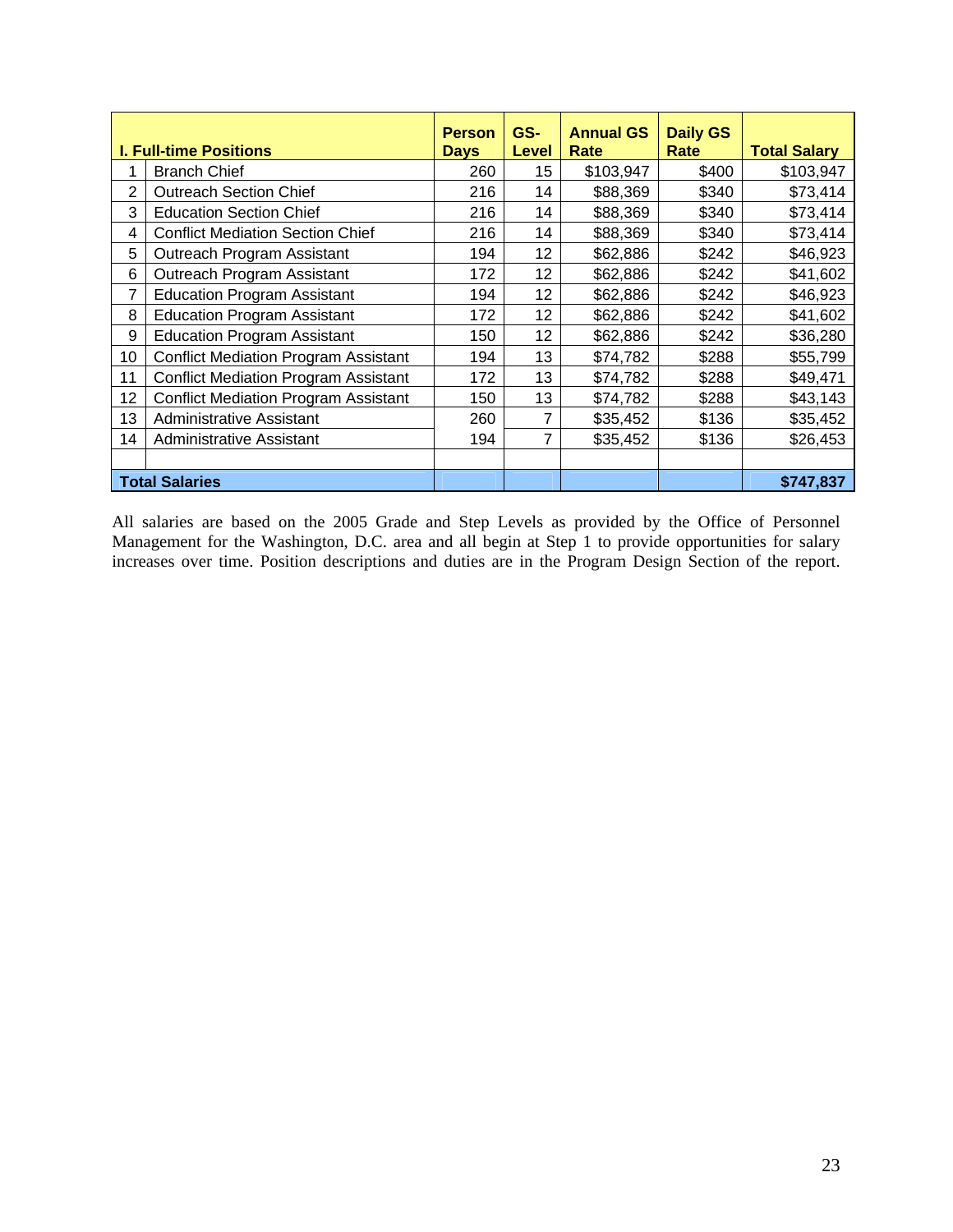|                             | <b>Other Than Personal Services (OTPS)</b>     |             |             |                   |
|-----------------------------|------------------------------------------------|-------------|-------------|-------------------|
|                             |                                                |             |             |                   |
|                             |                                                |             | <b>Unit</b> |                   |
| ı.                          | <b>Travel and Transportation</b>               | <b>Unit</b> | <b>Cost</b> | <b>Total Cost</b> |
| 1                           | Airfare                                        | 20          | \$250       | \$5,000           |
| $\overline{2}$              | <b>Regional Transportation</b>                 | 15          | \$50        | \$750             |
| 3                           | <b>Taxis</b>                                   | 100         | \$15        | \$1,500           |
| 4                           | Personal Vehicle Mileage                       | 1500        | \$0.485     | \$728             |
|                             |                                                |             |             |                   |
|                             | <b>Subtotal Travel and Transportation</b>      |             |             | \$7,978           |
| II.                         | <b>Allowances</b>                              |             |             |                   |
| 1                           | Life Insurance                                 | 1           | \$56        | \$56              |
| $\overline{2}$              | Health Insurance                               | 12          | \$6,869     | \$82,425          |
| 3                           | Per Diem                                       | 105         | \$53        | \$5,583           |
| 4                           | Hotel                                          | 105         | \$124       | \$13,020          |
| 5                           | <b>Hotel Taxes</b>                             | 105         | \$10        | \$1,042           |
|                             |                                                |             |             |                   |
| <b>Subtotal Allowances</b>  |                                                |             |             | \$101,084         |
|                             |                                                |             |             |                   |
| Ш.                          | <b>Other</b>                                   |             |             |                   |
| 1                           | <b>Expendable Supplies</b>                     | 12          | \$1,050     | \$7,050           |
| $\overline{2}$              | Reproduction of Educational Materials          | 3000        | \$10        | \$30,000          |
| 3                           | Communications (tel, fax, mail)                | 12          | \$2,100     | \$19,650          |
| 4                           | Trainings (1 during first year)                | 1           | \$10,000    | \$10,000          |
|                             |                                                |             |             |                   |
|                             | <b>Subtotal Other</b>                          |             |             | \$66,700          |
|                             |                                                |             |             |                   |
| IV.                         | <b>Equipment (See Detail Page)</b>             |             |             |                   |
|                             |                                                |             |             |                   |
|                             |                                                |             |             |                   |
|                             | <b>Subtotal Office Equipment and Furniture</b> |             |             | \$43,970          |
| V.                          | <b>Contractors (See Detail Page)</b>           |             |             |                   |
|                             |                                                |             |             |                   |
|                             |                                                |             |             |                   |
| <b>Subtotal Contractors</b> |                                                |             |             | \$1,361,388       |
|                             |                                                |             |             |                   |
|                             | <b>Total Other Direct Costs</b>                |             |             | \$1,581,120       |

#### **Other Than Personal Services (OTPS)**

### **1. Travel and Transportation**

a. **Airfare**: an estimated 20 trips per year will be taken by program staffers to visit regional offices. The majority of these trips will be taken by the Outreach Section Chief. The average cost of roundtrip airfare from Washington, D.C., to the regional offices is \$250.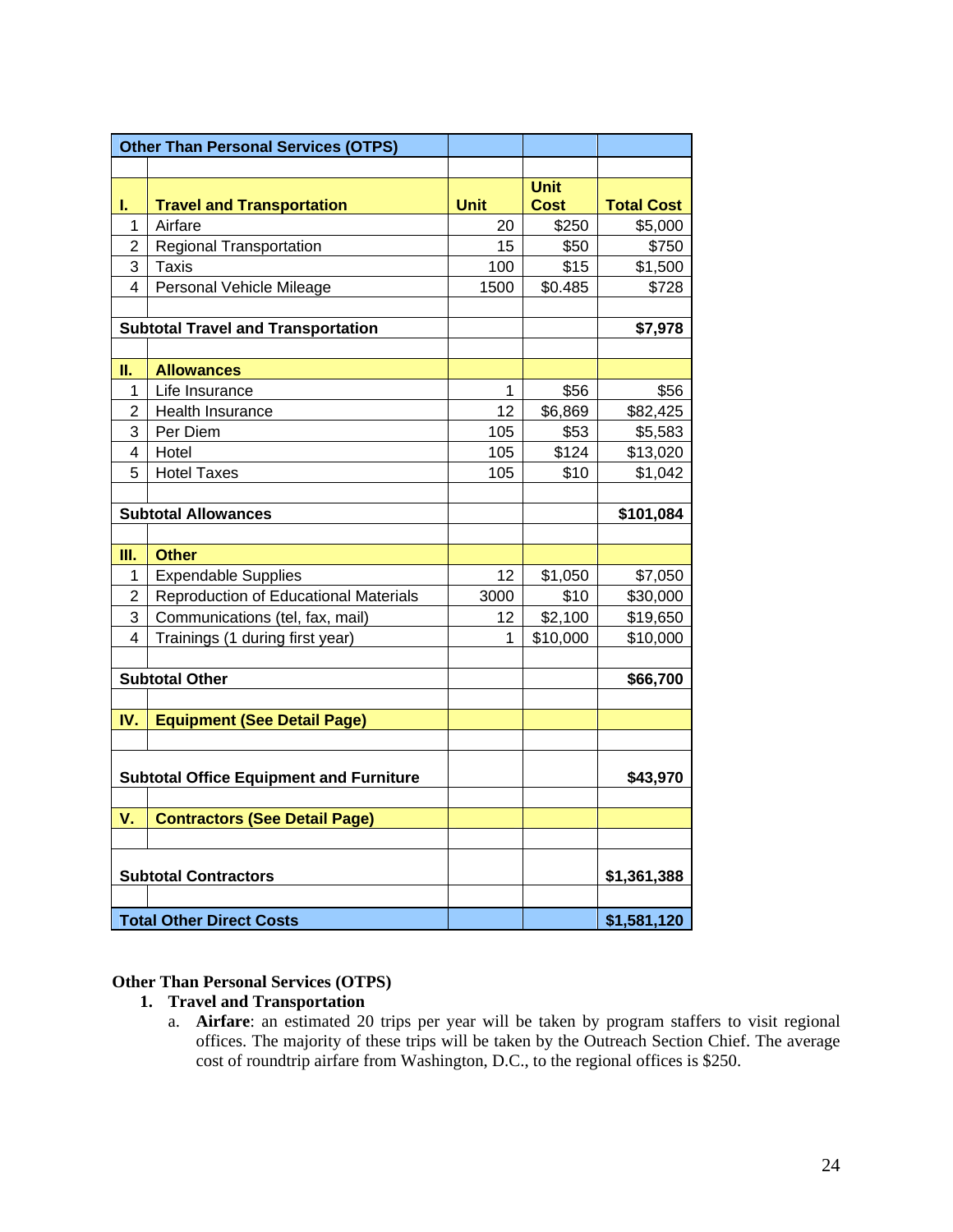- b. **Regional Transportation:** includes 15 train and bus fares that the Outreach Section Chief and other staffers might take to visit regional offices near Washington, D.C. The average cost of a roundtrip ticket is \$50.
- c. **Taxis**: 100 taxi fares estimated at \$15 per ride are included to cover trips around Washington, D.C., or around the cities of the regional offices when staffers leave Headquarters for work.
- d. **Personal Vehicle Mileage:** Staffers may use their personal vehicles when necessary to travel for work. In this case, they are eligible for reimbursement according to the mileage accrued. The federal government permits reimbursement of \$0.48.5/mile. The budgeted 1500 miles represents an estimated 6 trips of 250 miles roundtrip.

#### **2. Allowances**

- a. **Life Insurance:** Life insurance is a standard benefit for all full-time employees. It is calculated at a rate of \$0.075 per \$1000 of employee salary. Total life insurance benefits are linked to salary for each employee during Year 1.
- b. **Health Insurance:** Health Insurance is a standard benefit for all full-time employees. The Blue Cross Blue Shield government rate for a family in the standard plan includes a government co-pay of \$646.17 per employee per month. Total health care benefits are prorated for months of projected work during Year 1 for each employee.
- c. **Per Diem:** Per diem is given to employees who travel for more than 12 hours outside of their home base of operations while on an official work assignment. Per diem covers the cost of meals and incidental (tips, laundry, etc.) expenses. Employees are eligible for 75% of the per diem rate during the first and last days of travel and 100% of the per diem rate during the interim days. Official per diem rates are established by the federal government and exist for all destinations. For budgeting purposes, six destinations in the US where the EPA has regional offices were chosen as representative of the most common destinations for traveling staffers. Per diem rates were summed and averaged to get one estimated per diem rate of \$53/day. The 105 days were calculated based on three-day trips multiplied by the 35 planned trips for airfare and regional travel.
- d. **Hotel:** In addition to per diem, traveling employees are eligible for hotel expenses to be covered up to the established rates of the destination city. Again, six cities were selected in order to average the hotel maximum for all six. The average hotel maximum per night is \$124 multiplied by an estimated 105 overnight stays.
- e. **Hotel Taxes:** The federal government allows for the state tax on hotels to be billed separately. The budget includes an estimated 8% hotel tax to cover the number of nights projected for hotel usage.

#### **3. Other**

- a. **Expendable Supplies:** Expendable supplies include all of the office supplies that are used in the day-to-day operations of an office. These may include copy paper, pens, staplers, toner, and other desk supplies. The budget includes an estimated \$75 per person per month (\$75  $*$ 14 people per month) and takes into account the slow ramp up of staff over the course of Year 1.
- b. **Reproduction of Educational Materials:** The Education Section will begin production of a handbook during Year 1 that will be distributed on a wide scale to the regional offices that will in turn distribute them to the stakeholders in participating states. The budget includes the cost of 3000 handbooks, which translates into 300 handbooks for each region. The estimated cost for the production of each handbook is \$10.
- c. **Communications:** Communications covers a wide range of office service-related items, including the monthly bills for long distance calls, cell phone and blackberry service, faxes, courier and postal service, plus a prorated share of web hosting costs for the greater division. Telephone, fax and e-mail connection fee for full time employees are also accounted for. The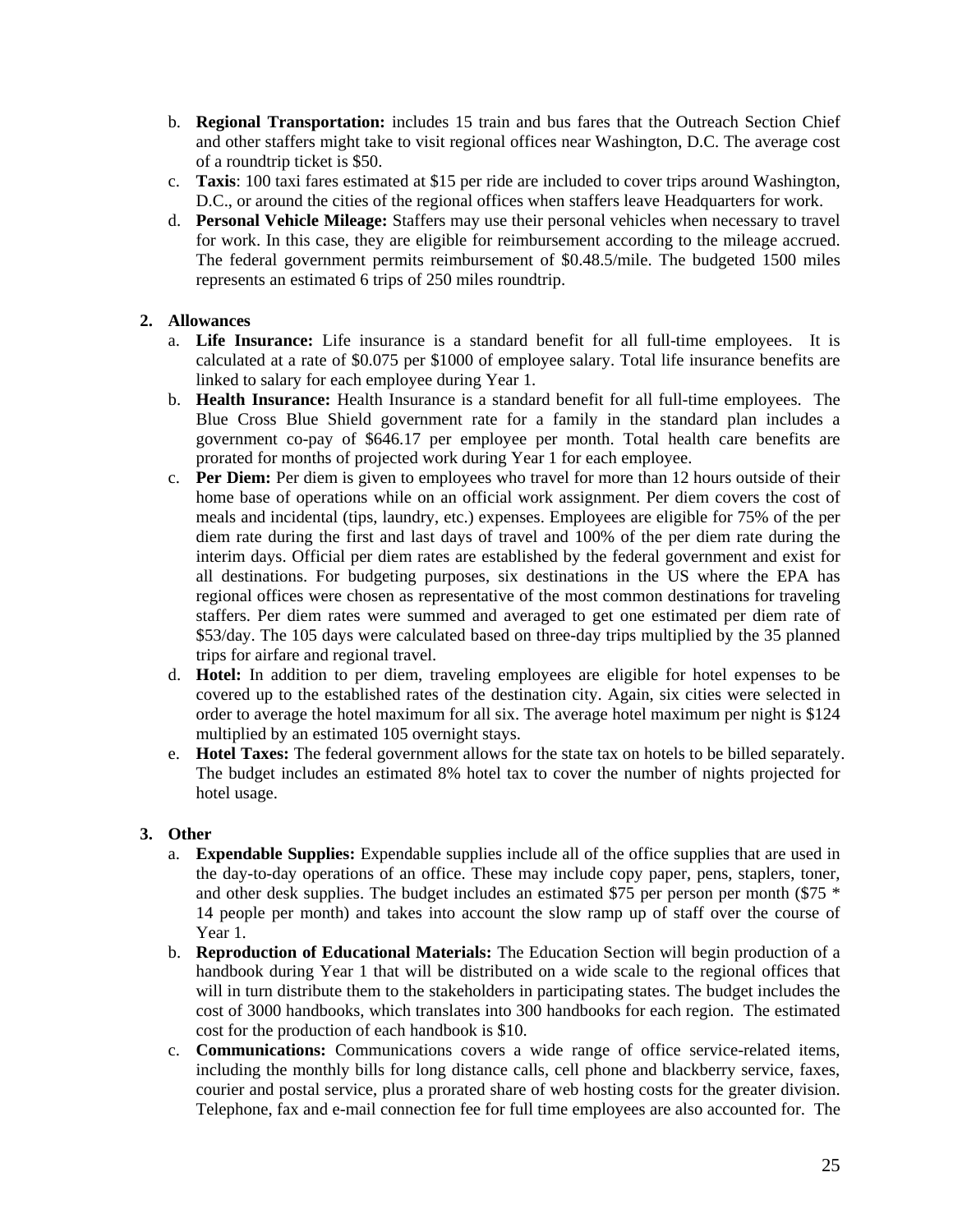budget includes an estimated \$75 per person per month (\$75 \* 14 people per month) and takes into account the slow ramp up of staff over the course of Year 1.

d. **Training:** While the bulk of training will most likely take place in Year 2, the budget includes funds for one training to take place in Year 1, which will be a pilot training for future training events. The budgeted amount will cover conference center rental, food and miscellaneous expenses for 50 participants at an estimated \$200 per person.

#### **4. Equipment and Furniture**

- a. **Laptop Computers:** Laptops will be provided to the Branch Chief and the three Section Chiefs to accommodate their travel schedules and provide more flexibility to work out of the office when necessary. Two additional laptops will be available for traveling staffers or contractors, who may need the computers for presentations.
- b. **Docking Stations:** Docking stations will be necessary for the four laptops.
- c. **Desktop Computers:** The remaining staff will use desktop computers.
- d. **Telephones:** Each employee will need a landline for work in the office.
- e. **Photocopier:** Given the addition of 14 employees to Headquarters, the budget includes funds to buy another photocopier.
- f. **Fax, Scanner, Laser Printer:** All three items will be used to support day-to-day operations in the office.
- g. **LCD Computer Projector:** Used for training purposes during travel.
- h. **Office Chairs:** Each employee will require a new executive office chair.
- i. **Executive Desks:** Four executive desks will be purchased for the Branch and Section Chiefs.
- j. **Simple Desks:** Ten Simple desks will be needed for the remaining employees.
- k. **White Board Cost:** The Branch and Section chiefs will each need a White Board in his/her respective offices.

|                | <b>Contractor Services</b>                    |                              |                               |                                         |                               |  |
|----------------|-----------------------------------------------|------------------------------|-------------------------------|-----------------------------------------|-------------------------------|--|
|                |                                               |                              |                               |                                         |                               |  |
|                | <b>I. Full-time Positions</b>                 | <b>Person</b><br><b>Days</b> | <b>Person</b><br><b>Hours</b> | <b>Daily</b><br><b>Burdened</b><br>Rate | <b>Total</b><br><b>Salary</b> |  |
| 1              | <b>Education and Communication Specialist</b> | 130                          | 1040                          | \$1,106                                 | \$143,809                     |  |
| $\overline{2}$ | <b>Education and Communication Specialist</b> | 130                          | 1040                          | \$1,106                                 | \$143,809                     |  |
| 3              | <b>Education and Communication Assistant</b>  | 130                          | 1040                          | \$590                                   | \$76,698                      |  |
| 4              | <b>Education and Communication Assistant</b>  | 130                          | 1040                          | \$590                                   | \$76,698                      |  |
| 5              | <b>Education and Communication Assistant</b>  | 130                          | 1040                          | \$590                                   | \$76,698                      |  |
| 6              | <b>Education and Communication Assistant</b>  | 130                          | 1040                          | \$590                                   | \$76,698                      |  |
| 7              | <b>Conflict Mediation Specialist</b>          | 130                          | 1040                          | \$1,475                                 | \$191,745                     |  |
| 8              | <b>Conflict Mediation Specialist</b>          | 130                          | 1040                          | \$1,475                                 | \$191,745                     |  |
| 9              | <b>Conflict Mediation Assistant</b>           | 130                          | 1040                          | \$737                                   | \$95,872                      |  |
| 10             | <b>Conflict Mediation Assistant</b>           | 130                          | 1040                          | \$737                                   | \$95,872                      |  |
| 11             | <b>Conflict Mediation Assistant</b>           | 130                          | 1040                          | \$737                                   | \$95,872                      |  |
| 12             | <b>Conflict Mediation Assistant</b>           | 130                          | 1040                          | \$737                                   | \$95,872                      |  |
|                |                                               |                              |                               |                                         |                               |  |
|                | 1560<br>12480<br>\$1,361,388<br>Totals        |                              |                               |                                         |                               |  |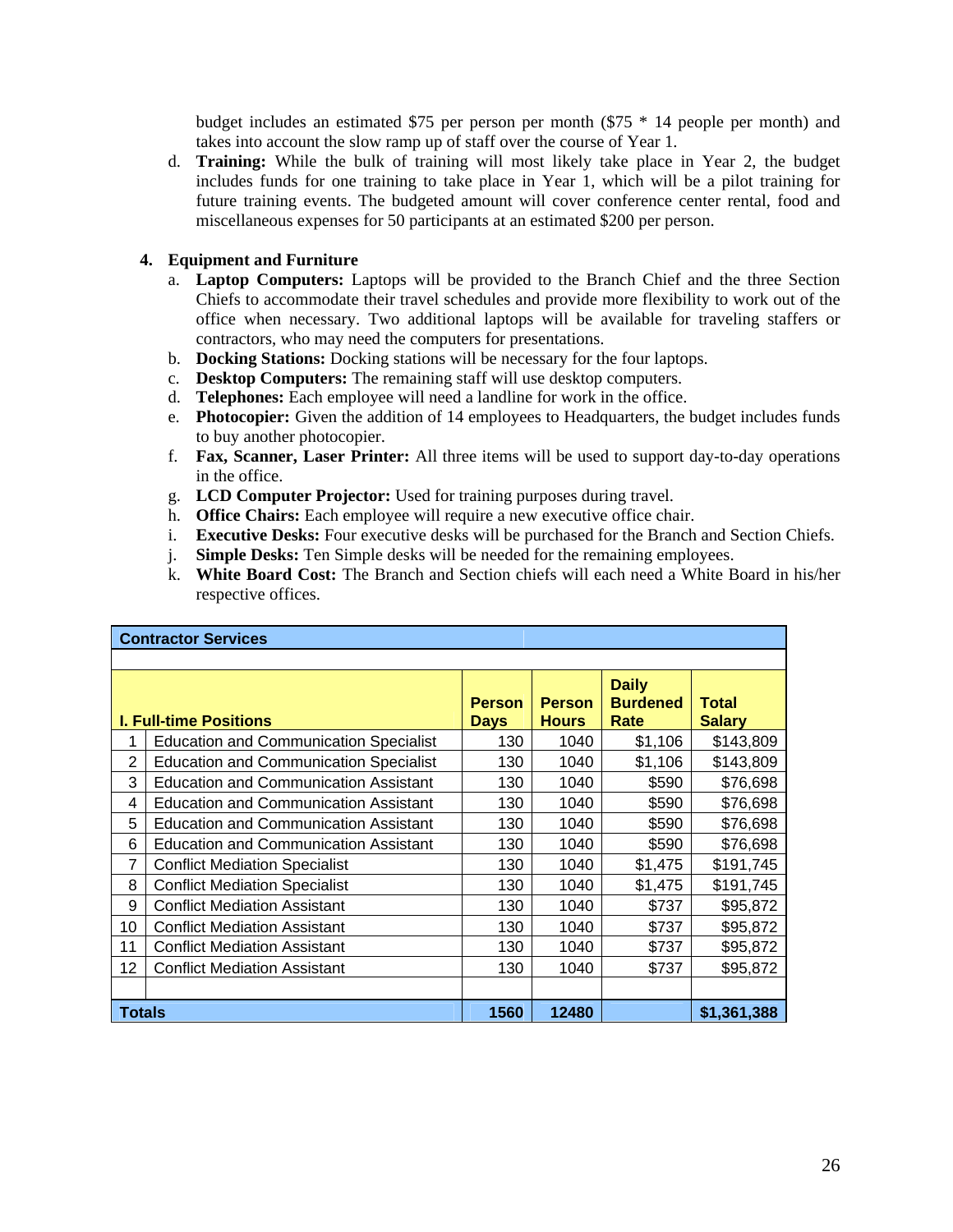| <b>Equipment and Furniture</b>                             |          |                               |                  |                   |
|------------------------------------------------------------|----------|-------------------------------|------------------|-------------------|
|                                                            |          |                               |                  |                   |
| <b>I. Computing and Office Equipment</b>                   |          |                               |                  |                   |
|                                                            | Quantity | <b>Description</b>            | <b>Unit Cost</b> | <b>Total Cost</b> |
|                                                            | 6        | <b>Laptop Computers</b>       | \$1,500          | \$9,000           |
|                                                            | 4        | <b>Docking Stations</b>       | \$80             | \$320             |
|                                                            | 10       | <b>Desktop Computers</b>      | \$1,200          | \$12,000          |
|                                                            | 14       | Telephones                    | \$150            | \$2,100           |
|                                                            | 4        | <b>Blackberry PDAs</b>        | \$500            | \$2,000           |
|                                                            | 10       | <b>Cell Phones</b>            | \$80             | \$800             |
|                                                            | 1        | Photocopier                   | \$5,000          | \$5,000           |
|                                                            | 1        | Fax                           | \$150            | \$150             |
|                                                            | 1        | Scanner                       | \$150            | \$150             |
|                                                            | 1        | <b>Laser Printer</b>          | \$2,000          | \$2,000           |
|                                                            | 1        | <b>LCD Computer Projector</b> | \$2,000          | \$2,000           |
| <b>Subtotal Computing and</b><br><b>Hardware Equipment</b> |          |                               |                  | \$35,520          |
|                                                            |          |                               |                  |                   |
| <b>II. Furniture</b>                                       |          |                               |                  |                   |
|                                                            | 14       | <b>Office Chairs</b>          | \$175            | \$2,450           |
|                                                            | 4        | <b>Executive Desks</b>        | \$500            | \$2,000           |
|                                                            | 10       | Simple Desks                  | \$350            | \$3,500           |
|                                                            | 4        | <b>White Boards</b>           | \$125            | \$500             |
| <b>Subtotal Office Furniture</b>                           |          |                               |                  | \$8,450           |
| <b>Total Office Equipment</b><br>and Furniture             |          |                               |                  | \$43,970          |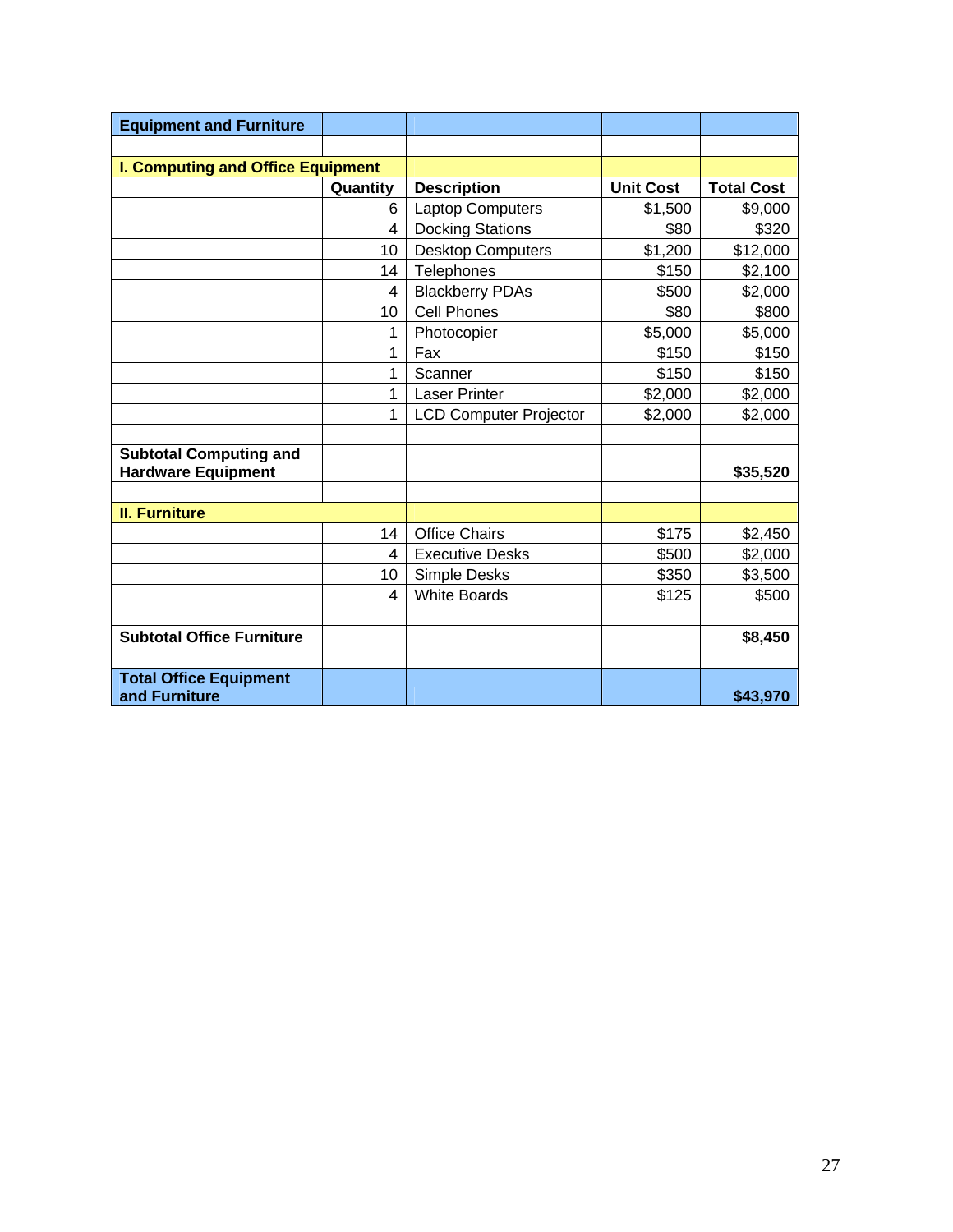|    | <b>Program Budget for Municipal Waste Interstate</b><br><b>Transport Branch</b> |                 |  |  |
|----|---------------------------------------------------------------------------------|-----------------|--|--|
|    |                                                                                 |                 |  |  |
| ī. | <b>Outreach</b>                                                                 | <b>Total \$</b> |  |  |
|    | Full-time staff                                                                 | \$234,811       |  |  |
|    | <b>OTPS</b>                                                                     | \$81,048        |  |  |
|    | <b>Subtotal Outreach</b>                                                        | \$315,859       |  |  |
|    |                                                                                 |                 |  |  |
| П. | <b>Education</b>                                                                |                 |  |  |
|    | Full-time staff                                                                 | \$244,685       |  |  |
|    | OTPS                                                                            | \$68,723        |  |  |
|    | <b>Private Contractor</b>                                                       | \$594,409       |  |  |
|    | <b>Subtotal Education</b>                                                       | \$907,817       |  |  |
|    |                                                                                 |                 |  |  |
| Ш. | <b>Conflict Mediation</b>                                                       |                 |  |  |
|    | Full-time staff                                                                 | \$268,294       |  |  |
|    | <b>OTPS</b>                                                                     | \$69,999        |  |  |
|    | <b>Private Contractor</b>                                                       | \$766,979       |  |  |
|    | <b>Subtotal Conflict Mediation</b>                                              | \$1,105,272     |  |  |
|    |                                                                                 |                 |  |  |
|    | <b>Total 3 Programs</b>                                                         | \$2,328,948     |  |  |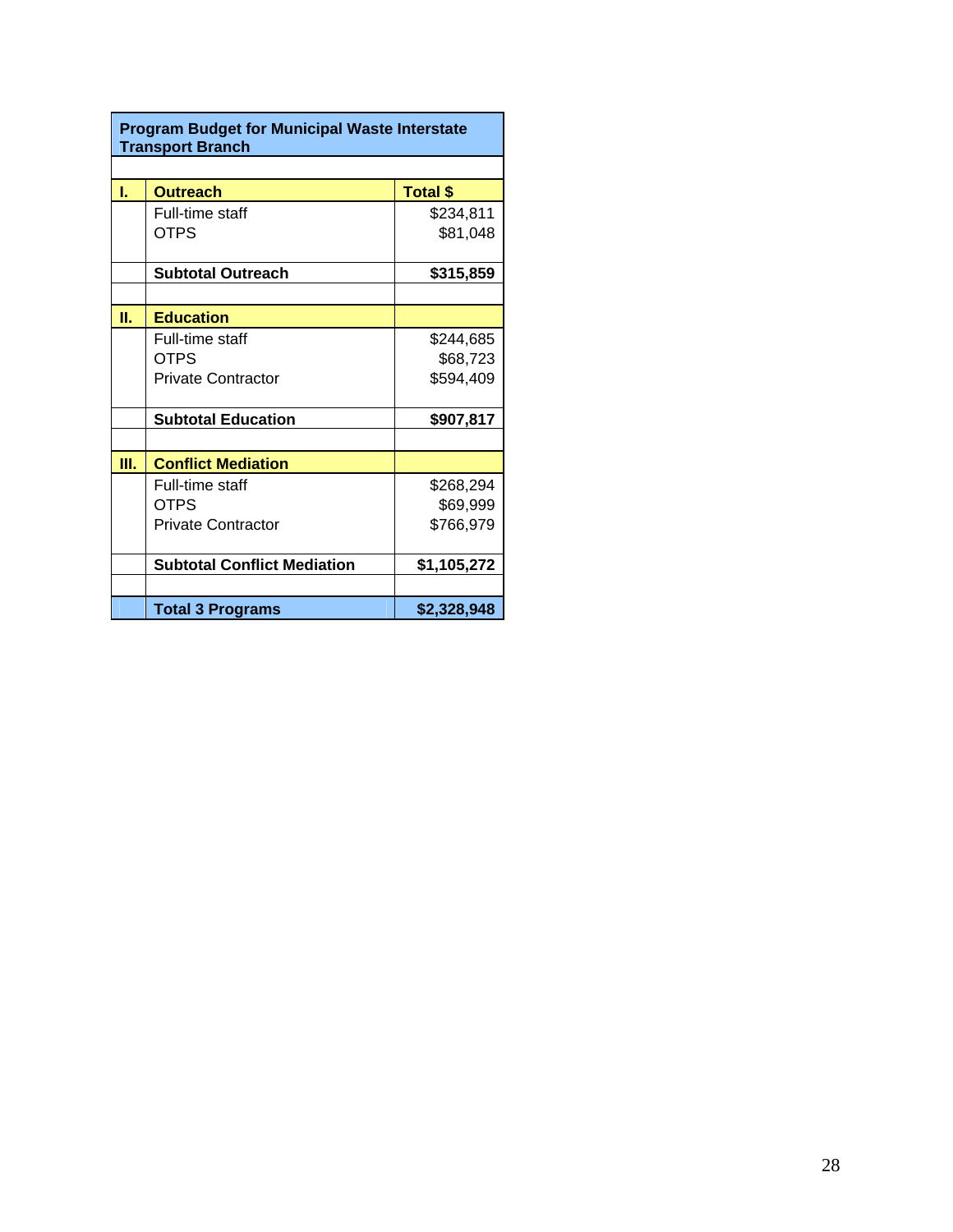# *Appendix V: Performance Management System*

| <b>First Year Objective:</b> | <b>Organization Setup</b>                                          |  |  |
|------------------------------|--------------------------------------------------------------------|--|--|
| <b>Information Measured</b>  | Number of FTE employees hired, contracting agencies                |  |  |
|                              | employed, contract person-hours                                    |  |  |
|                              | Development of handbook, online database                           |  |  |
| <b>Indicators of Success</b> | Appropriate position filled; contractors managed by respective     |  |  |
|                              | <b>Section Chief</b>                                               |  |  |
|                              | Completion of handbook and database by First Year                  |  |  |
| Data Collection and          | Municipal Waste Interstate Transport (MWIT) Branch Chief will<br>٠ |  |  |
| <b>Frequency</b>             | collect relevant data from human resource records                  |  |  |
|                              | Education Section Chief will follow progress of handbook and       |  |  |
|                              | database                                                           |  |  |
|                              | Reported biannually                                                |  |  |
| <b>Reporting and</b>         | MWIT Branch Chief will compile human resource records;<br>٠        |  |  |
| Feedback                     | assess and focus hiring as necessary; deliberate contractual       |  |  |
|                              | agreements and report results to Municipal Interstate Solid Waste  |  |  |
|                              | Division (MISWD) Director                                          |  |  |
|                              | Education Section Chief will report status of handbook and         |  |  |
|                              | database to MWIT Branch Chief who will assign additional           |  |  |
|                              | contractors duties as necessary                                    |  |  |

| <b>Annual Objective:</b>         | <b>Educate States</b>                                                                                                                                                                                                                                |                                                                                                                                                                                                                                                                                   |
|----------------------------------|------------------------------------------------------------------------------------------------------------------------------------------------------------------------------------------------------------------------------------------------------|-----------------------------------------------------------------------------------------------------------------------------------------------------------------------------------------------------------------------------------------------------------------------------------|
| <b>Information Measured</b>      | Quantitative data<br>Number of training sessions<br>held, citizens involved,<br>general inquiry received,<br>responses and speed of<br>responses to inquiries,<br>handbooks distributed, hits<br>on online database                                  | Qualitative data<br>Conduct survey of states'<br>$\bullet$<br>awareness and satisfaction<br>Compare draft handbook and<br>$\bullet$<br>beta version of database to<br>best practice in Federal<br>Government                                                                      |
| <b>Indicators of Success</b>     | Quantitative data<br>Quantitative data must meet<br>the targeted goal                                                                                                                                                                                | Qualitative data<br>Survey would demonstrate<br>$\bullet$<br>general understanding of bill,<br>and usefulness of handbook<br>and database<br>Outreach activities should be<br>close to best practices                                                                             |
| Data Collection and<br>Frequency | Quantitative data<br><b>Education Section Chief</b><br>will compile number of<br>attendees at regional<br>training sessions and<br>demographics of attendees<br>(state, private, interest<br>group, etc); will quantify<br>the handbooks distributed | Qualitative data<br><b>Outreach Section Chief will</b><br>distribute surveys to regional<br>offices to give to states<br><b>Education Section Chief will</b><br>$\bullet$<br>obtain feedback from<br>database website; benchmark<br>with other educational<br>programs; determine |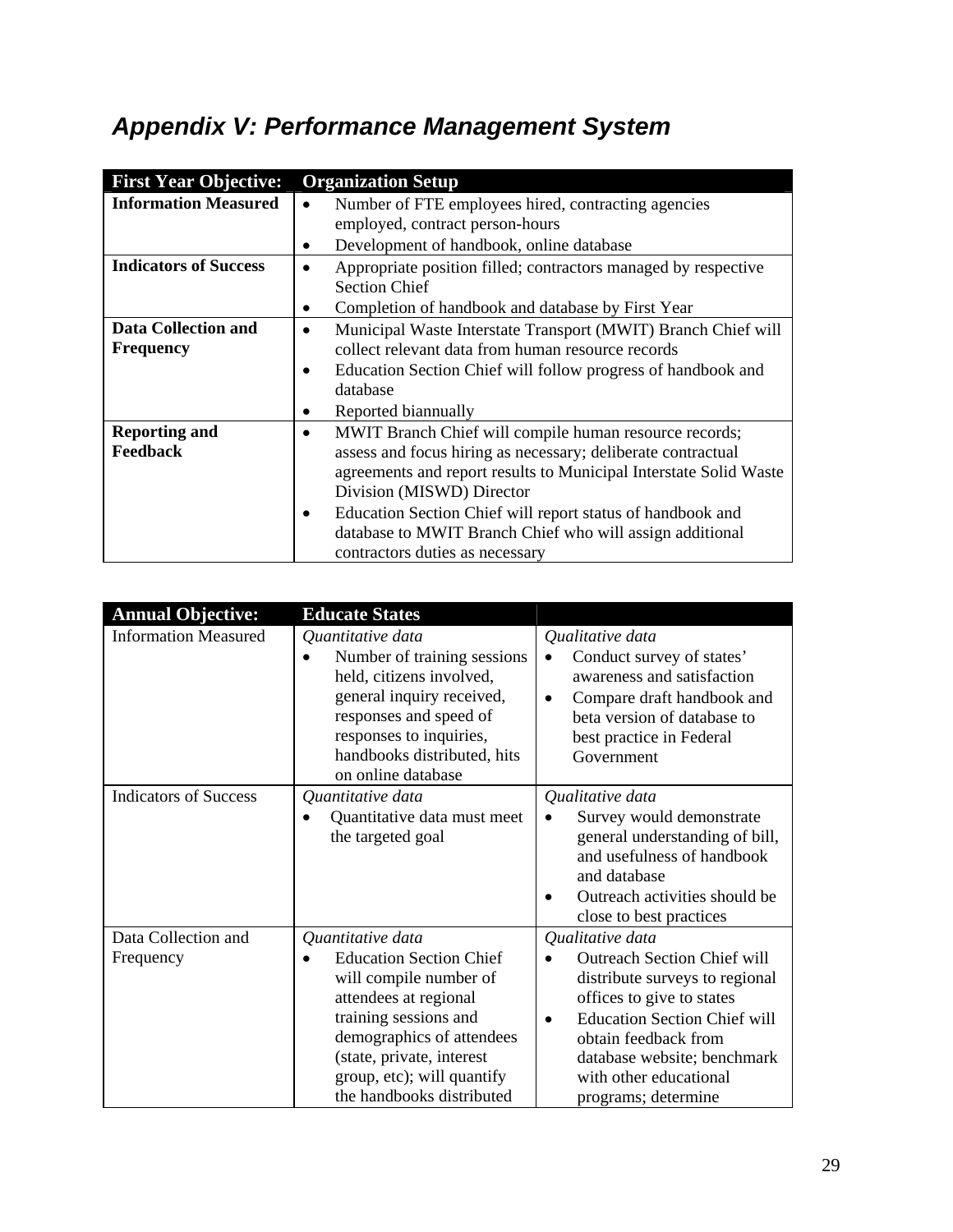|                        | and database hits<br><b>Outreach Section Chief will</b><br>quantify the number of<br>responses and speed of<br>response to general<br>inquiries fielded by his<br>office<br>Reported biannually                                                                           | innovative strategies as<br>necessary<br>Reported every fiscal year                                                                                                                                                                                                                                                                                                                                |
|------------------------|---------------------------------------------------------------------------------------------------------------------------------------------------------------------------------------------------------------------------------------------------------------------------|----------------------------------------------------------------------------------------------------------------------------------------------------------------------------------------------------------------------------------------------------------------------------------------------------------------------------------------------------------------------------------------------------|
| Reporting and Feedback | Quantitative data<br>Written report of<br>quantitative numbers will be<br>submitted by Outreach and<br><b>Education Section Chief to</b><br><b>MWIT Branch Chief who</b><br>will assess additional<br>staffing needs and<br>redistribute functional tasks<br>as necessary | Qualitative data<br>Outreach Section chief will<br>submit survey results to<br>MWIT Branch Chief and to<br>states; MWIT Branch Chief<br>will consult with contractors<br>as necessary and report<br>results to MISWD Director<br>Results of benchmark study<br>٠<br>will be submitted to MWIT<br><b>Branch Chief and contractors</b><br>who will collaborate together<br>for proposed improvements |

| <b>Annual Objective:</b>         | <b>Conflict Minimization</b>                                                                                                                                                                                                                                                                                                                                                                                                                                                                                                                                                                                |
|----------------------------------|-------------------------------------------------------------------------------------------------------------------------------------------------------------------------------------------------------------------------------------------------------------------------------------------------------------------------------------------------------------------------------------------------------------------------------------------------------------------------------------------------------------------------------------------------------------------------------------------------------------|
| <b>Information Measured</b>      | Number of conflict mediation sessions, settlements between<br>state, lawsuits between states over MSW interstate transport                                                                                                                                                                                                                                                                                                                                                                                                                                                                                  |
| <b>Indicators of Success</b>     | High number of conflict mediation sessions and settlements<br>between states; low number of lawsuits between states over<br><b>MSW</b>                                                                                                                                                                                                                                                                                                                                                                                                                                                                      |
| Data Collection and<br>Frequency | Conflict Mediator Section Chief will compile monthly status<br>$\bullet$<br>reports, including the number of mediation sessions completed or<br>in progress and the number of formal settlements between states<br>Conflict Mediator Section Chief will compile an annual<br>summary of mediation activities, including a summary of<br>lawsuits between states over MSW interstate transport, obtained<br>from monitoring of Federal Court system, using a database such<br>as PACER (Public Access to Court Electronic Records)<br>Status reports submitted monthly; Annual summary submitted<br>annually |
| Reporting and Feedback           | Monthly and Annual summary reports will be submitted to the<br>$\bullet$<br>MWIT Branch Chief from the Conflict Mediator Section Chief<br>who analyzes the reports; assessing effectiveness of conflict<br>mediation; submitting proposed improvements to MWIT Branch<br>Chief                                                                                                                                                                                                                                                                                                                              |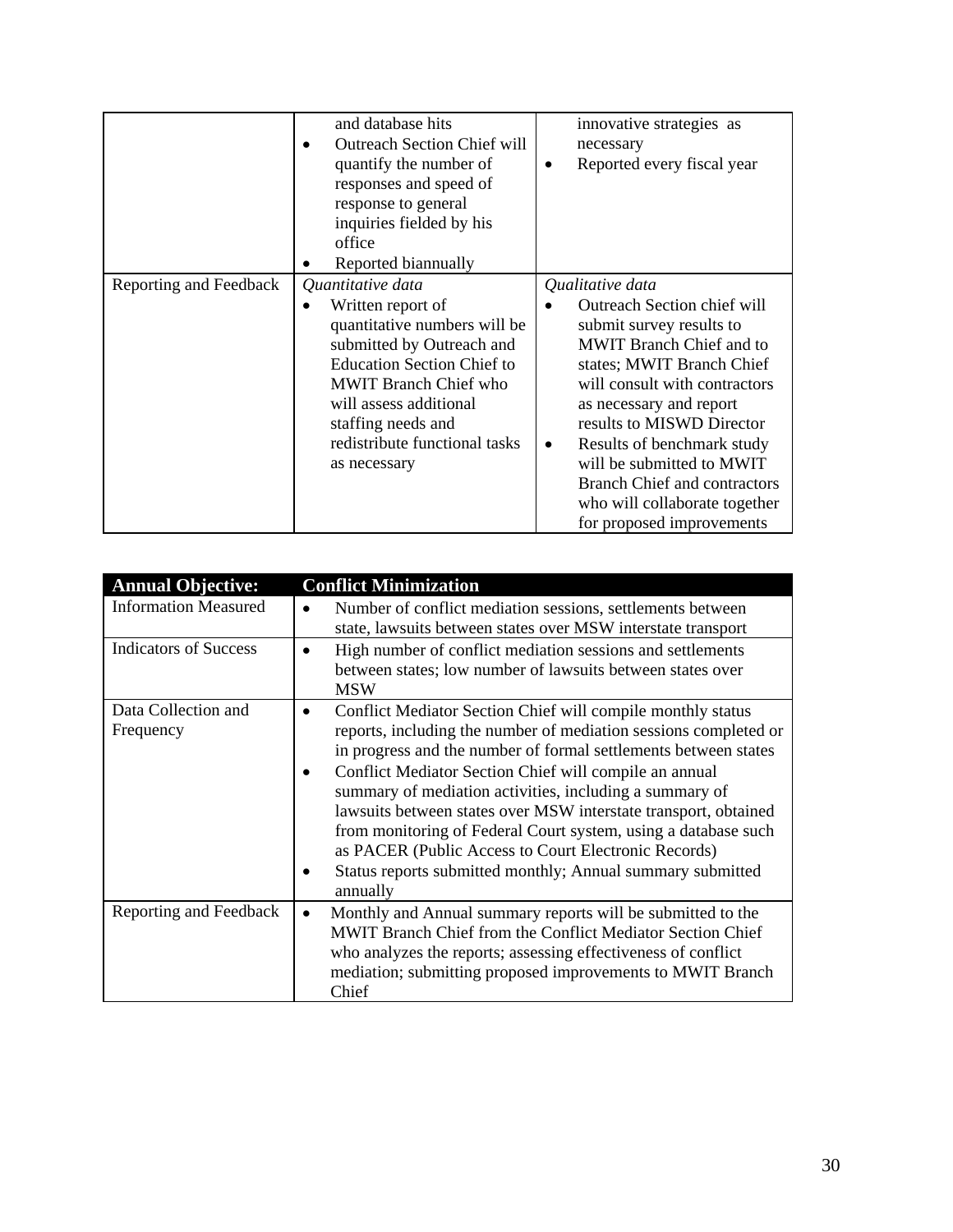| <b>Annual Objective:</b>         | <b>Effective Outreach</b>                                                                                                                      |                                                                                                                                                                                                    |
|----------------------------------|------------------------------------------------------------------------------------------------------------------------------------------------|----------------------------------------------------------------------------------------------------------------------------------------------------------------------------------------------------|
| <b>Information Measured</b>      | Quantitative data<br>Number of visits to<br>regional office and<br>handbooks distributed to<br>regional office                                 | Qualitative data<br>Conduct state satisfaction<br>survey one year after being<br>fully operational                                                                                                 |
| <b>Indicators of Success</b>     | Quantitative data<br>Number of visits and<br>number of handbooks<br>distributed must meet the<br>objectives                                    | Qualitative data<br>Survey should demonstrate<br>overall state satisfaction                                                                                                                        |
| Data Collection and<br>Frequency | Quantitative data<br><b>Outreach Section Chief</b><br>will collect data from<br>management database<br>Data collected biannually               | Qualitative data<br><b>Outreach Section Chief will</b><br>distribute survey to assess<br>state satisfaction with their<br>regional EPA assistance with<br>the new law<br>Survey conducted annually |
| Reporting and Feedback           | Quantitative data<br>Quantitative data will be<br>reported to MWIT Branch<br>Chief who will assess<br>results to see if achieve<br>target goal | Qualitative data<br>Survey results will be<br>reported to MWIT Branch<br>Chief who will judge<br>effectiveness of outreach<br>efforts; adjusting outreach<br>plan as necessary                     |

| <b>Annual Objective:</b>     | <b>Cost Management</b>                                                   |
|------------------------------|--------------------------------------------------------------------------|
| <b>Information Measured</b>  | Comparison between the budget and the actual data                        |
|                              | Number of FTE employee hours, contract person-hours                      |
|                              | Analysis of First Year work plan timetable—contractual<br>$\bullet$      |
|                              | agreement and allocation to sections                                     |
| <b>Indicators of Success</b> | The actual costs should be within the proposed budget                    |
| Data Collection and          | Section Chiefs will obtain data from accounting records<br>٠             |
| Frequency                    | Reported monthly                                                         |
| Reporting and Feedback       | Compiled data will be reported to MWIT Branch Chief monthly<br>$\bullet$ |
|                              | and MISWD Director quarterly; suggested improvements from                |
|                              | Section Chiefs will be approved by MWIT Branch Chief who                 |
|                              | will adjust budget accordingly                                           |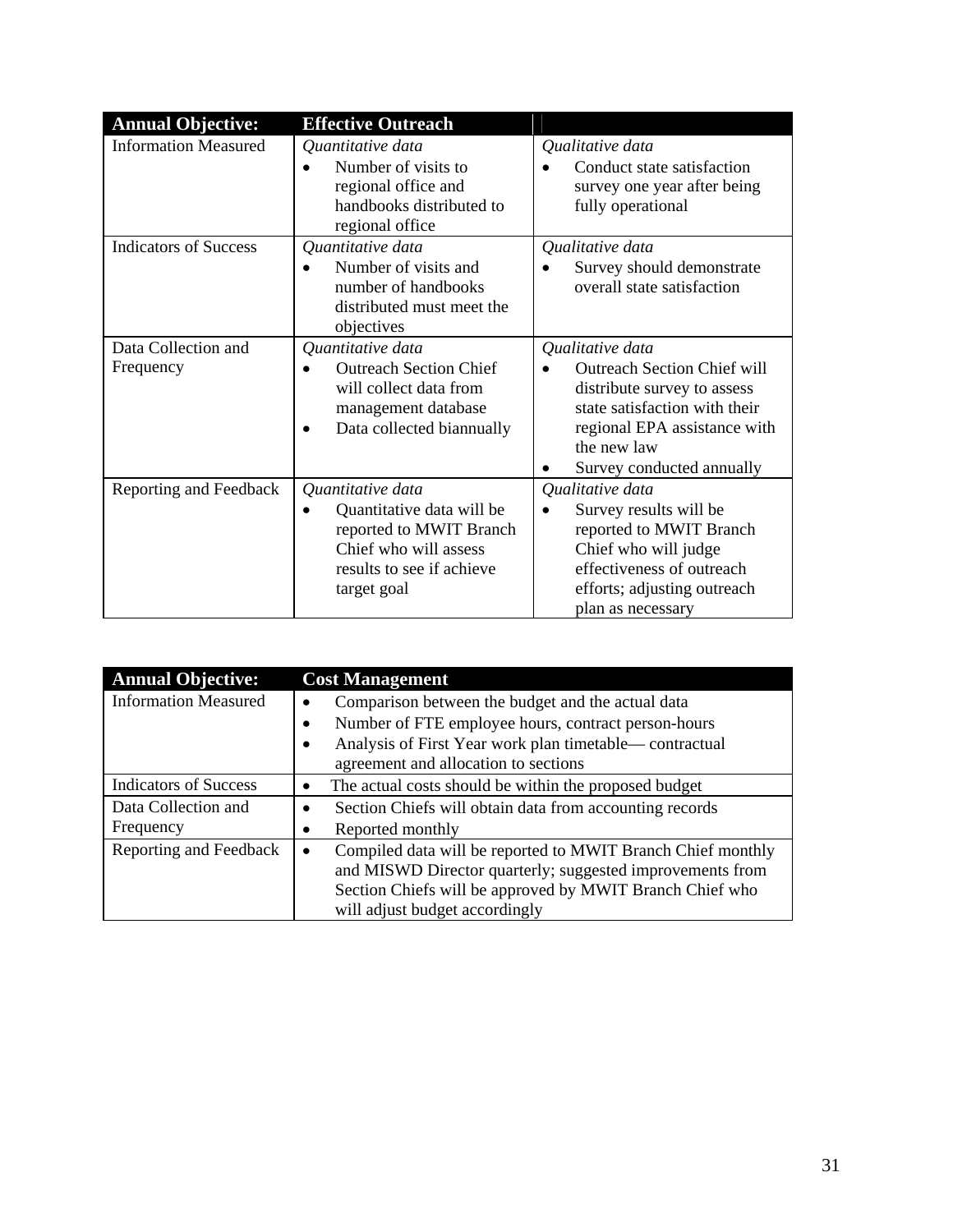| <b>Annual Objective:</b>         | <b>Time Management</b>                                                                                                                                                                                                     |
|----------------------------------|----------------------------------------------------------------------------------------------------------------------------------------------------------------------------------------------------------------------------|
| <b>Information Measured</b>      | Comparison between the planned and the actual schedule                                                                                                                                                                     |
| <b>Indicators of Success</b>     | The actual schedule should be within the proposed timetable                                                                                                                                                                |
| Data Collection and<br>Frequency | Section Chiefs will obtain data from time management system<br>Data collected monthly                                                                                                                                      |
| Reporting and Feedback           | Data will be reported to the MWIT Branch Chief and MISWD<br>$\bullet$<br>Director; Education and Conflict Mediation Section Chiefs will<br>suggest modification of contracts to be approved by MWIT<br><b>Branch Chief</b> |

| Long-term<br>Objective:          | <b>Reduction of Interstate Transport of MSW</b>                                                                                                                                                                                                                                                                                                                                                                                                               |
|----------------------------------|---------------------------------------------------------------------------------------------------------------------------------------------------------------------------------------------------------------------------------------------------------------------------------------------------------------------------------------------------------------------------------------------------------------------------------------------------------------|
| <b>Information Measured</b>      | Distance traveled of MSW crossing state lines<br>$\bullet$<br>For the First Year of the program, to help states to collect data<br>with existing data systems, distance traveled data will be a simple<br>straight line between generation area and final disposal area.<br>However, MWIT Branch Chief will adopt more sophisticated<br>distance data for future; e.g. requiring detailed trucking records<br>(such as GPS tracking) to measure distance data |
| <b>Indicators of Success</b>     | Actual distance data meets the targets, or distance should be<br>shorter than the baseline data or the previous year's data                                                                                                                                                                                                                                                                                                                                   |
| Data Collection and<br>Frequency | Require states to input MSW miles traveled and amount data to<br>the online database on a quarterly basis<br>To ensure accuracy of the data, require states to conduct<br>periodical audit of waste treatment companies                                                                                                                                                                                                                                       |
| Reporting and Feedback           | MWIT Branch Chief will report results to the MISWD Director,<br>$\bullet$<br>OSW Chief, states and will make available to the general public;<br>MWIT Branch Chief will analyze data, identifying issues causing<br>interstate transfer of MSW; redistributing functional tasks as<br>necessary and assessing need for additional staff                                                                                                                       |

| Long-term<br>Objective:          | <b>Increased Local Treatment of MSW</b>                                                                                                                                                                                                                                                                                                 |
|----------------------------------|-----------------------------------------------------------------------------------------------------------------------------------------------------------------------------------------------------------------------------------------------------------------------------------------------------------------------------------------|
| <b>Information Measured</b>      | Volume of MSW crossing state lines                                                                                                                                                                                                                                                                                                      |
| <b>Indicators of Success</b>     | Actual volume meets the targets, or it should be less than the<br>٠<br>baseline data or the previous year's data                                                                                                                                                                                                                        |
| Data Collection and<br>Frequency | Require States to input volume of MSW transported to the online<br>database on a quarterly basis<br>To ensure accuracy of the data, require states to conduct<br>$\bullet$<br>periodical audit waste treatment companies                                                                                                                |
| Reporting                        | MWIT Branch Chief will report results to the MISWD Director,<br>$\bullet$<br>OSW Chief, states and will make available to the general public;<br>MWIT Branch Chief will analyze data, identifying issues causing<br>interstate transfer of MSW; redistributing functional tasks as<br>necessary and assessing need for additional staff |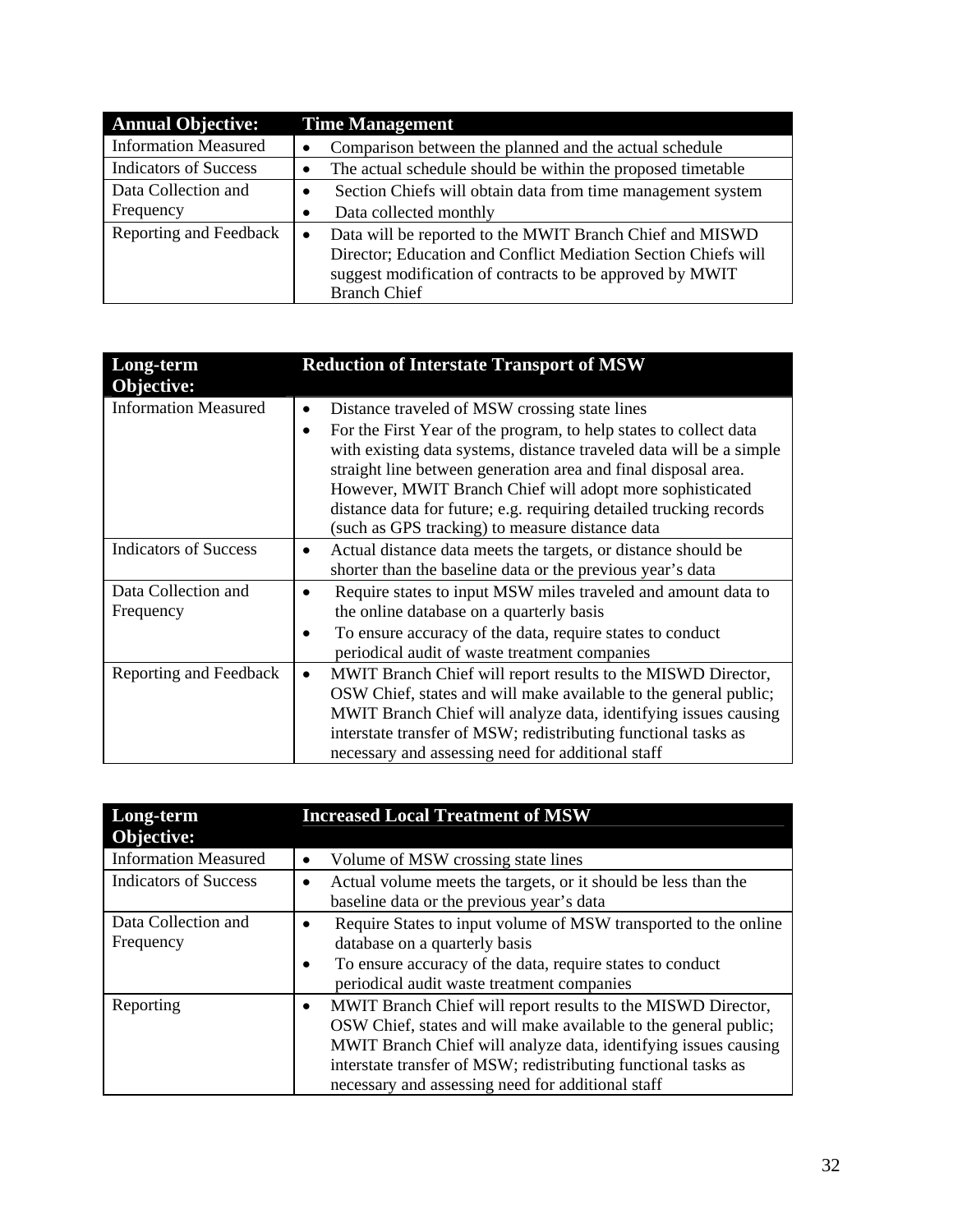# *Appendix VI: Master Calendar*

The Master Calendar outlines the schedule of events that need to occur during the first year of the program design chosen for implementation under the Solid Waste Interstate Transportation Act of 2005 by the Municipal Waste Interstate Transport Branch.

The Master Calendar specifically serves to outline the sequence of events from the inception of this new branch of the EPA through the end of the first year, under predominantly two headings:

(a) Administrative Events

(b) Program-specific Events.

While the layout of the Master Calendar itself addresses the time frame into which each action fits, the tables breakdown the broader categories stated in the Master Calendar into subtasks and who performs them.

### *List of Subtasks*

| <b>1. Administrative Events</b> |                                    |                                 |
|---------------------------------|------------------------------------|---------------------------------|
| <b>TASK</b>                     | <b>SUBTASK(S)</b>                  | <b>RESPONSIBLE FOR</b>          |
|                                 |                                    | <b>TASK COMPLETION</b>          |
| <b>1.0 STAFFING</b>             | 1.1 Hire Branch Chief              | Office of Solid Waste           |
|                                 | 1.11 Approve announcement          | Director                        |
|                                 | with Personnel Office              |                                 |
|                                 | 1.12 Position announcement         |                                 |
|                                 | period                             |                                 |
|                                 | 1.13 Applicant reviews             |                                 |
|                                 | 1.14 First round interviews        |                                 |
|                                 | 1.15 Second round interviews       |                                 |
|                                 | 1.16 Make final candidate          |                                 |
|                                 | decision and offer position        |                                 |
|                                 | 1.2 Hire Section Chiefs            | <b>Branch Chief</b>             |
|                                 | 1.21 Follow procedures             |                                 |
|                                 | $1.11 - 1.16.$                     |                                 |
|                                 | 1.3 Hire Program Assistants        | <b>Section Chiefs</b>           |
|                                 | 1.31 Follow procedures             |                                 |
|                                 | $1.11 - 1.16.$                     |                                 |
|                                 | 1.4 Hire Administrative Assistants | <b>Branch Chief/Outreach</b>    |
|                                 | 1.41 Follow procedures             | <b>Section Chief</b>            |
|                                 | $1.11 - 1.16$ .                    |                                 |
| 2.0                             | 2.1 Develop RFP                    | <b>Branch Chief and</b>         |
| <b>CONTRACTING</b>              | 2.11 Establish criteria for        | <b>Administrative Assistant</b> |
|                                 | contractors                        |                                 |
|                                 | 2.12 Incorporate E.P.A.            |                                 |
|                                 | contract mandates                  |                                 |
|                                 | 2.13 Establish incentives for      |                                 |
|                                 | heightened performance             |                                 |
|                                 | 2.2 Announce RFP for Open Bid to   | Conflict Mediation &            |

## **I. Administrative Events**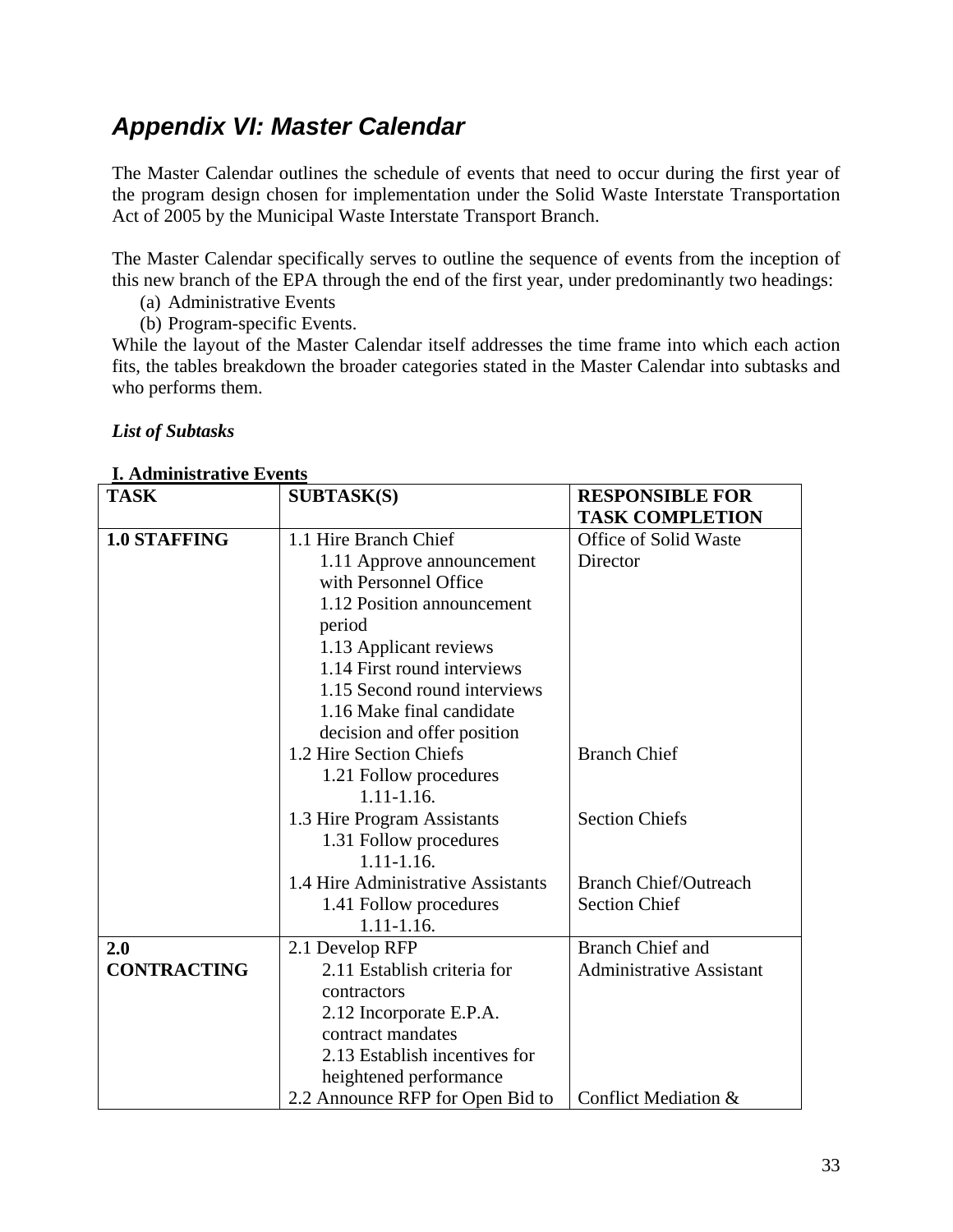|                    | <b>EPA-Approved Contractors</b>                       | <b>Education Section Chief</b>        |  |  |  |  |
|--------------------|-------------------------------------------------------|---------------------------------------|--|--|--|--|
|                    | 2.21 Follow federal                                   |                                       |  |  |  |  |
|                    | requirements for RFPs                                 |                                       |  |  |  |  |
|                    | 2.3 Hire Contractor(s)                                | Conflict Mediation &                  |  |  |  |  |
|                    | 2.31 Review Applicants                                | <b>Education Section Chiefs</b>       |  |  |  |  |
|                    | 2.32 Request additional                               |                                       |  |  |  |  |
|                    | information as needed                                 |                                       |  |  |  |  |
|                    | 2.33 Make final candidate                             |                                       |  |  |  |  |
|                    | selections                                            |                                       |  |  |  |  |
|                    |                                                       | Conflict Mediation &                  |  |  |  |  |
|                    | 2.4 Manage Contract(s)<br>2.41 Ensure contactor meets |                                       |  |  |  |  |
|                    |                                                       | <b>Education Program</b><br>Assistant |  |  |  |  |
|                    | deadlines, reporting and                              |                                       |  |  |  |  |
|                    | contract requirements                                 |                                       |  |  |  |  |
| 3.0 OFFICE SET-    | 3.1 Establish Office Space                            | <b>Branch Chief-</b>                  |  |  |  |  |
| <b>UP</b>          | 3.2 Furnish & Order Supplies                          | <b>Administrative Assistant</b>       |  |  |  |  |
| <b>4.0 STAFF</b>   | 4.1 Staff Meetings                                    | <b>Branch Chief-</b>                  |  |  |  |  |
| <b>DEVELOPMENT</b> | 4.11 Prepare agendas, reserve                         | <b>Administrative Assistant</b>       |  |  |  |  |
|                    | rooms and schedule officer                            |                                       |  |  |  |  |
|                    | reports when necessary                                |                                       |  |  |  |  |
|                    | 4.2 Section Chief Meetings                            | <b>Branch Chief-</b>                  |  |  |  |  |
|                    | 4.21 Prepare agendas and                              | <b>Administrative Assistant</b>       |  |  |  |  |
|                    | reserve rooms                                         |                                       |  |  |  |  |
|                    | 4.3 Staff Retreat                                     | <b>Branch Chief-</b>                  |  |  |  |  |
|                    | 4.31 Reserve a date and offsite                       | <b>Administrative Assistant</b>       |  |  |  |  |
|                    | location for staff development                        |                                       |  |  |  |  |
|                    | 4.32 Establish an agenda of                           |                                       |  |  |  |  |
|                    | activities                                            |                                       |  |  |  |  |
|                    | 4.4 Budget Planning                                   | <b>Branch Chief</b>                   |  |  |  |  |
|                    | 4.41 Evaluate past year's                             |                                       |  |  |  |  |
|                    | budget and make                                       |                                       |  |  |  |  |
|                    | recommendations for future                            |                                       |  |  |  |  |
|                    | funding needs                                         |                                       |  |  |  |  |
| 5.0 PROGRAM        | 5.1 Set-Up Evaluation                                 | <b>Branch Chief-</b>                  |  |  |  |  |
| <b>EVALUATION</b>  | 5.11 Report the progress of                           | <b>Administrative Assistant</b>       |  |  |  |  |
|                    | tasks 1.0, 2.0 and 3.0.                               |                                       |  |  |  |  |
|                    | 5.2 Branch Report                                     | <b>Branch Chief</b>                   |  |  |  |  |
|                    | 5.21 Assimilate section reports                       |                                       |  |  |  |  |
|                    | and branch achievements                               |                                       |  |  |  |  |
|                    | 5.22 Prepare a formal                                 |                                       |  |  |  |  |
|                    | presentation and final report for                     |                                       |  |  |  |  |
|                    | public and agency review                              |                                       |  |  |  |  |
|                    | 5.3 Education Section Reports                         | <b>Education Section Chief</b>        |  |  |  |  |
|                    | 5.31 Identify accomplishments                         |                                       |  |  |  |  |
|                    | and report on performance                             |                                       |  |  |  |  |
|                    | indicators                                            |                                       |  |  |  |  |
|                    | 5.4 Conflict Mediation Section                        |                                       |  |  |  |  |
|                    | <b>Conflict Mediation Section</b>                     |                                       |  |  |  |  |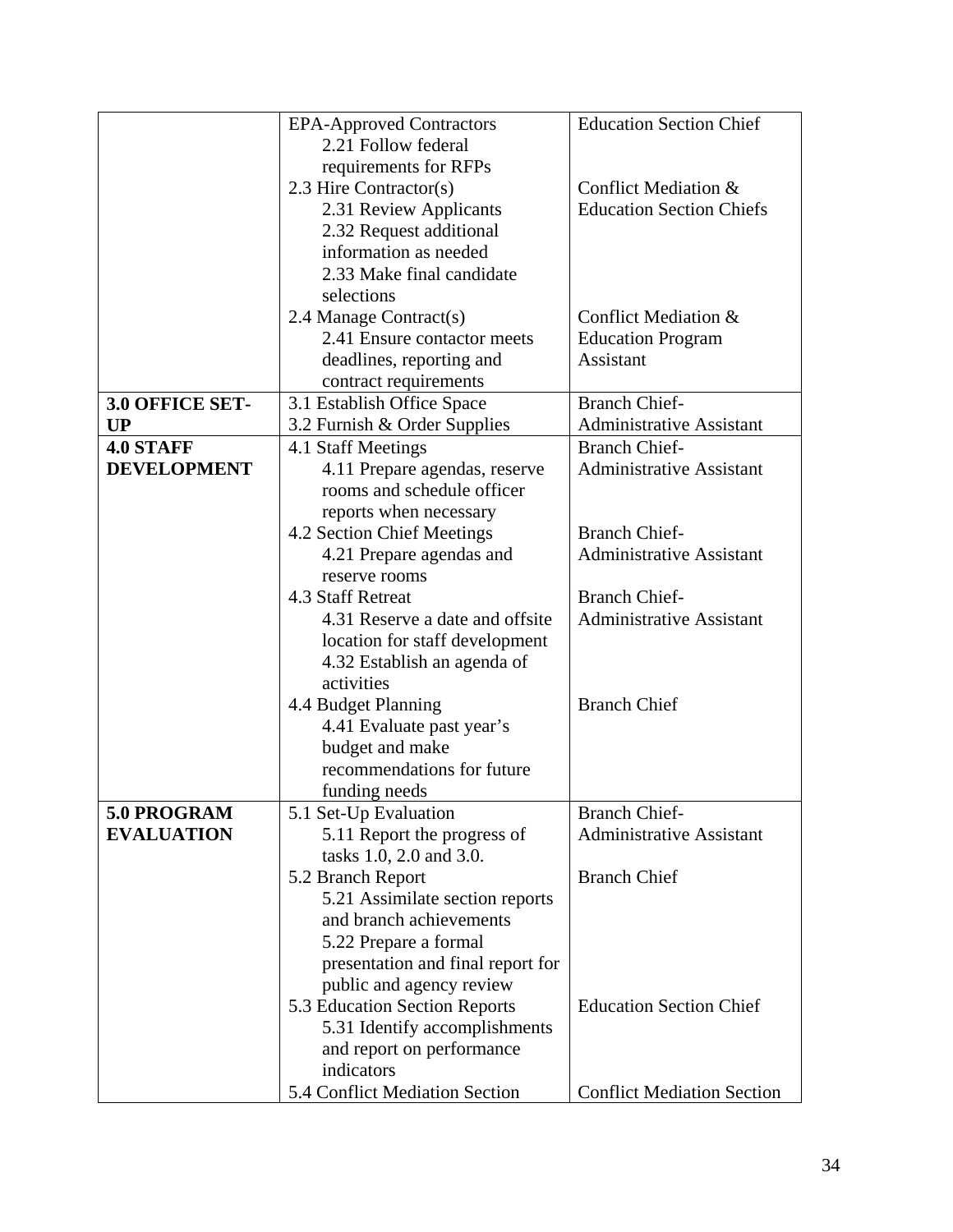| Reports                                                                                                  | Chief                         |
|----------------------------------------------------------------------------------------------------------|-------------------------------|
| 5.41 Identify accomplishments<br>and report on performance<br>indicators                                 |                               |
| 5.5 Outreach Section Reports<br>5.51 Identify accomplishments<br>and report on performance<br>indicators | <b>Outreach Section Chief</b> |
| 5.6 Budget Reports<br>5.61 Identify and report on<br>monthly and yearly targets                          | <b>Branch Chief</b>           |

### **II. Program-specific Events**

| <u>11. 1 1 0 Stand Specific 1970 million</u><br><b>TASK</b> | <b>SUBTASK(S)</b>                                                                                                                                                                                                                                                                         | <b>RESPONSIBLE FOR</b><br><b>TASK COMPLETION</b>                                                                                                         |
|-------------------------------------------------------------|-------------------------------------------------------------------------------------------------------------------------------------------------------------------------------------------------------------------------------------------------------------------------------------------|----------------------------------------------------------------------------------------------------------------------------------------------------------|
| <b>6.0 EDUCATION</b>                                        | 6.1 Develop Handbook<br>6.11 Collect information<br>6.12 Compile information<br>6.13 Design handbook                                                                                                                                                                                      | Contractor                                                                                                                                               |
|                                                             | 6.2 Edit handbook                                                                                                                                                                                                                                                                         | <b>Education Program</b><br><b>Assistants</b>                                                                                                            |
|                                                             | 6.3 Publish Handbook                                                                                                                                                                                                                                                                      | Contractor                                                                                                                                               |
|                                                             | 6.4 Distribute Handbook                                                                                                                                                                                                                                                                   | <b>Education Program</b><br><b>Assistants</b>                                                                                                            |
| 7.0 OUTREACH                                                | 7.1 Organize Regional Visits<br>7.11 Create Master Calendar<br>7.12 Make appointments with<br><b>Regional Offices</b><br>7.13 Plan itineraries<br>7.2 Prepare outreach materials<br>7.3 Make visits<br>7.4 Review Regional Office Action<br>7.41 Communicate<br>(email/phone) for updates | <b>Outreach Administrative</b><br>Officer<br><b>Outreach Program Assistant</b><br><b>Outreach Program Assistant</b><br><b>Outreach Program Assistant</b> |
| <b>8.0 CONFLICT</b><br><b>MEDIATION</b>                     | 8.1 Coordinate Conflict Mediation<br>8.11 Identify Conflict                                                                                                                                                                                                                               | <b>Conflict Mediation Program</b><br>Specialists                                                                                                         |
|                                                             | 8.12 Facilitate communication<br>between contractor &<br>states                                                                                                                                                                                                                           |                                                                                                                                                          |
|                                                             | 8.2 Mediate Conflict                                                                                                                                                                                                                                                                      | Contractor                                                                                                                                               |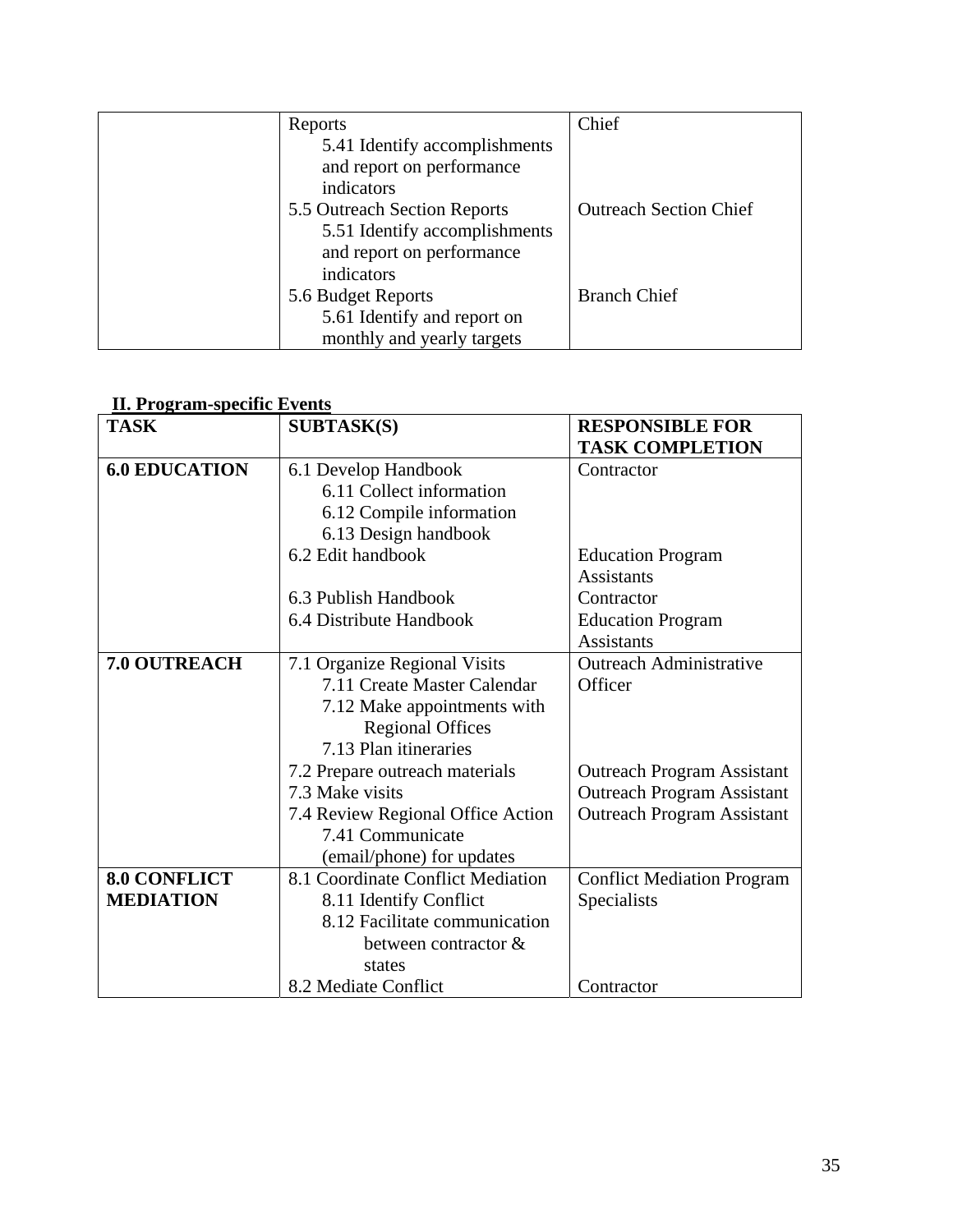#### **Master Calendar for Administrative Events\***

| <b>Month</b>                     | $\overline{\mathbf{1}}$                | $\overline{2}$                                                        | $\overline{\mathbf{3}}$                                  | $\overline{\mathbf{4}}$                  | $5\overline{)}$                    | $6\phantom{1}$                                             | $\overline{7}$ | $\overline{\mathbf{8}}$ | $\overline{9}$         | 10                          | 11                                        | 12                                         |
|----------------------------------|----------------------------------------|-----------------------------------------------------------------------|----------------------------------------------------------|------------------------------------------|------------------------------------|------------------------------------------------------------|----------------|-------------------------|------------------------|-----------------------------|-------------------------------------------|--------------------------------------------|
|                                  | <b>Branch Chief &amp;</b><br>Assistant | <b>Section Chiefs</b>                                                 |                                                          |                                          |                                    |                                                            |                |                         |                        |                             |                                           |                                            |
| 1.0 Staffing                     |                                        |                                                                       | Outreach<br>Assistant 1 &<br>Administrative<br>Assistant | Outreach<br>Assistant<br>2               |                                    |                                                            |                |                         |                        |                             |                                           |                                            |
|                                  |                                        |                                                                       | Education<br>Assistant 1                                 | Education<br>Assistant<br>$\overline{2}$ | Education<br>Assistant<br>3        |                                                            |                |                         |                        |                             |                                           |                                            |
|                                  |                                        |                                                                       | Conflict<br>Assistant 1                                  | Conflict<br>Assistant<br>$\overline{2}$  | Conflict<br>Assistant<br>3         |                                                            |                |                         |                        |                             |                                           |                                            |
| 2.0<br><b>Contracting</b>        | <b>RFP</b><br>Development              |                                                                       | RFP Open to Bid                                          |                                          | Contractor<br>Chosen               |                                                            |                |                         | <b>Contract Period</b> |                             |                                           |                                            |
| 3.0 Office<br><b>Set-Up</b>      |                                        | Office Space<br>Established/<br>Supplies &<br><b>Furniture Arrive</b> |                                                          |                                          |                                    |                                                            |                |                         |                        |                             |                                           |                                            |
|                                  |                                        |                                                                       |                                                          |                                          |                                    | Weekly Staff Meetings and Bi-Weekly Section Chief Meetings |                |                         |                        |                             |                                           |                                            |
| 4.0 Staff<br><b>Development</b>  |                                        |                                                                       |                                                          |                                          |                                    |                                                            |                |                         |                        |                             |                                           | <b>Annual Staff</b><br>Retreat             |
|                                  |                                        |                                                                       |                                                          |                                          |                                    |                                                            |                |                         |                        | <b>Budget Planning 2007</b> |                                           |                                            |
|                                  |                                        |                                                                       |                                                          |                                          |                                    | Set-Up<br>Evaluation 1                                     |                |                         |                        |                             |                                           | Set-Up<br>Evaluation 2                     |
|                                  |                                        |                                                                       |                                                          |                                          |                                    |                                                            |                |                         |                        |                             |                                           | <b>Branch</b><br>Report                    |
|                                  |                                        |                                                                       |                                                          |                                          |                                    |                                                            |                |                         |                        |                             | Education<br>Annual<br>Report             |                                            |
| 5.0 Program<br><b>Evaluation</b> |                                        |                                                                       |                                                          |                                          | Monthly Conflict Mediation Updates |                                                            |                |                         |                        |                             | Conflict<br>Mediation<br>Annual<br>Report |                                            |
|                                  |                                        |                                                                       |                                                          |                                          |                                    | Outreach<br>Report 1                                       |                |                         |                        |                             |                                           | Outreach<br>Annual<br>Survey and<br>Report |
|                                  | <b>Monthly Budget Reports</b>          |                                                                       |                                                          |                                          |                                    |                                                            |                |                         |                        |                             |                                           |                                            |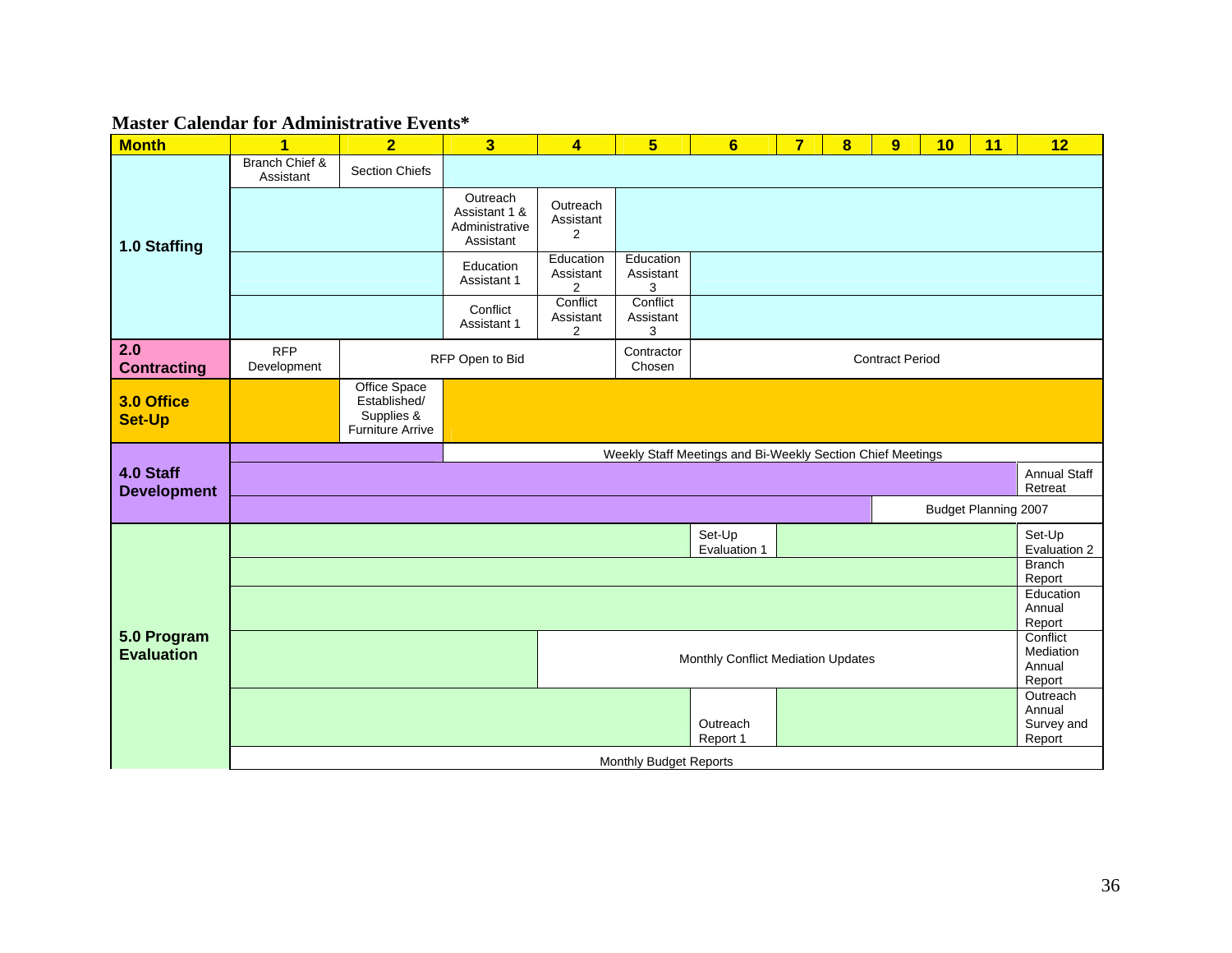### **Master Calendar for Program-specific Events\***

| <b>Month</b>                     | - | $\mathbf{2}$                        | 3 | 4                                                      | 5                                       | $6\phantom{1}6$                                                               |  | 8 | 9 | 10                | 11 | 12                                                                  |  |
|----------------------------------|---|-------------------------------------|---|--------------------------------------------------------|-----------------------------------------|-------------------------------------------------------------------------------|--|---|---|-------------------|----|---------------------------------------------------------------------|--|
| <b>6.0 Education</b>             |   |                                     |   |                                                        |                                         |                                                                               |  |   |   |                   |    |                                                                     |  |
| <b>Handbook</b>                  |   | Develop Handbook<br>Edit<br>Publish |   |                                                        |                                         |                                                                               |  |   |   | <b>Distribute</b> |    |                                                                     |  |
| <b>Website</b>                   |   |                                     |   | <b>Website Setup</b>                                   | <b>Website Maintenance</b>              |                                                                               |  |   |   |                   |    |                                                                     |  |
| <b>Inquiry</b>                   |   |                                     |   | <b>Establish</b><br>Automated<br><b>Inquiry System</b> |                                         |                                                                               |  |   |   |                   |    |                                                                     |  |
| 7.0 Outreach                     |   |                                     |   | Organize<br><b>Regional Visits</b>                     | Prepare<br>Outreach<br><b>Materials</b> | <b>Review Regional</b><br><b>Make Regional Visits</b><br><b>Office Action</b> |  |   |   |                   |    |                                                                     |  |
| 8.0 Conflict<br><b>Mediation</b> |   |                                     |   |                                                        |                                         |                                                                               |  |   |   |                   |    | <b>Coordinate Conflict Mediation Efforts &amp; Mediate Conflict</b> |  |

\*Months are numbered starting 1 February 2006 to 31 January 2007 as per the calendar year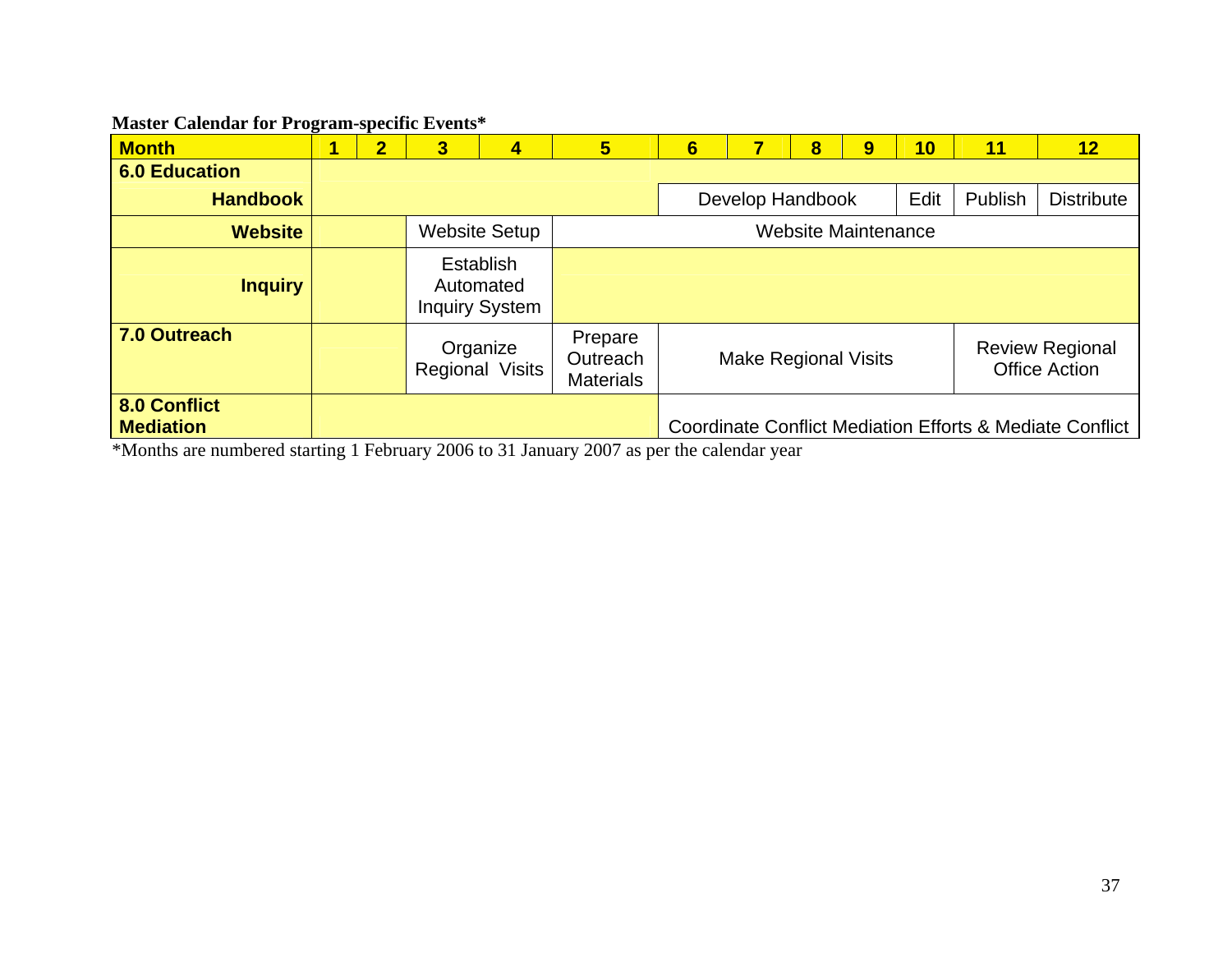# *References*

<sup>1</sup> McCarthy, James. "Interstate Shipment of Municipal Solid Waste: 2004 Update." *Congressional Research Service Report for Congress*. 2004. Accessed July 20, 2005.

<http://www.actionpa.org/waste/crs2003.pdf> 2 McCarthy, James. "Interstate Waste Transportation: Legislative Issues." *Congressional Research Service Report for Congress*. 1999. Accessed November 20, 2005.

<http://www.ncseonline.org/nle/crsreports/waste/waste-29.cfm>

 $3$  Ibid

 $\overline{a}$ 

<sup>4</sup> Environmental Protection Agency. "Municipal Solid Waste: Basic Facts". Accessed 9 June, 2004. <http://www.epa.gov/epaoswer/non-hw/muncpl/facts.htm>

<sup>5</sup> H.R. 274. Solid Waste Interstate Transportation Act of 2005. Accessed November 10, 2005

<http://frwebgate.access.gpo.gov/cgi-bin/getdoc.cgi?dbname=109\_cong\_bills&docid=f:h274ih.txt.pdf>

6 McCarthy, James. "Interstate Shipment of Municipal Solid Waste: 2004 Update." *Congressional Research Service Report for Congress*. 2004. Accessed July 20, 2005.

<http://www.actionpa.org/waste/crs2003.pdf> 7 H.R. 274. Solid Waste Interstate Transportation Act of 2005. Accessed November 10, 2005 <sup>8</sup> Ibid

<sup>9</sup> Ibid

10 McCarthy, James. "Interstate Shipment of Municipal Solid Waste: 2004 Update." *Congressional Research Service Report for Congress*. 2004. Accessed July 20, 2005.

<http://www.actionpa.org/waste/crs2003.pdf> 11 Ibid

<sup>12</sup> Environmental Protection Agency. "Municipal Solid Waste Generation, Recycling, and Disposal in the United States: 2003 Facts and Figures." Accessed June 20, 2005. <http://www.epa.gov/epaoswer/nonhw/muncpl/pubs/msw05rpt.pdf><br><sup>13</sup> Environmental Protection Agency. "Municipal Solid Waste: Basic Facts". Accessed 9 June, 2005.

<http://www.epa.gov/epaoswer/non-hw/muncpl/facts.htm>

<sup>14</sup> McCarthy, James. "Interstate Shipment of Municipal Solid Waste: 2004 Update." *Congressional Research Service Report for Congress*. 2004. Accessed July 20, 2005.

<http://www.actionpa.org/waste/crs2003.pdf>

<sup>15</sup> Deluca, Denise. "Sustainable Solid Waste Management: A New Goal for a New Millennium." MSW *Management.* September/October 2000. Accessed November 28, 2005.

<http://www.mswmanagement.com/msw\_0009\_sustainable.html>

 $16$  Ibid

<sup>17</sup> Ley, Eduardo; Molly Macauley and Stephen Salant. "Spatially and Intertemporally Efficient Waste Management: The Cost of Interstate Trade Restrictions." *Journal of Environmental Economics and Management*. Vol. 43, 188-218, 2002.

 $^{18}$  Ibid

19 McCarthy, James. "Interstate Shipment of Municipal Solid Waste: 2004 Update." *Congressional Research Service Report for Congress*. 2004. Accessed July 20, 2005.

<http://www.actionpa.org/waste/crs2003.pdf> 20 Deluca, Denise. "Sustainable Solid Waste Management: A New Goal for a New Millennium." MSW *Management.* September/October 2000. Accessed November 28, 2005.

<http://www.mswmanagement.com/msw\_0009\_sustainable.html>

<sup>21</sup> National Solid Wastes Management Association. "Interstate Movement of Municipal Solid Waste." Accessed November 17, 2005. < http://www.nswma.org/InterstateWaste2005.pdf>

22 "Large Trucks a Significant Factor in Major Freeway Incidents in Houston, Texas" *Road Management Journal*, 1997. Accessed 11 June, 2005. <http://www.usroads.com/journals/p/rmj/9710/rm971003.htm>  $23$  Ibid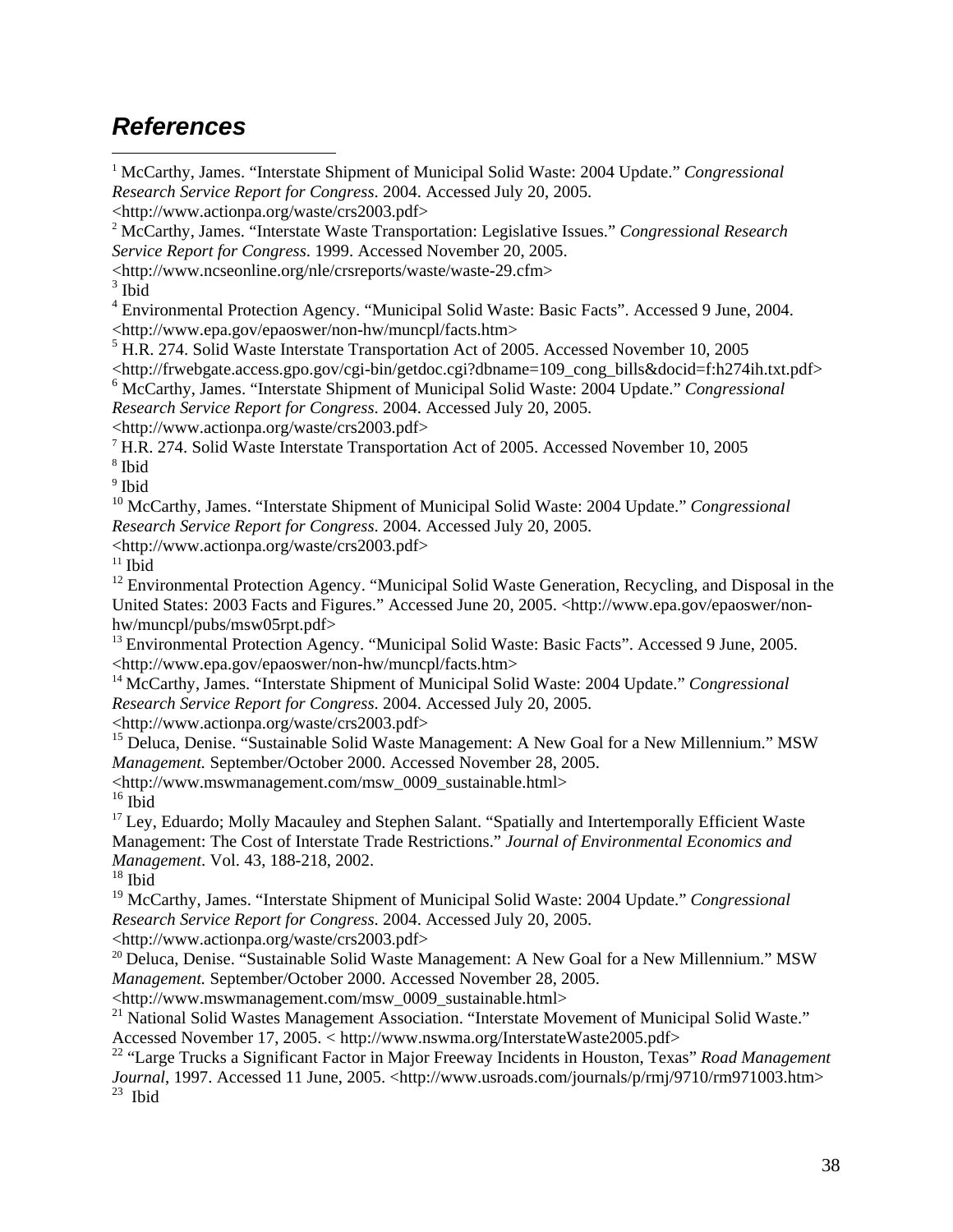<sup>24</sup> National Solid Wastes Management Association. "Interstate Movement of Municipal Solid Waste." Accessed November 17, 2005. < http://www.nswma.org/InterstateWaste2005.pdf/>

<sup>25</sup> Natural Resources Defense Council. "Exhausted by Diesel: How America's Dependence on Diesel Engines Threatens Our Health." April 1998. Accessed July 12, 2005.

<http://www.nrdc.org/air/transportation/ebd/ebdinx.asp>.

<sup>26</sup> Environmental Protection Agency. "How Particulate Matter Affects the Way We Live and Breathe." Accessed November 16, 2005. <http://www.epa.gov/air/urbanair/pm/>

<sup>27</sup> Bureau of Transportation Statistics. "Transportation Statistics Annual Report 2004." Accessed June 20, 2005. <http://www.btw.gov/publications/transportation\_statistics\_annual\_report/2004/pdf/entire.pdf>

<sup>28</sup> Environmental Protection Agency. "Mobile Source Emissions." Accessed June 20, 2005.

<http://www.epa.gov/otaq/invntory/overview/pollutants.htm>

<sup>29</sup> Environmental Protection Agency. "Ozone: Good Up High, Bad Nearby." Accessed November 28, 2005. <http://www.epa.gov/oar/oaqps/gooduphigh/ozone.pdf>

<sup>30</sup> Bureau of Transportation Statistics. "Transportation Statistics Annual Report 2004." Accessed June 20, 2005. <http://www.btw.gov/publications/transportation\_statistics\_annual\_report/2004/pdf/entire.pdf>

<sup>31</sup> Environmental Protection Agency. "Sources of Indoor Air Pollution: Volatile Organic Compounds

Health Effects." Accessed November 17, 2005. <http://www.epa.gov/iaq/voc.html#Health%20Effects> <sup>32</sup> Agency for Toxic Substances and Disease Registry. "Public Health Statement for Polycyclic Aromatic Hydrocarbons." August 1995. Accessed November 17, 2005.

<http://www.atsdr.cdc.gov/toxprofiles/phs69.html#bookmark05>

<sup>33</sup> Environmental Protection Agency. "Municipal Solid Waste Generation, Recycling, and Disposal in the United States: 2003 Facts and Figures." Accessed June 20, 2005. <http://www.epa.gov/epaoswer/nonhw/muncpl/pubs/msw05rpt.pdf>

<sup>34</sup> The Groundwater Foundation. "How Much do We Depend on Groundwater." Accessed 11 June, 2005 <http://www.groundwater.org/gi/depend.html>

<sup>35</sup> Massachusetts Department of Environmental Protection. "Computer Monitor & TV Recycling Options for Residents & Small Businesses." Accessed November 16, 2005

<http://www.mass.gov/dep/recycle/reduce/crtrsbz.htm>

36 Heavy Metals: Material Background. Accessed November 17, 2005.

<http://www.lehigh.edu/kaf3/public/www-data/background/hvymtl2.html>

<sup>37</sup> North Carolina Cooperative Extension Service. "Health Effects of Drinking Water Contaminants." March 1996. Accessed November 17, 2005.

<http://www.ces.ncsu.edu/depts/fcs/housing/pubs/fcs393.html>

<sup>38</sup> El-Fadel, M.; Findikakis, A.N. and Leckie, J.O. "Environmental Impacts of Solid Waste Landfilling." *Journal of Environmental Management*. Vol 50, 1-25, 1997.

<sup>39</sup> Environmental Protection Agency. "Air Toxics Rule for Municipal Solid Waste Landfills." Nov. 26, 2002. Accessed July 5, 2005. <http://www.epa.gov/ttn/atw/landfill/mswl\_fs2.html>.

<sup>40</sup> Environmental Protection Agency. "Methane: Sources and Emissions" Accessed July 31, 2005. <http://www.epa.gov/methane/sources.html>

<sup>41</sup> UK Department for Environment, Food and Rural Affairs. "Review of Environmental and Health Effects of Waste Management." Accessed June 10, 2005.

<http://www.defra.gov.uk/environment/waste/research/health/pdf/health-summary.pdf>

<sup>42</sup> Environmental Protection Agency. "Decision Maker's Guide to Solid Waste Management, Volume II" 1995. Accessed November 28, 2005.

<http://www.epa.gov/epaoswer/non-hw/muncpl/dmg2/chapter2.pdf>

<sup>43</sup> Lee, F.G. Landfills and Groundwater Quality Workshop. "Municipal Solid Waste Management: Long-Term Public Health and Environmental Protection." May 1991. Accessed November 17, 2005.

<http://www.members.aol.com/annejlee/MSWMANAGT.pdf>

 $44$  Ibid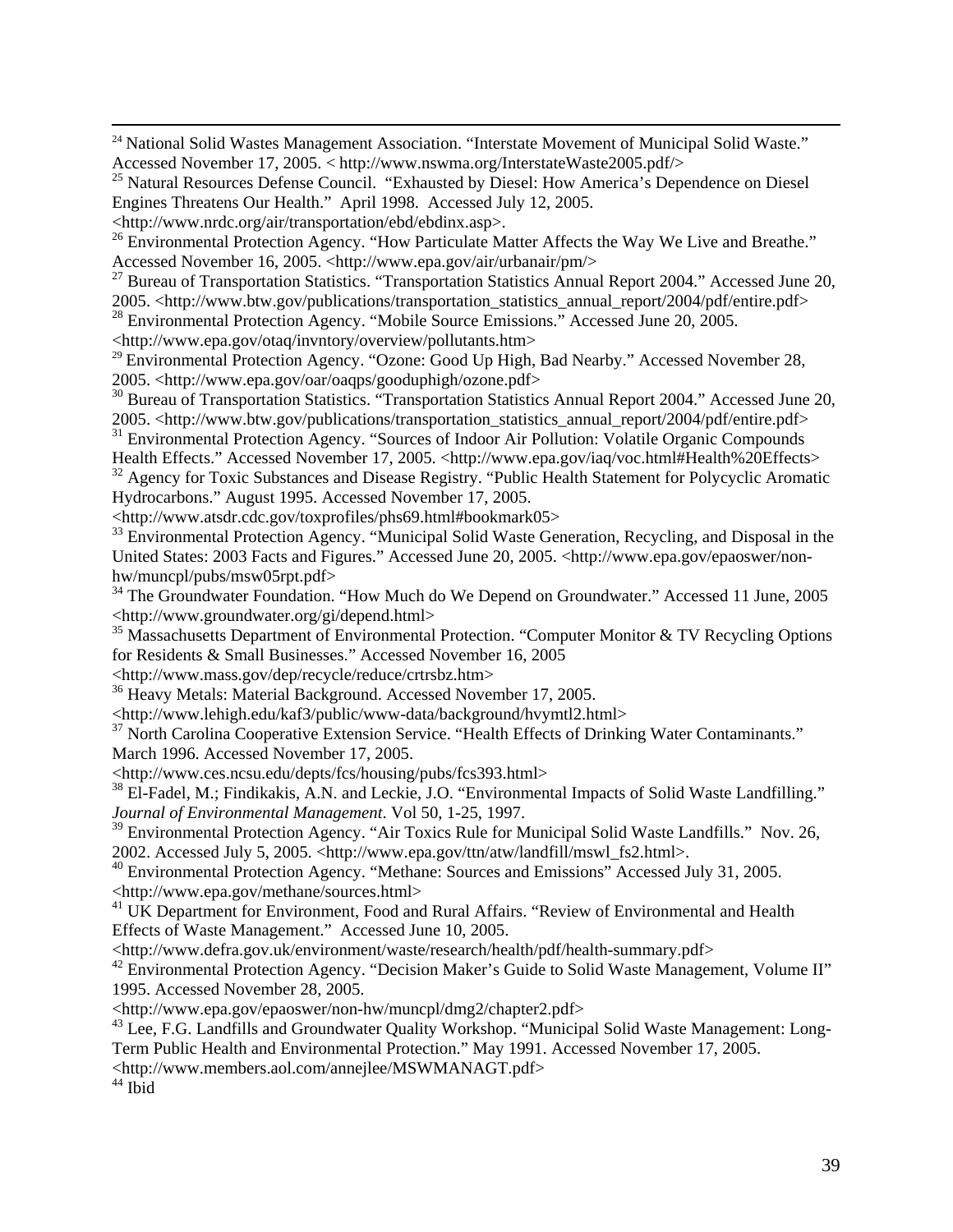45 Environmental Protection Agency. "Solid Waste Combustion/Incineration." Accessed December 1, 2005. <http://www.epa.gov/epaoswer/non-hw/muncpl/landfill/sw\_combst.htm>

<sup>46</sup> The Parliamentary Office of Science and Technology. "Post 149: Incineration of Household Waste." December 2000. Accessed November 28, 2005. < http://www.parliament.uk/post/pn149.pdf > 47 Ibid

<sup>48</sup> Environmental Protection Agency. "The Inventory of Sources and Environmental Releases of Dioxin-Like Compounds in the U.S.: the Year 2000 Update, March 2005." Accessed November 28, 2005. <http://cfpub.epa.gov/ncea/cfm/recordisplay.cfm?deid=132080>

<sup>49</sup> Environmental Protection Agency. "Questions and Answers About Dioxins." January 2003. Accessed November 17, 2005. <http://www.epa.gov/ncea/dioxinga.htm#g8>

<sup>50</sup> Katz, Jane. "Regional Review: What a Waste." Federal *Reserve Bank of Boston*. 2002. Accessed 10 November, 2005 < http://www.bos.frb.org/economic/nerr/rr2002/q1/waste.htm>

<sup>51</sup> Ibid

52 Ibid

 $53B$ ased on analysis of the search results for the phrase "municipal solid waste" in both houses of Congress using THOMAS. http://thomas.loc.gov/

<sup>54</sup> U.S. Constitution. Article I, Section 8, Paragraph 3.

55 O'Leary, Rosemary. "Trash Talk: The Supreme Court and Interstate Transportation of Waste." *Public Administration Review.* Vol. 57, 281-284, 1997.

<sup>56</sup> Podolsky, Michael and Menahem Spiegel. "When Does Interstate Transportation of Municipal Solid Waste Make Sense and When Does It Not?" *Public Administration Review.* Vol. 59, 250-255, 1999. 57 McCarthy, James. "Interstate Waste Transportation: Legislative Issues." *Congressional Research* 

*Service Report for Congress*. 1999. Accessed November 20, 2005.

<http://www.ncseonline.org/nle/crsreports/waste/waste-29.cfm>

58 Campaign Virginia. "About Campaign Virginia." Accessed November 17, 2005.

<http://www.campaignva.org/about.shtml>

59 McCarthy, James. "Interstate Shipment of Municipal Solid Waste: 2004 Update." *Congressional Research Service Report for Congress*. 2004. Accessed July 20, 2005.

<http://www.actionpa.org/waste/crs2003.pdf>

<sup>60</sup> Virginia Department of Environmental Quality. "Report on the Management of Municipal Solid Waste in the Commonwealth of Virginia: A Historical Review." 1998. Accessed November 28, 2005. <http://www.deq.virginia.gov/waste/pdf/waste.pdf>

<sup>61</sup> Committee on Energy and Commerce. Subcommittee on Environment and Hazardous Materials. "Three Bills Pertaining to the Transport of Solid Waste: H.R. 382, H.R. 411 and H.R. 1730." *Text of Printed Hearing*. July 23, 2003. Accessed November 30, 2005.

<http://energycommerce.house.gov/108/Hearings/07232003hearing1035/hearing.htm>

<sup>62</sup> Podolsky, Michael and Menahem Spiegel. When Does Interstate Transportation of Municipal Solid Waste Make Sense and When Does It Not? *Public Administration Review*. Vol. 59, 250-255, 1999. <sup>63</sup> Ley, Eduardo; Molly Macauley and Stephen Salant. "Spatially and Intertemporally Efficient Waste

Management: The Cost of Interstate Trade Restrictions." *Journal of Environmental Economics and Management.* Vol. 43, 188-218, 2002.

<sup>64</sup> El-Fadel, Mustasem; Angelos Findikakis and James Leckie. "Environmental Impacts of Solid Waste Landfilling." *Journal of Environmental Management*. Vol. 50, 1-25, 1997.

65 O'Leary, Rosemary. "Trash Talk: The Supreme Court and Interstate Transportation of Waste." *Public Administration Review*. Vol. 57, 281-284, 1997.

66 Ley, Eduardo; Molly Macauley and Stephen Salant. "Spatially and Intertemporally Efficient Waste Management: The Cost of Interstate Trade Restrictions." *Journal of Environmental Economics and Management*. Vol. 43, 188-218, 2002.

67 Apsan, Howard N. "What Gets Measured Gets Done: Two Years into the CUNY-EPA Audit Agreement." *Environmental Quality Management* Vol. 15, No. 1, 73-80, 2005.